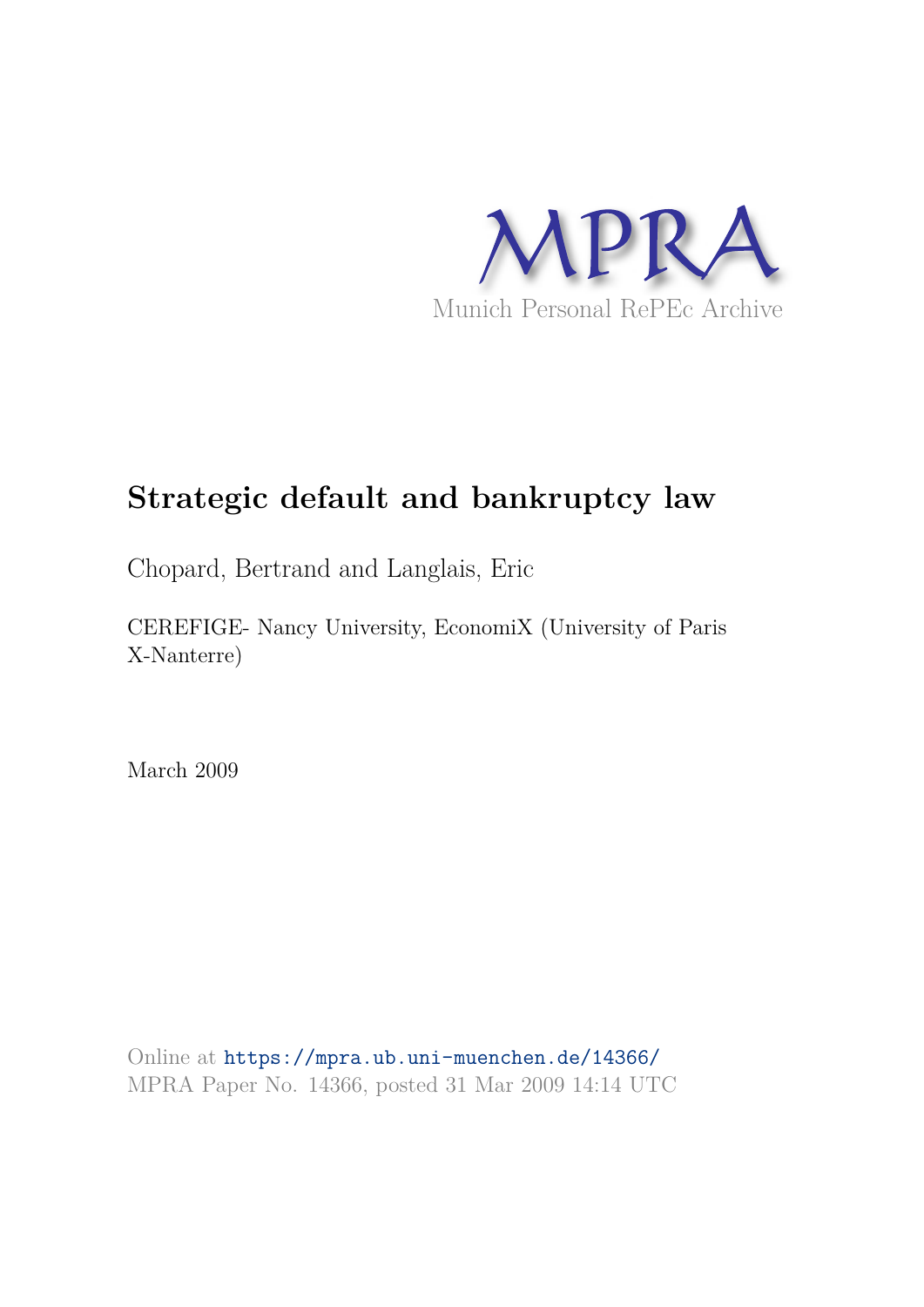# Défaut de paiement stratégique et loi sur les défaillances d'entreprises<sup>\*</sup>

Bertrand CHOPARD<sup>†</sup> et Eric LANGLAIS<sup>‡</sup>

February  $3, 2009$ 

### Abstract

L'enseignement qui est habituellement retenu des travaux empiriques réalisés à la suite de La Porta, Lopez-de-Silanes, Shleifer et Vishny (1997), est qu'il convient de promouvoir un haut niveau de protection juridique des créanciers. A l'inverse de cette recommandation, certains pays européens (Royaume-Uni, Allemagne) ont pourtant récemment réformé leurs dispositifs touchant au droit des défaillances dans un sens qui les rapprochent de pays qui traditionnellement privilégient la préservation des emprunteurs (Etats-Unis, France). Ce papier analyse les conditions sous lesquelles une telle orientation du droit de la défaillance s'accompagne d'un bénéfice social, dans un modèle stylisé où la capacité de remboursement de l'emprunteur est une information privée. On étudie tout d'abord l'effet de l'orientation des règles juridiques (système pro-créanciers versus pro-débiteurs) sur le comportement des parties au contrat en fonction du type de concurrence bancaire. Nous discutons ensuite les instruments à la disposition des autorités judiciaires afin de garantir que l'évolution d'un système pro-créanciers vers un système pro-débiteurs dégage un bénéfice social. Nos résultats suggèrent qu'il existerait, en fonction de l'objectif assigné au droit, une cohérence entre l'orientation des dispositifs encadrant la défaillance et l'intensité de la concurrence bancaire.

<sup>\*</sup>Nous remercions les deux rapporteurs anonymes pour leurs critiques et suggestions sur la version antérieure de ce travail, ainsi que les participants de la journée d'étude "Faillites" organisée par le laboratoire EconomiX de l'Université Paris X-Nanterre (27 novembre 2006).

<sup>&</sup>lt;sup>†</sup>BETA-CNRS, Université Nancy 2, Faculté de Droit-Economie-Gestion, 13 Place Carnot - CO 7026, 54035 Nancy Cedex. Email: Bertrand.Chopard@univ-nancy2.fr.

<sup>&</sup>lt;sup>‡</sup>EconomiX-CNRS et CEREFIGE, Université Nancy 2, UFR AES, 4 rue de la Ravinelle - CO 7026, 54035 Nancy Cedex. Email: Eric.Langlais@univ-nancy2.fr.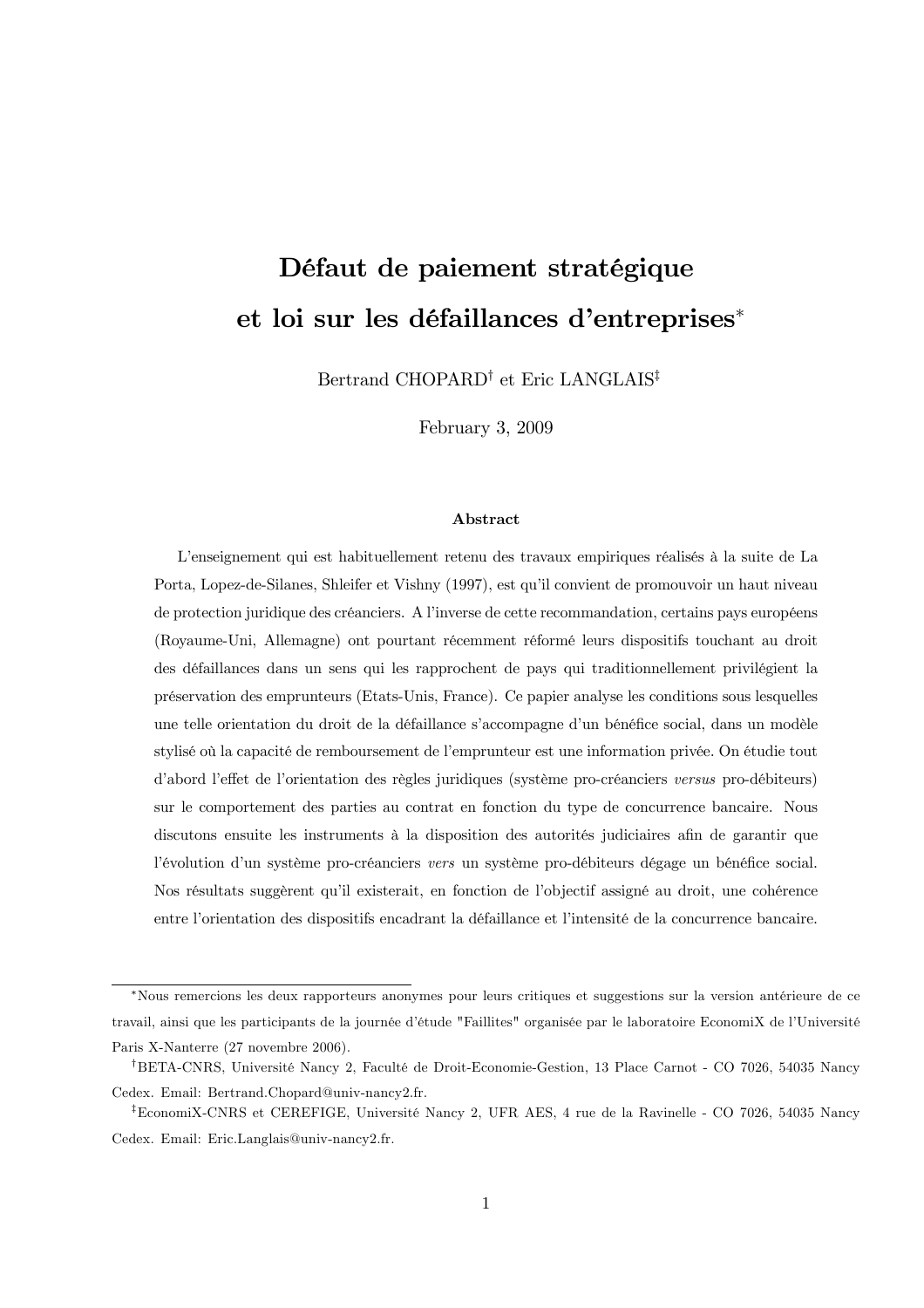#### $\mathbf{1}$ Introduction

Les travaux précurseurs de La Porta, Lopez-de-Silanes, Shleifer et Vishny (1997, 1998) sur la relation entre le droit et la finance ont mis au centre du débat la question de la corrélation entre le degré de protection juridique des investisseurs, d'une part, et d'autre part, le niveau de développement et la structure des marchés financiers. L'argument développé par cette littérature<sup>1</sup> est que la qualité de l'environnement juridique, grâce à ses effets structurant sur le secteur financier, est un facteur important de croissance (Beck et Demirgüç-Kunt (2001), Beck et Levine (2002), Levine (2002)). L'enjeu implicite est d'établir un classement des systèmes financiers en fonction de leur tradition juridique, permettant de faire ressortir sur une base empirique, la supériorité de la *common law* sur le droit civil. A cet égard, la plupart des données disponibles à l'heure actuelle semblent montrer que les pays de *common law* favorisent le développement des marchés financiers et la déconcentration de l'actionnariat, en accordant une protection juridique supérieure aux actionnaires minoritaires. En revanche, il semblerait qu'en matière de protection juridique des créanciers garantis<sup>2</sup>, l'avantage de la *common law* ne soit pas établi empiriquement de façon incontestable, bien qu'en instaurant une meilleure protection des créanciers elle crée du même coup les conditions d'une meilleure allocation du crédit.

De façon paradoxale au regard de ces résultats, on peut observer que l'évolution récente des systèmes juridiques européens ne manifeste pas de façon nette une convergence vers des législations nationales favorables aux créanciers (Brouwer (2006)). L'infléchissement du cadre existant est réalisé en pratique via l'introduction de dispositifs plus soucieux de la sauvegarde des débiteurs en cas de défaillance. Ainsi, des pays comme le Royaume-Uni et l'Allemagne qui sont habituellement donnés comme exemples de systèmes pro-créanciers, ont adopté des procédures empruntées à des systèmes réputés pro-débiteurs, comme les Etats-Unis ou la France. Concrètement, il s'agit de favoriser le redressement des entreprises en les plaçant sous la protection du droit de la défaillance, en vue de préserver les bénéfices associés à leur continuation. Les règles du droit de la défaillance qui protègent ainsi les débiteurs défaillants sont, par exemple, la suspension provisoire des poursuites des créanciers,

<sup>&</sup>lt;sup>1</sup>Voir Chopard et Ziane (2009) pour un survey.

<sup>&</sup>lt;sup>2</sup>Le degré de protection juridique des créanciers garantis est mesuré grâce aux règles du droit de la défaillance. Il s'agit par exemple de la possibilité pour le créancier garanti d'exercer, dans le cadre de la procédure collective, sa sûreté de manière à obtenir le remboursement de sa créance ou de participer au vote de l'adoption du plan de redressement de l'entreprise défaillante.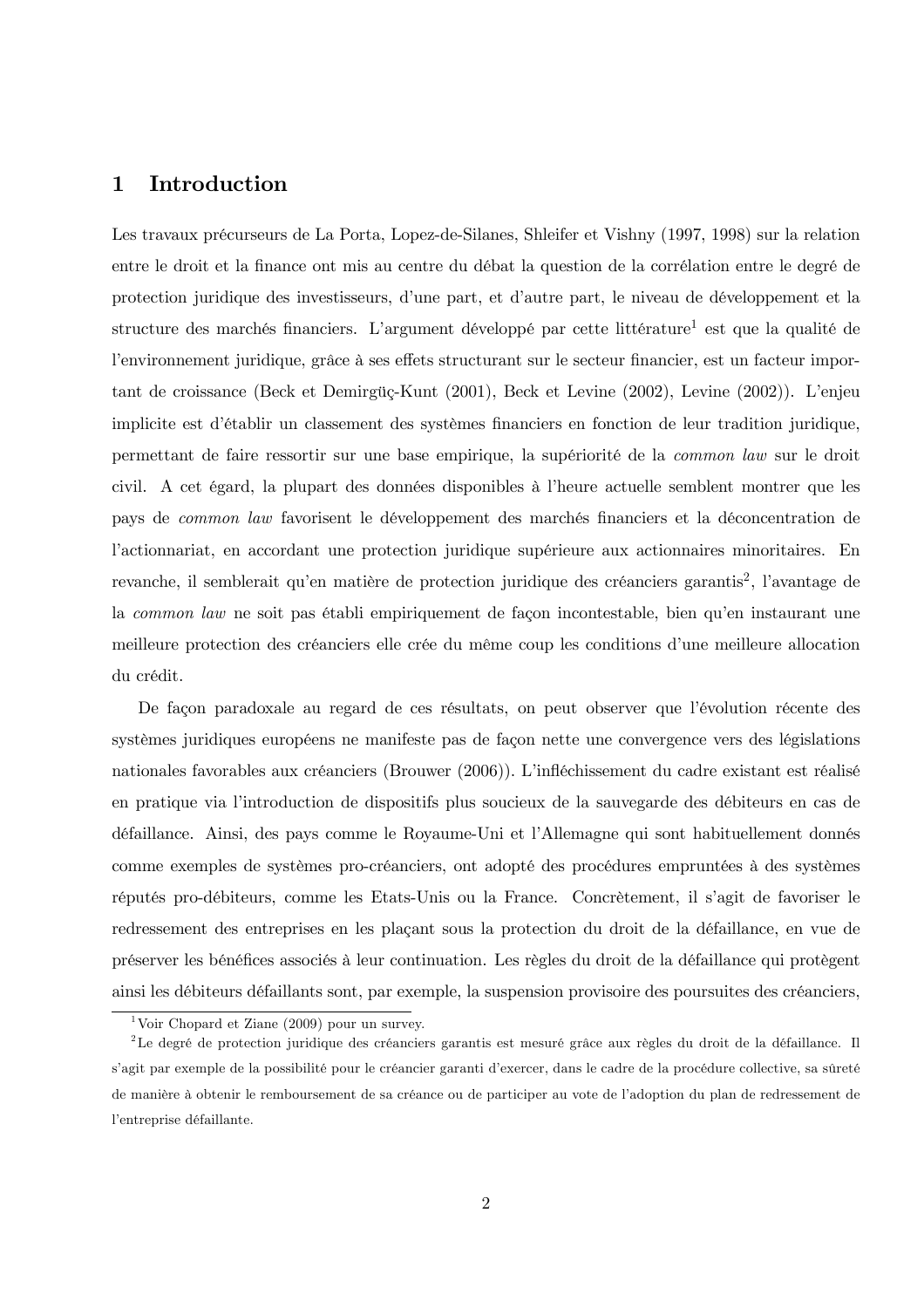la possibilité offerte aux dirigeants d'établir puis de proposer un plan de redressement ou le privilège accordé aux créanciers qui apportent de nouveaux fonds à l'entreprise défaillante (leur remboursement prime alors celui des créanciers antérieurs).

Une conséquence possible d'une telle évolution est un accroissement du risque de défaut de paiement stratégique: en debors de la procédure collective, certains emprunteurs pourraient chercher à obtenir une remise de dette bien qu'ils aient la capacité de respecter leur contrat de dette initial. L'intuition est qu'un régime pro-débiteurs facilitant la continuation des emprunteurs risque d'affaiblir la menace de liquidation exercée par les créanciers à l'égard des emprunteurs opportunistes. Toutefois, on peut aussi penser que dans un régime pro-débiteurs, d'autres moyens existent pour discipliner les emprunteurs: les sanctions infligées par les autorités judiciaires aux emprunteurs opportunistes peuvent compléter ou se substituer à la menace de liquidation exercée par les créanciers (pénalités, amendes payées à  $l'Etat$ ).

Cet article propose une analyse des effets associés à l'évolution des systèmes juridiques de traitement des défaillances mettant en avant deux facettes complémentaires: d'un côté, l'effet direct sur le risque de défaut de paiement stratégique comme sur la décision de mise en liquidation par les banques; et de l'autre, la façon dont s'organise la répartition du pouvoir de sanction des emprunteurs défaillants, entre d'une part les créanciers, et d'autre part, l'instance judiciaire, et les effets de feedback sur les différents acteurs. Nous utilisons un modèle où la capacité de remboursement de l'emprunteur est une information privée qui nous permet de comparer systèmes pro-débiteurs et pro-créanciers<sup>3</sup>.

Le plan de l'article est le suivant. La section 2 discute les motivations du papier, et les resitue par rapport à la littérature. La section 3 présente le modèle et ses hypothèses. En section 4, nous caractérisons les différentes configurations d'équilibre qui peuvent apparaître en fonction du degré de concurrence bancaire en ignorant la protection juridique (au-delà de la clause de responsabilité) que fournirait un tribunal aux deux parties. La section 5 introduit la loi relative aux défaillances d'entreprises via un système pro-débiteurs, et en analyse les différents effets. La section 6 propose une comparaison des niveaux de bien-être collectif associés aux différents équilibres considérés - avec/sans renégociation des contrats de dette, puis sous un régime pro-créanciers/pro-débiteurs. La section 7 présente une extension de nos résultats dans le cas d'un système extrêmement favorable aux emprunteurs défaillants. La section 8 propose une discussion finale, à la fois concernant la logique des choix

<sup>&</sup>lt;sup>3</sup>Voir Blazy, Chopard et Fimayer (2008) pour une discussion de la pertinence de cette opposition entre les systèmes pro-débiteurs et pro-créanciers.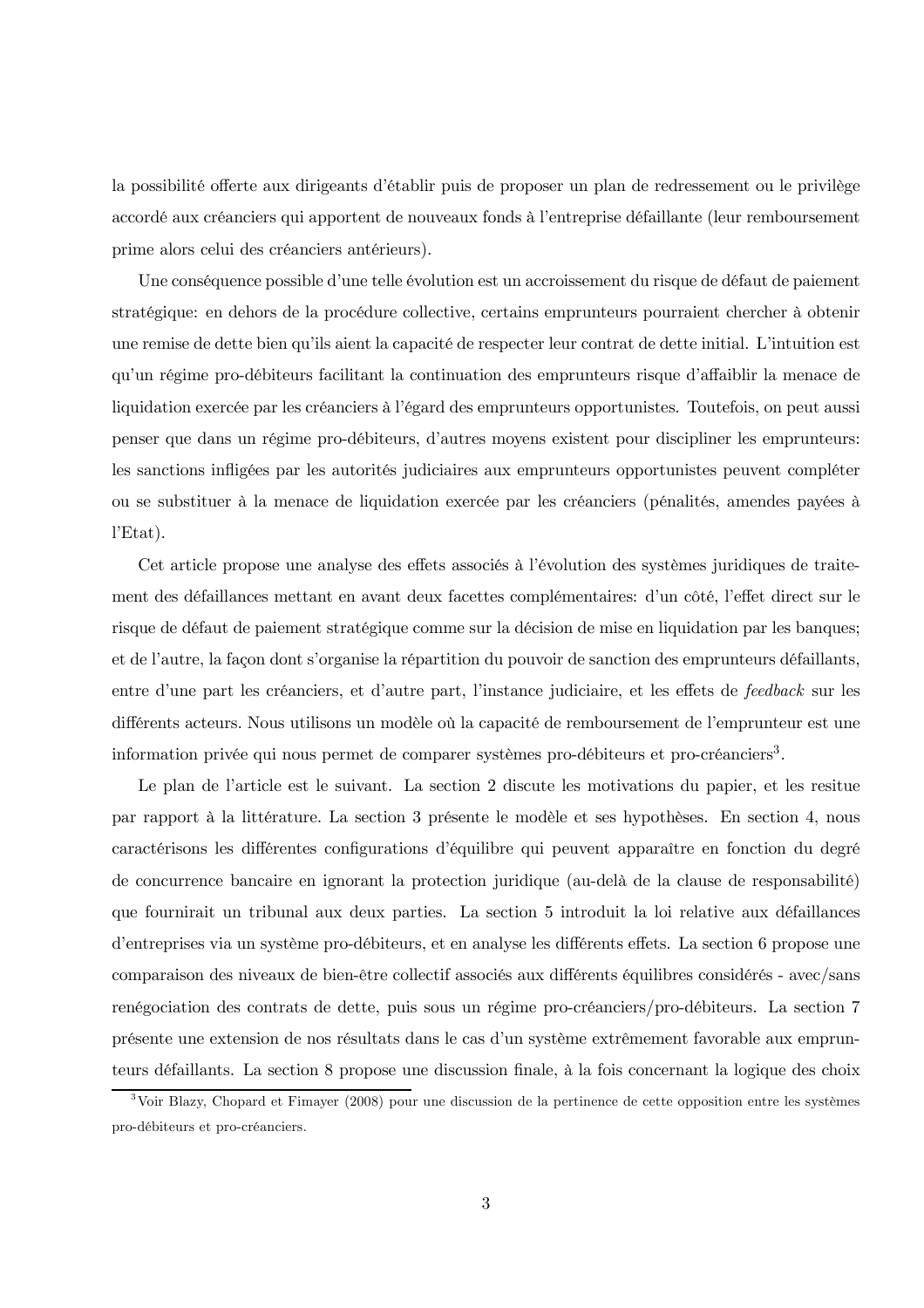de régime juridique encadrant la défaillance, et les implications empiriques de notre analyse.

#### $\overline{2}$ Motivations du cadre d'analyse

L'argument, resté jusqu'à présent essentiellement informel et qui sous-tend l'évolution vers des régimes pro-débiteurs, repose sur un calcul coûts/bénéfices sociaux d'une mesure de mise en liquidation judiciaire d'une entreprise. La comparaison des systèmes pro-créanciers/pro-débiteurs renverrait à celle des gains liés à la sauvegarde des entreprises défaillantes et des coûts liés à la dissuasion du défaut de paiement stratégique par les créanciers. Afin de mettre en évidence de façon "pure" l'effet de l'orientation du système juridique, notre modèle utilise alors une hypothèse essentielle: nous admettons ici que la continuation des emprunteurs défaillants produit davantage de valeur que leur liquidation et ce, quel que soit le niveau des difficultés financières de l'emprunteur. En d'autres termes, nous considérons une situation hypothétique où, a priori, il y aurait un bénéfice social à sauver toutes les entreprises, indépendamment de leur type. Toutefois en dernière instance, cette décision est prise de façon décentralisée en économie de marchés, et est seulement encadrée par la loi sur les défaillances. Tout se passe alors comme si la décision incombait, selon l'orientation de cette loi, soit aux banques (dans un système pro-créanciers) soit aux juges (dans un système pro-débiteurs). En présence d'une imperfection de l'information sur la situation des débiteurs, l'allocation (implicite) du droit de liquidation aux unes plutôt qu'aux autres, compte tenu de leur capacité d'investigation, ne se traduira pas par les mêmes conséquences ni au niveau de chaque partie, ni au niveau collectif. Un système pro-créanciers, en favorisant le respect du contrat de dette, attribue implicitement les droits de liquidation de la firme aux créanciers, et peut entraîner des liquidations inefficaces (collectivement) au sens où leur continuation aurait produit davantage de valeur<sup>4</sup>. Au contraire, une loi pro-débiteurs présente le biais inverse, dans la mesure où elle privilégie le sauvetage de l'entreprise en difficulté et préserve la valeur future qu'elle est susceptible de produire<sup>5</sup>.

On peut noter que la littérature reconnait assez communément que de tels biais peuvent être

<sup>&</sup>lt;sup>4</sup>Voir par exemple Franks et Torous (1993, p. 461): "the U.S. code appears to have strong incentives to maintain the firm as a going concern even when it is worth more in liquidation. In contrast, the U.K. code, by emphasizing the rights of creditors, and, in some cases, going priority to only one creditor, may result in premature liquidations."

 ${}^{5}$ Le droit de la défaillance est pris en compte ici sous la forme d'une loterie, où les issues de la défaillance (liquidation ou continuation) sont associées à des probabilités reflétant l'orientation de la loi; cette formalisation est également utilisée par Recasens (2001) et Frouté (2007).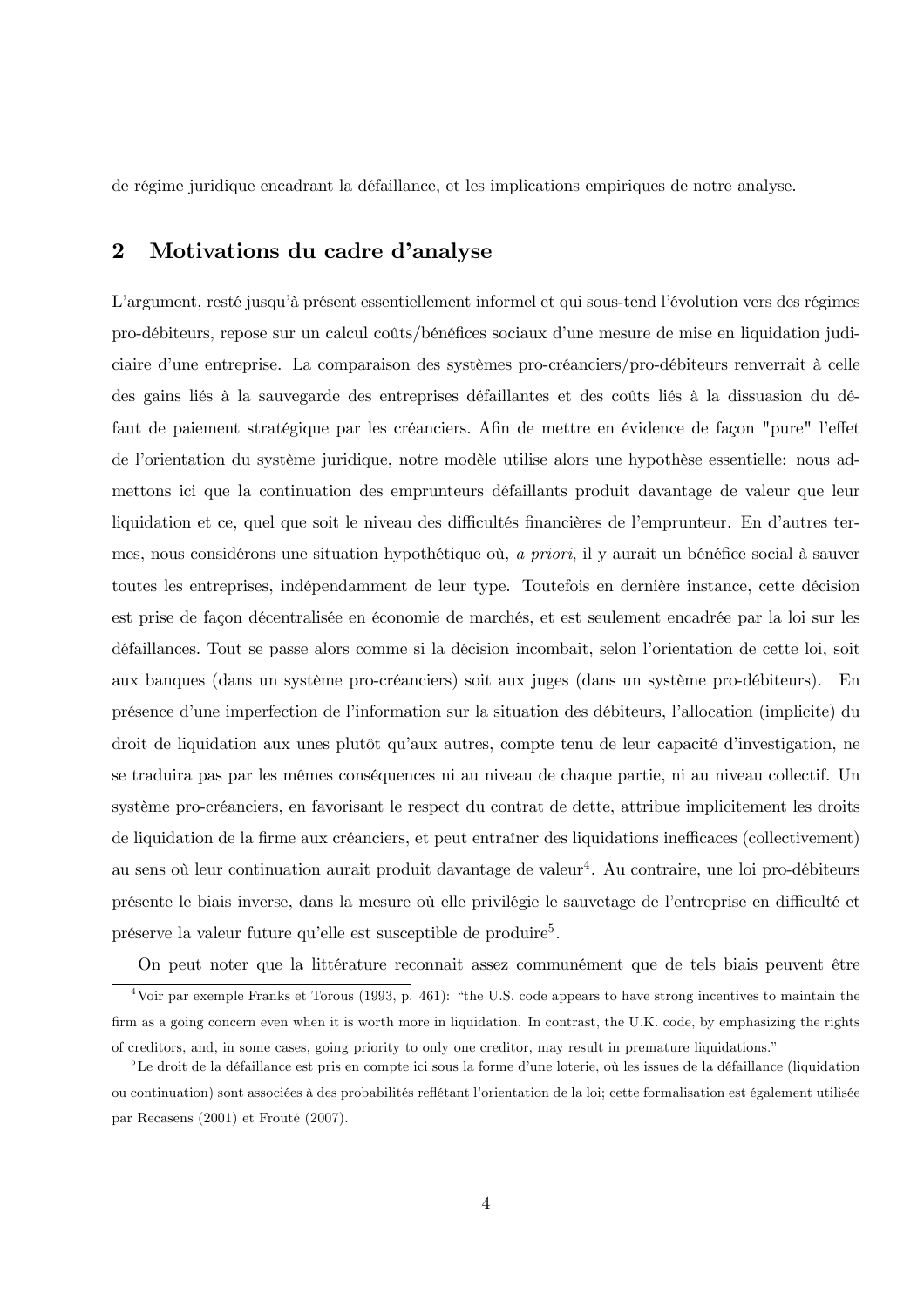de facto le produit de l'orientation du droit, tout en proposant des interprétations distinctes. Tout d'abord, l'orientation des décisions des juges en la matière traduit pour certains l'orientation de la loi, orientation qui s'avère contraignante pour les magistrats: soit la loi défend l'apporteur de capitaux au risque de faciliter la liquidation d'entreprises qui connaissent simplement une crise de liquidité; soit la loi favorise la poursuite de l'activité au risque de permettre la continuation d'activités non rentables au détriment de l'intérêt des créanciers antérieurs (Hart (2000)). Ensuite, dans un tout autre ordre d'idées, les travaux expérimentaux les plus récents dans le domaine du "behavioral Law & Economics" mettent en évidence les différents types de biais de perception présentés par les juges et, plus spécifiquement, ceux appartenant à certaines juridictions spécialisées dans les litiges financiers (voir Rachlinski, Guthrie et Wistrich (2007). En particulier, il est remarquable que ces juridictions spécialisées manifestent au travers de leurs décisions une sensibilité importante au contexte macroéconomique<sup>6</sup>.

Il ne s'agit pas ici de trancher dans ce débat, d'autant plus que ces deux interprétations sont plus complémentaires que concurrentes. D'une part, il n'est pas dans notre intention d'aborder ici une question délicate, non résolue dans la littérature Law and Economics, à savoir: quelles sont les préférences du juge par rapport à la loi ? D'autre part, nous ne proposons pas un bouclage macroéconomique du modèle. Notre modélisation reste suggestive sur ces questions: de façon plus intéressante pour nous, les deux approches permettent de justifier que dans notre cadre d'analyse, le tribunal (les juges) ait les caractéristiques d'un auditeur imparfait de la valeur de l'entreprise, définissant une règle non déterministe de répartition de cette valeur entre les différents ayant droits (Aghion, Hart et Moore (1992), Hart (2000)). En d'autres termes, la décision des juges introduit ex *ante* un aléa aux yeux des deux parties contractantes, qui affecte leur décision, et notamment, celle de renégocier ou pas le contrat de dette initial.

Bolton et Scharfstein (1990) ont déjà mis en évidence que si la renégociation des termes du contrat de crédit initial peut s'avérer optimale ex post (parce qu'elle permet la continuation de l'activité), elle aggrave néanmoins l'opportunisme des emprunteurs: dès lors que les remboursements prévus dans le contrat de dette ne peuvent pas être contingents aux cash flows réalisés par la firme en raison d'une asymétrie d'information entre la banque et l'emprunteur, ce dernier n'a pas d'incitation à honorer ses

 ${}^6L$ 'existence de tels biais pourrait aussi renforcer le comportement de *forum shoping*, analysé par Eisenberg et LoPucki (1999) à propos des entreprises américaines en difficulté de paiement. Pour une analyse plus générale des biais manifestés par les juges en droit pénal, voir Viscusi (2001). Pour une analyse des juridictions spécialisées dans les conflits du travail, voir Ichino, Polo et Rettore (2003) et Marinescu (2008).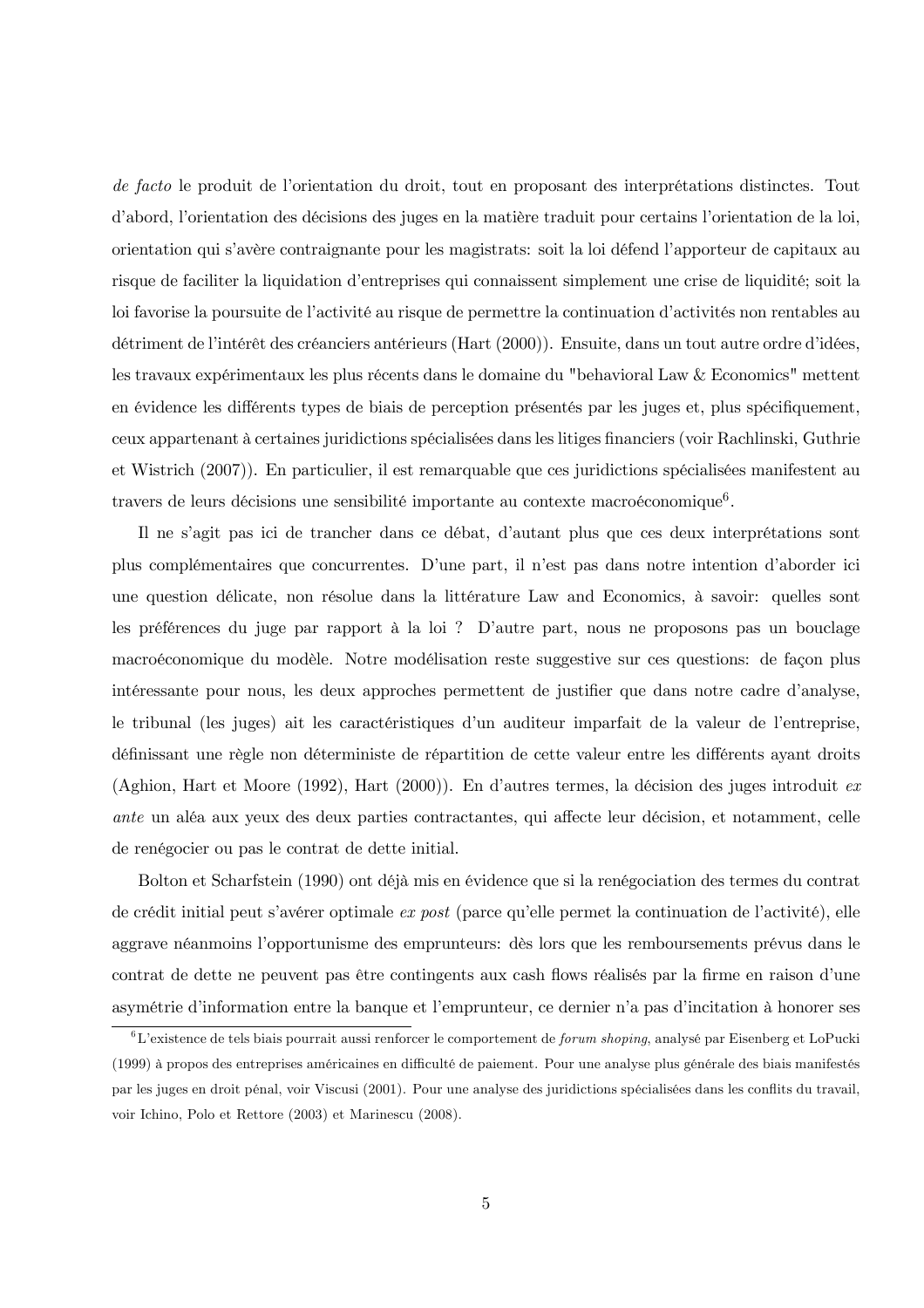engagements à moins qu'il escompte continuer à obtenir des fonds de son créancier dans le futur. La littérature identifie ainsi la menace d'une rupture de la relation de long terme, comme l'instrument essentiel de discipline des emprunteurs. Clairement, cet argument ne dépend pas de l'orientation pro-créanciers/pro-débiteurs du système de traitement des défaillances, mais est en fait valable indépendamment du régime juridique. Or, ce sont de tels effets qui sont au coeur de nos préoccupations. Nous analysons les effets de la renégociation des dettes en prenant en compte l'influence du degré de protection juridique des deux parties<sup>7</sup>. En présence d'asymétrie d'information entre les prêteurs et les emprunteurs, il s'agit d'étudier l'influence ex post de la loi relative aux défaillances d'entreprises sur la fréquence des défauts de paiements stratégiques et sur la valeur de l'offre de remboursement partiel de la dette. Ici, la valeur de liquidation des entreprises défaillantes est positivement corrélée à la valeur des cash flows que l'entreprise peut réaliser, la liquidation entraînant automatiquement la révélation du type de l'entreprise. Les débiteurs peuvent alors chercher à profiter de l'écart entre la valeur de liquidation des emprunteurs opportunistes et celle des emprunteurs réellement défaillants, pour négocier une remise de dette acceptable par les créanciers.

L'article se place aussi du point de vue de l'efficacité ex ante des procédures collectives, dans la mesure où nous analysons les incitations produites par la loi sur l'entreprise et ses partenaires, avant même l'ouverture d'une procédure collective. Dans cette perspective, les arguments que l'on trouve plus habituellement dans la littérature insistent davantage sur le fait que les systèmes procréanciers auraient tendance à réduire le phénomène de rationnement du crédit en agissant sur la contrainte de participation des créanciers (Myers (1977), Longhofer (1997)) au risque d'inciter les débiteurs à dissimuler leurs difficultés financières; ce second effet réduirait alors la probabilité de réussite d'une réorganisation sous la protection de la loi (Povel (1999)). Une loi pro-débiteurs est supposée quant à elle réduire à la fois le problème du sur-investissement<sup>8</sup> (Eberhart et Senbet (1993)), et celui de l'enracinement des dirigeants<sup>9</sup> (Bebchuck et Picker  $(1993)$ ). Dans ce papier, nous analysons dans quelle mesure l'orientation pro-créanciers/pro-débiteurs affecte simultanément le risque de défaut stratégique, la fréquence de liquidation des entreprises défaillantes, et la valeur de la dette renégociée. En présence d'asymétries d'information, l'opportunisme des emprunteurs "sains", via la remise de dette dont ils pourraient bénéficier, fait peser une externalité négative sur les emprunteurs les plus en

 $7$ Notre analyse met l'accent sur la renégociation sans tenir compte de son effet sur le contrat de dette initial.

<sup>&</sup>lt;sup>8</sup>C'est-à-dire l'investissement dans des projets plus risqués que ceux prévus lors de la signature du contrat de dette.  $\rm{^{9}C}$ 'est-à-dire l'investissement dans des projets dont la rentabilité est liée à la présence du dirigeant.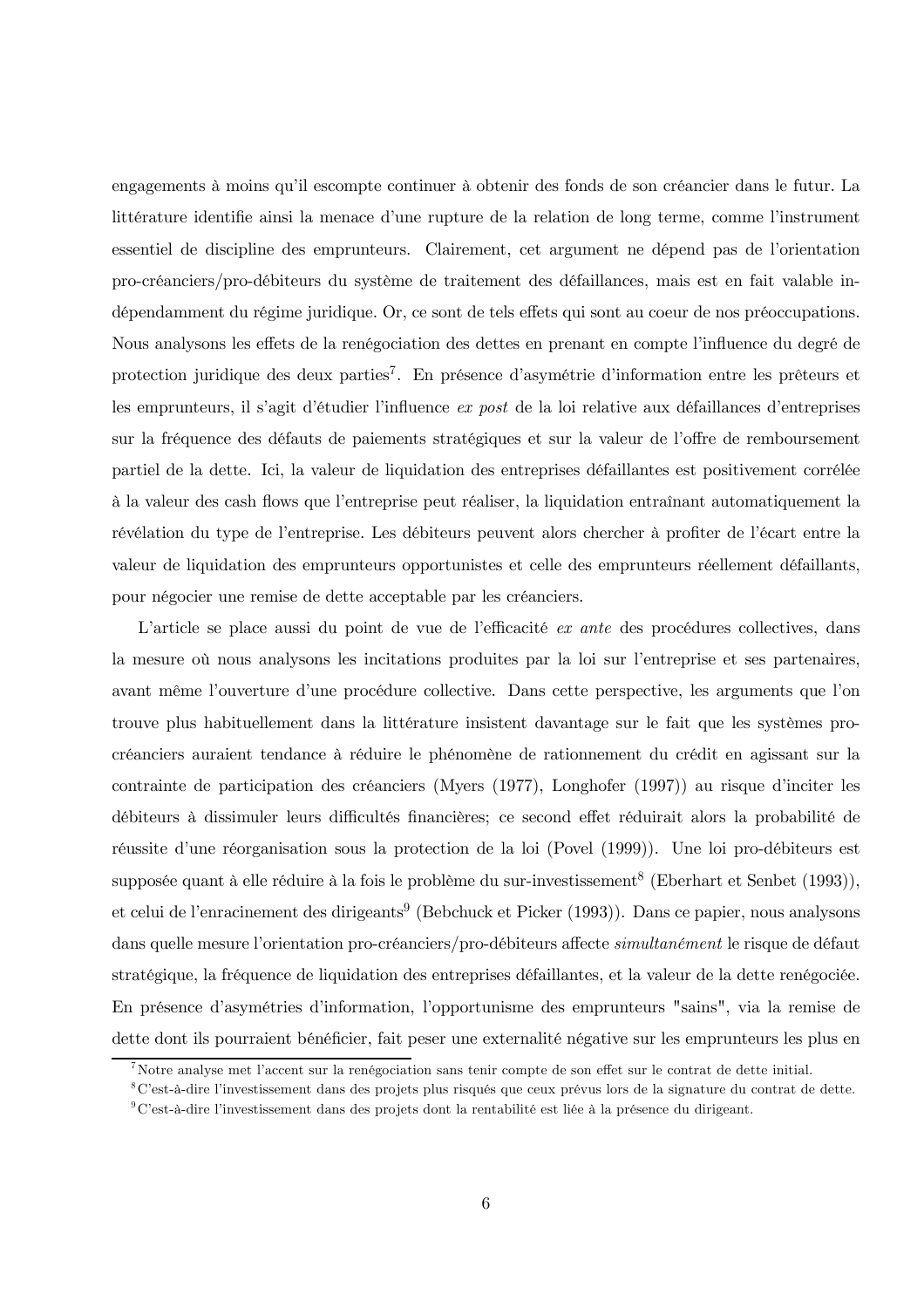difficulté, puisque le coût du sauvetage supporté par l'emprunteur défaillant objectivement en difficulté est d'autant plus élevé que la valeur de la remise de dette est faible. Notre modèle permet de montrer comment ces effets sont conditionnés par, d'un côté, le degré de concurrence bancaire, et d'autre part, des instruments politico-juridiques tels que la sanction appliquée par les tribunaux aux débiteurs opportunistes et/ou le coût de la ressource bancaire.

Enfin, nous analysons l'impact de la nature du régime juridique de traitement des défaillances sur le bien-être collectif. Nous étudions tout d'abord pour chacun des systèmes financiers (pro-créanciers versus pro-débiteurs) à quelle condition la renégociation des dettes augmente le bien-être collectif. Nous discutons ensuite dans quels cas un système pro-débiteurs est plus satisfaisant qu'un système pro-créanciers du point de vue collectif, au sens où il permet que la sauvegarde des bénéfices associés à la continuation des entreprises défaillantes soit Pareto-améliorante. Dans cette perspective, nous discutons, au-delà de l'orientation des règles juridiques, la question du choix des instruments qui sont à la disposition des instances judiciaires pour maintenir un effet de dissuasion sur le défaut de paiement stratégique. Notamment, il apparait que la fixation du niveau des sanctions monétaires a une importance centrale. Nous mettons en évidence que dans un régime de monopole bancaire, on retrouve la substituabilité entre l'intensité de la sanction monétaire et la fréquence avec laquelle celle-ci est appliquée, ce qui rappelle de façon intéressante l'orientation des politiques de lutte optimale contre la criminalité préconisée dans la tradition beckerienne (Becker (1968), Polinsky et Shavell (2000)). En revanche, en régime de concurrence bancaire, il peut apparaître une certaine complémentarité entre les deux instruments, au moins lorsque des sanctions monétaires élevées sont appliquées aux emprunteurs opportunistes.

Nous développons formellement ces arguments dans la suite de l'article.

#### $\bf{3}$ La structure générale du modèle

Nous considèrons une économie où les créanciers comme les débiteurs sont neutres au risque. Les contrats de dette proposés initialement par les banques prévoient un remboursement exogène<sup>10</sup> D qui est échelonné sur deux périodes, en supposant que c, le coût d'opportunité des fonds prêtés, vérifie  $c < D$ . Lors de la signature du contrat de dette, toutes les firmes sont homogènes du point de

<sup>&</sup>lt;sup>10</sup>La valeur de la dette  $D$  est exogène car nous focalisons notre analyse sur la renégociation de la dette en première période.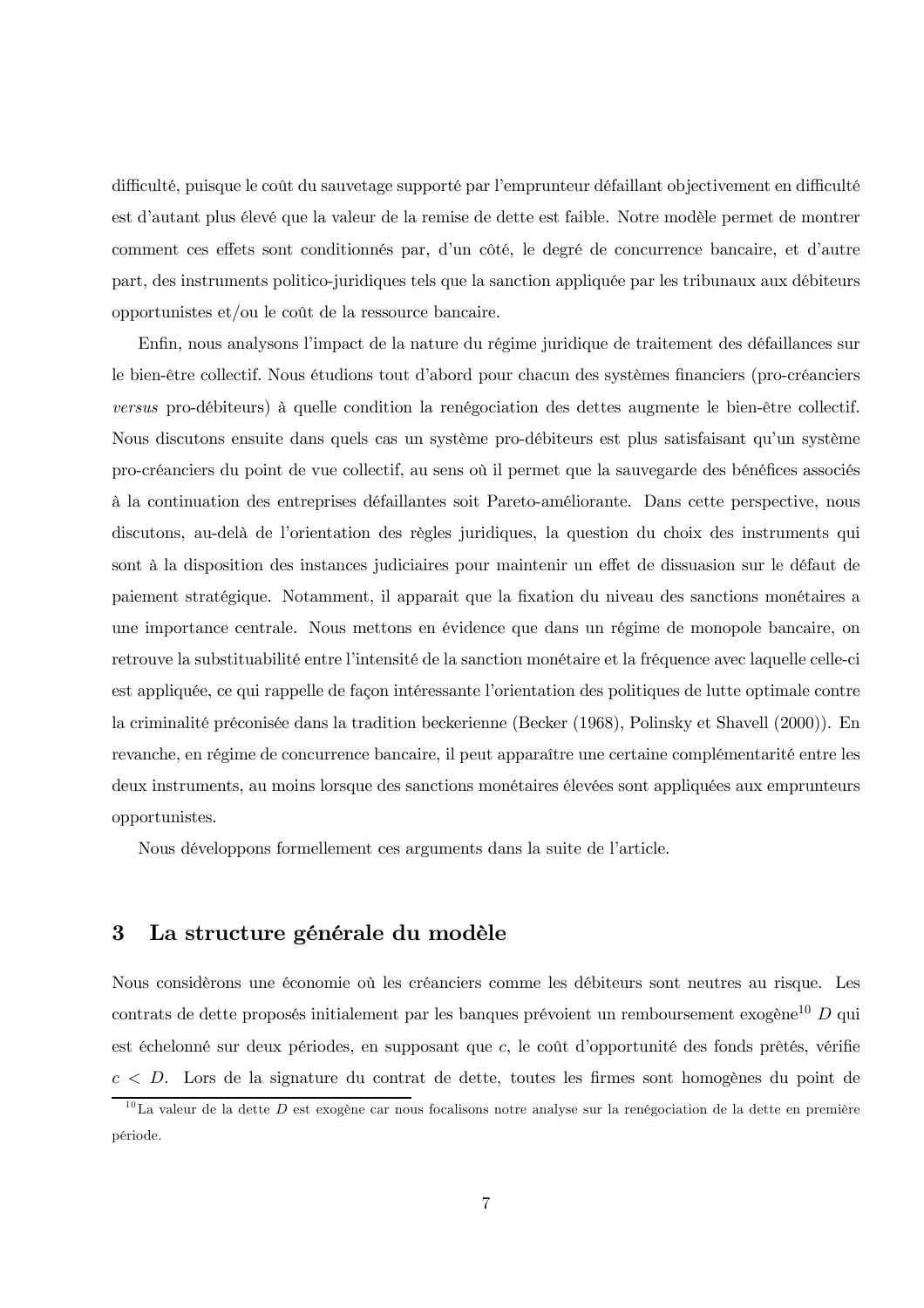vue des caractéristiques observables et aucune partie ne connaît la qualité du projet d'investissement financé<sup>11</sup>. La qualité du projet ou le type de la firme est ensuite révélé uniquement aux emprunteurs, avant l'échéance du premier remboursement, et constitue une information privée. Nous supposons qu'il existe deux types de projets d'investissement - et donc deux types d'entreprises. Dans un cas, l'entreprise (de type FS) réalise des cash flows  $y_1$  à la date 1 et  $y_2$  à la date 2 suffisants pour rembourser la dette  $(y_1 + y_2 > D)$ . Dans la mesure où sa capacité de remboursement constitue une information privée, les dirigeants-actionnaires de cette entreprise sont tentés de se déclarer défaillants lors de la première échéance de remboursement à la date 1 et de renégocier la valeur de  $D^{12}$ . Précisément, ils peuvent annoncer être du second type (noté FNS), c'est-à-dire annoncer que le projet d'investissement d'une part, ne permet pas de faire face à la première échéance du remboursement  $(y_1 = 0)$  et, d'autre part, ne permettra pas non plus de rembourser l'intégralité de la dette en fin de deuxième période  $(y_2 < D)$  sauf à renégocier le remboursement de la dette  $(y_2 > d)$  où d est la valeur de la dette renégociée). Face à une entreprise qui ne respecte pas la première échéance, le créancier (la banque) a le choix entre deux actions. Soit renégocier, c'est-à-dire accepter d'en échange de  $D$  et permettre ainsi la continuation du projet d'investissement. Soit exercer sa garantie, c'est-à-dire liquider l'entreprise. La liquidation permet de révéler le type de l'emprunteur: on suppose que la valeur de liquidation est positivement corrélée à la valeur du cash flow réalisé à la date 1 et qu'elle est toujours inférieure à la valeur faciale de la dette. Formellement, on note la valeur de liquidation V pour une entreprise de type FS (avec  $V < D$ ) et v pour une entreprise de type FNS (telle que  $v < V$ ). Enfin, nous supposons qu'il existe une proportion  $\theta$  de firmes de type FS dans la population totale.

Les conditions sur les différents paramètres du modèle sont résumées i $ci^{13}$ :

### Hypothèses:

 $y_1 + y_2 > D > V > v$  $y_2 > v$  $y_2 > d$ 

 $^{11}$ Typiquement, on pense au capital-risque: financement d'entreprises émergentes dans les secteurs de haute technologie et/ou de la R&D.

 $^{12}$ Les cash flows inobservables par les créanciers sont également détournés par le dirigeant actionnaire de la firme.

<sup>&</sup>lt;sup>13</sup>La condition  $y_2 > d$  est aussi supposée (implicitement) vérifiée dans le cas de concurrence bancaire lorsque d devient endogène.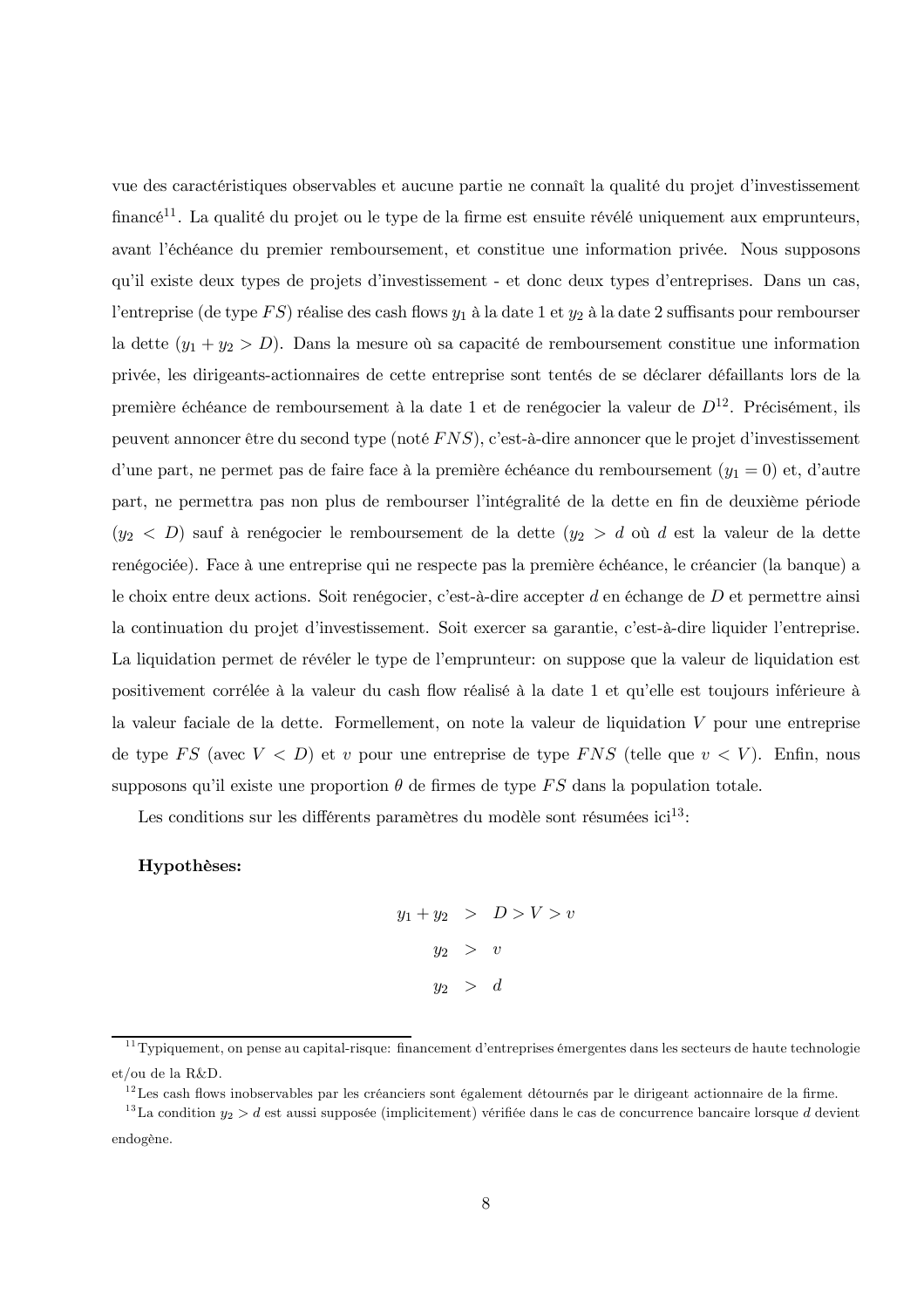Figure 1: LE JEU EN L'ABSENCE DE JUGES



Nous définirons la séquence du jeu (voir figure 1), les stratégies et les paiements des joueurs de la manière suivante.

A la date 0, tous les emprunteurs obtiennent  $D$  puis observent un signal privé informatif sur leur type (soit  $y_1 > 0$ , soit  $y_1 = 0$ ). A la date 1, un emprunteur de type FS peut soit respecter l'échéancier du remboursement de la dette (action  $R$ ), soit se déclarer défaillant et demander une renégociation de sa dette (action NR). De son côté, un emprunteur de type FNS n'a pas d'autre possibilité que de se déclarer en difficulté et demander à renégocier sa dette (action NR) puisque  $y_1 = 0$ . Le type de l'emprunteur n'est pas vérifiable par le prêteur à la date 3, sauf à le mettre en liquidation (la liquidation informe ex post les prêteurs du type de l'emprunteur); le créancier peut donc soit accepter la renégociation (action NL) de la dette pour une valeur  $d < D$ , soit choisir de liquider la firme (action  $L$ ) pour une valeur qui dépend du type de l'emprunteur. A l'issue de la date 2, les paiements sont versés aux deux joueurs (graphiquement:  $u_B$  pour l'emprunteur,  $u_L$  pour le prêteur). En cas de poursuite du projet d'investissement sur les deux périodes, le dirigeant actionnaire de type FS reçoit  $y_1 + y_2 - D$  s'il ne renégocie pas le paiement de sa dette à la date 1 et  $y_1 + y_2 - d$  s'il renégocie à la baisse le remboursement de  $D$  (c'est-à-dire d). Les créanciers perçoivent donc respectivement  $D$  ou d (s'ils ne liquident pas le projet d'investissement dans le second cas) diminués du coût d'opportunité des fonds prêtés c. Si les prêteurs liquident le projet d'investissement du débiteur de type FS, ce dernier réalise un gain nul en raison de l'hypothèse de responsabilité limitée et les prêteurs perçoivent un paiement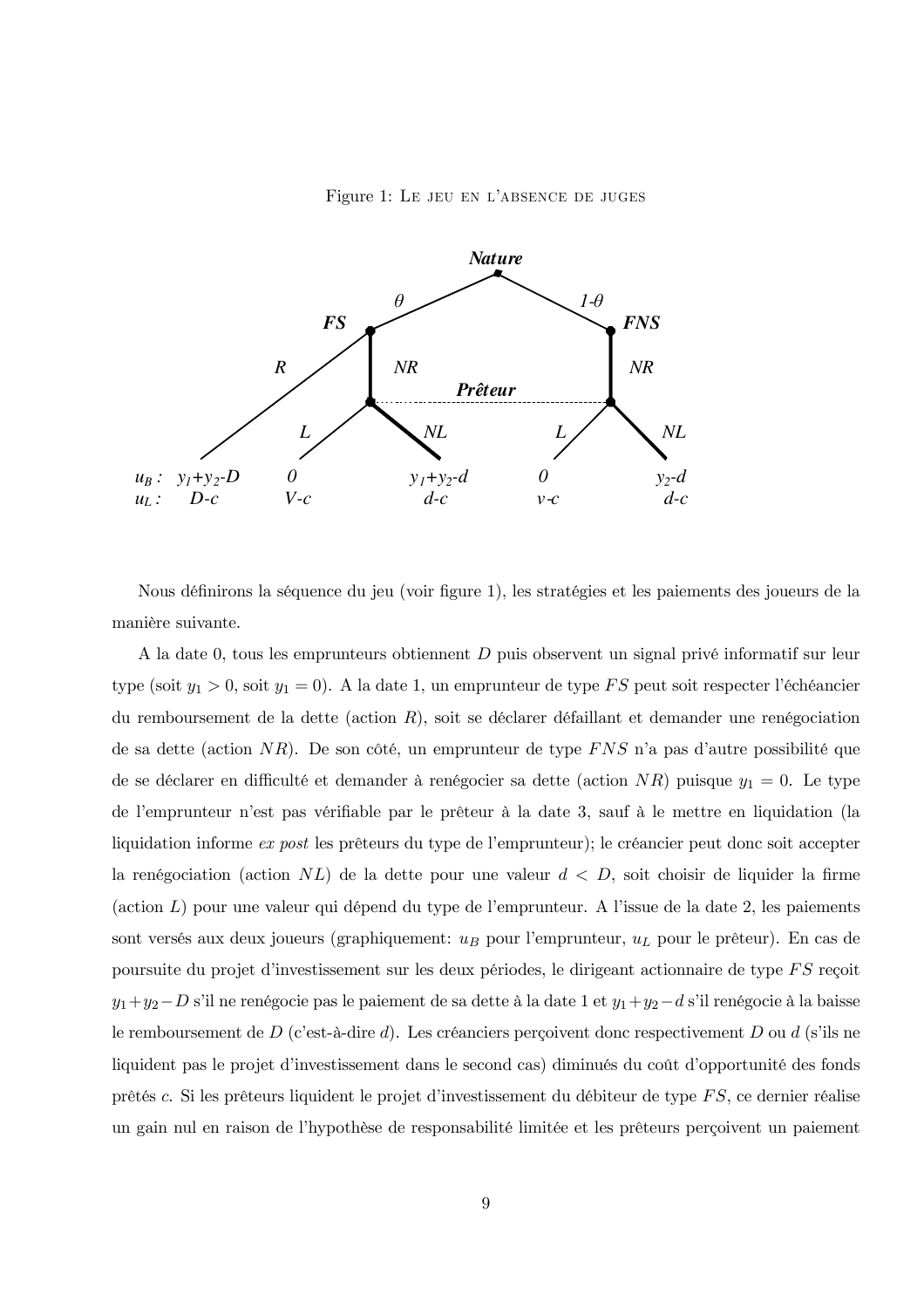égal à  $V - c$ . La renégociation de la dette D des emprunteurs de type FNS assure la continuation du projet d'investissement par hypothèse et offre les paiements  $y_2 - d$  au dirigeant actionnaire et  $d-c$  aux prêteurs. En revanche, la liquidation des emprunteurs de type FNS offre les paiements 0 à l'emprunteur et  $v - c$  aux prêteurs. Par conséquent, la liquidation des deux types d'emprunteurs est collectivement coûteuse dans la mesure où la somme des paiements des joueurs en cas de continuation est supérieure à celle obtenue en cas de liquidation, quel que soit le type de l'emprunteur (l'hypothèse  $y_2 > v$  assurant que la continuation est collectivement préférable à la liquidation lorsque l'emprunteur est de type  $FNS.$ ).

Enfin, nous notons  $\sigma_L$  la stratégie mixte de la banque (du prêteur) qui assigne une probabilité q à l'action L et une probabilité  $1-q$  à l'action NL.  $\sigma_B$  est la stratégie mixte de l'emprunteur de type FS qui assigne une probabilité p à l'action R et une probabilité  $1-p$  à l'action NR. Enfin,  $\mu$  (respectivement  $1 - \mu$ ) est la croyance<sup>14</sup> formée par le prêteur que l'emprunteur est du type FS (respectivement du type FNS) lorsqu'il fait face à un emprunteur qui se déclare défaillant (et demande donc à renégocier sa dette).

Les équilibres du jeu sont caractérisés par un triplet précisant la stratégie du prêteur, la stratégie de l'emprunteur de type FS et les croyances du prêteur sur le type de l'emprunteur qui permettent de supporter les stratégies choisies par les joueurs (actifs) à l'équilibre. En d'autres termes, l'équilibre du jeu est un triplet  $(\sigma_B, \sigma_L, \mu)$  qui est défini au sens d'un équilibre bayésien parfait.

#### $\overline{\mathbf{4}}$ Renégociation et intensité de la concurrence bancaire

Cette section ignore l'influence exercée par un tribunal (voir aussi la note de bas de page No. 18). Nous étudions dans un premier temps le jeu dans lequel les banques s'engagent à ne pas renégocier la dette à la date 1. Nous considérons ensuite les équilibres qui émergent lorsque les parties ont la possibilité de renégocier leur engagement, en fonction du type de concurrence qui existe sur le marché des dettes.

<sup>&</sup>lt;sup>14</sup> Littéralement,  $\mu$  est définie comme la probabilité pour le prêteur d'atteindre le noeud de décision résultant du choix de l'action  $NR$  par une entreprise de type  $FS$ .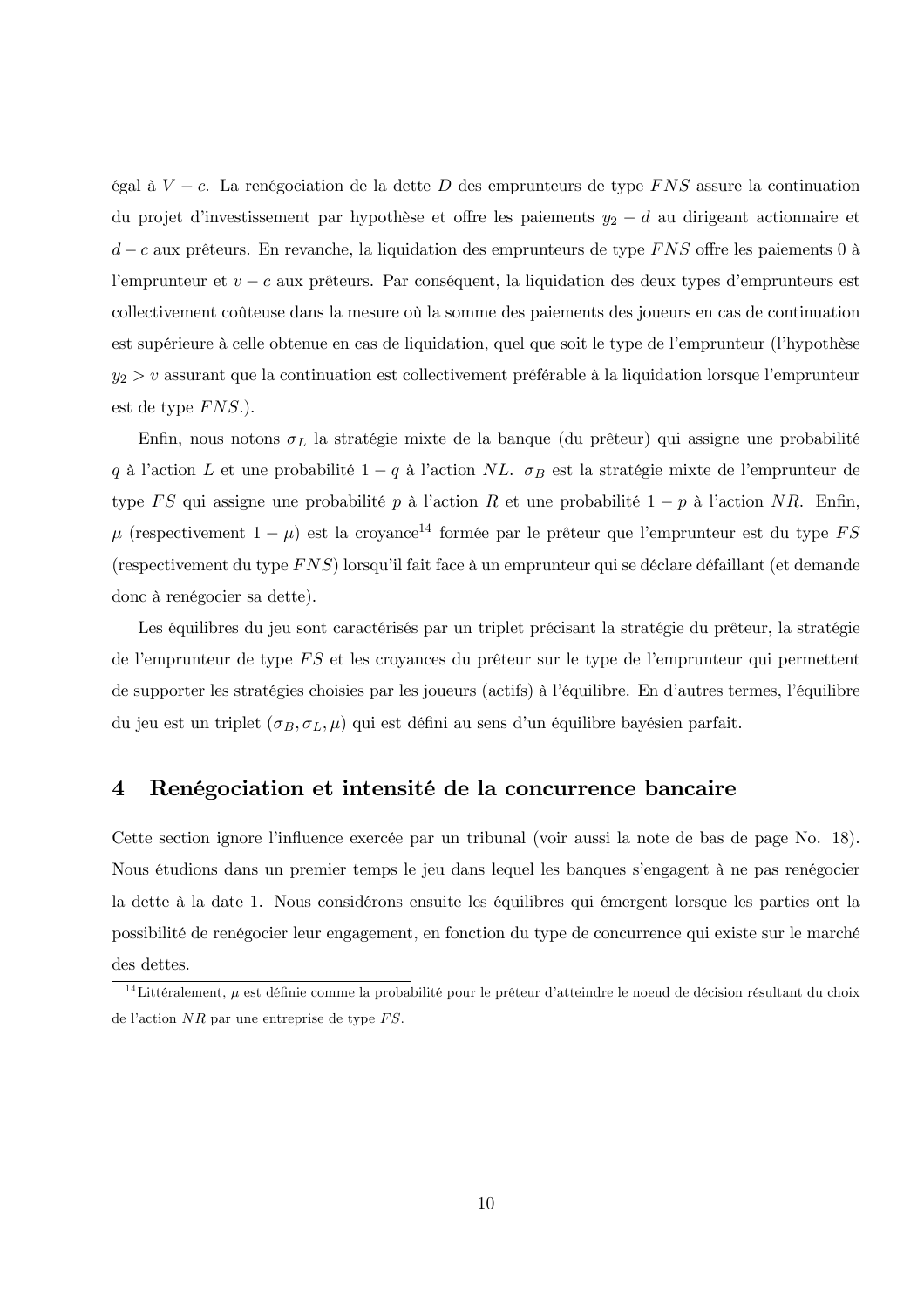#### 4.1 équilibre sans renégociation de la dette

Supposons pour commencer que les emprunteurs n'aient pas la possibilité de renégocier leur contrat de dette à la date 1. Dans ces conditions, l'analyse du jeu est facilitée par le fait que les prêteurs disposent d'une stratégie strictement dominante, la liquidation (action  $L$ ), indépendamment de leurs croyances sur l'identité de l'emprunteur. De même, les emprunteurs de type FS disposent d'une stratégie dominante (le respect du contrat de dette initial) dans la mesure où  $y_1 + y_2 - D > 0$ : par hypothèse, la réussite du projet d'investissement sur les deux périodes permet la réalisation d'un cash flow suffisant pour respecter les termes du contrat de dette.

Dans cette configuration, il est immédiat que l'équilibre du jeu (sans renégociation) est donné par le couple de stratégies  $\sigma_B = (R, 1), \sigma_L = (L, 1)$ , indépendamment du degré de concurrence bancaire.

#### 4.2 renégociation et monopole dans le secteur bancaire

Lorsqu'on prend en compte la possibilité de renégocier les modalités de remboursement, l'asymétrie d'information entre prêteurs et emprunteurs bénéficie aux emprunteurs de type FS qui peuvent imiter les emprunteurs de type FNS. Toutefois, dans la mesure où  $y_1 + y_2 - D > 0$ , l'emprunteur de type FS n'a pas toujours intérêt à se déclarer en difficulté puisqu'alors il s'expose au risque de liquidation et renonce aux valeurs futures que lui donnerait la continuation de son activité. L'existence du défaut de paiement stratégique (à l'équilibre) suppose également que pour les prêteurs la liquidation ne soit pas une stratégie dominante. On montre ici que ceci dépend notamment de la différence  $d-v$ , dans le cas où la valeur de la dette renégociée d est déterminée de façon exogène (hypothèse d'un pouvoir de monopole bancaire).

Nous distinguerons deux cas, selon que  $d < v$ , ou que  $v < d < V$ .

L'analyse du premier cas est résumée dans la proposition suivante (les preuves formelles des propositions sont en annexe).

**Proposition 1** Supposons  $d < v$ . Alors, l'unique équilibre est caractérisé par  $(\sigma_B = (R, 1), \sigma_L =$  $(L,1)$ , associé à la croyance  $\mu=0$ .

Dans cette première configuration, la menace d'une liquidation systématique permet au créancier de dissuader complètement les comportements opportunistes des emprunteurs  $FS$ . Ceux-ci remboursent leur dette et ne sont pas mis en liquidation pendant que ceux de type FNS sont liquidés (la banque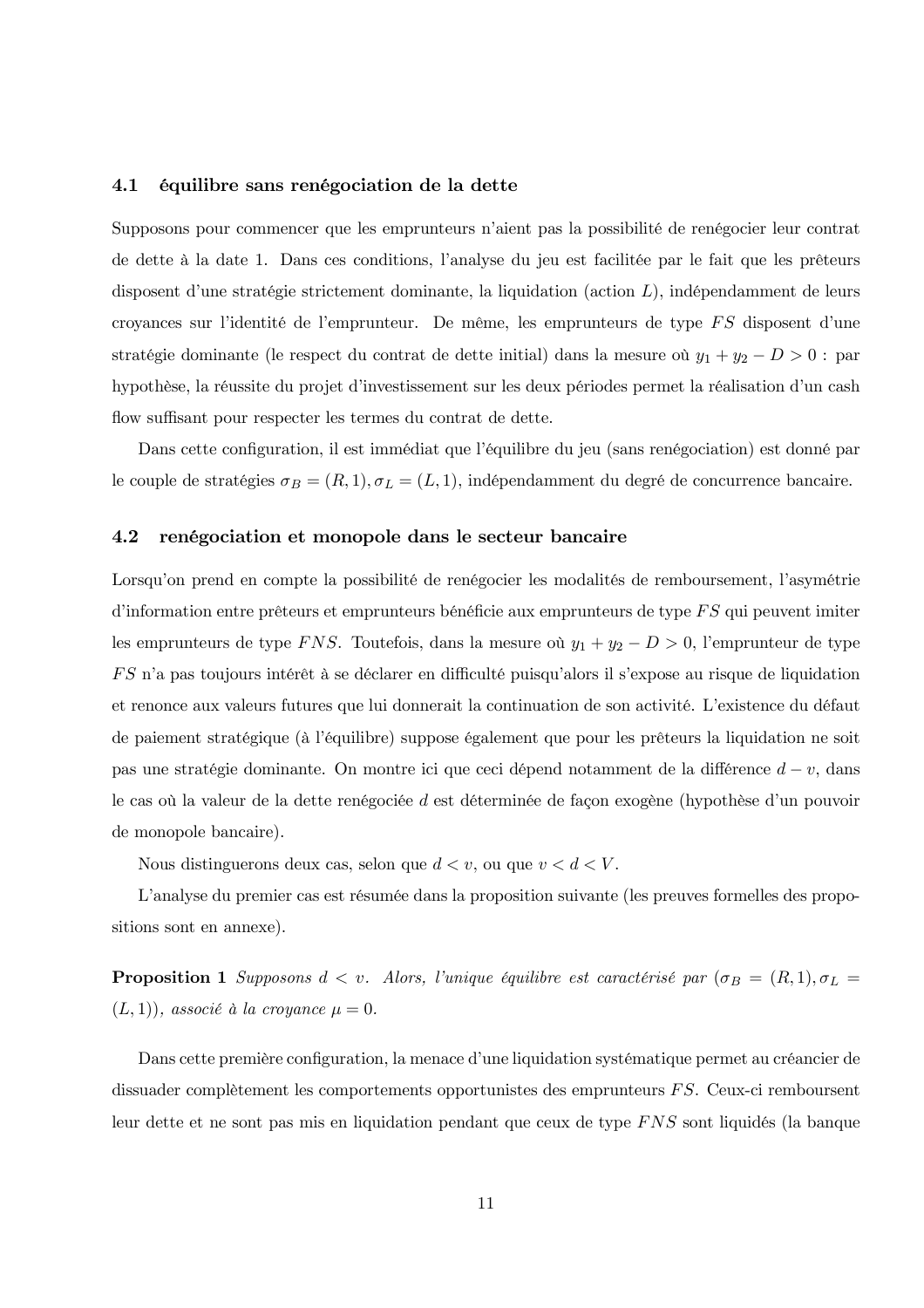privilégie la liquidation indépendamment de l'identité de l'emprunteur). Dans le cas où  $d > v$ , deux types d'équilibres émergent.

### **Proposition 2** Supposons  $V > d > v$ . Alors:

i) si  $\theta < \hat{\theta} \equiv \frac{d-v}{V-v}$ , l'unique équilibre est l'équilibre en stratégies pures  $(\sigma_B = (NR, 1), \sigma_L = (NL, 1))$ associé à la croyance  $\mu = \theta$ .

ii) si  $\theta > \hat{\theta}$ , l'unique équilibre est caractérisé par le triplet  $(\sigma_B^*, \sigma_L^*, \mu^*)$  où :

$$
p_2^* = 1 - \left(\frac{1-\theta}{\theta}\right) \left(\frac{d-v}{V-d}\right)
$$
  
\n
$$
q_2^* = \frac{D-d}{y_1 + y_2 - d}
$$
  
\n
$$
\mu_2^* = \hat{\theta}
$$

Typiquement, d'représente ici le coût d'opportunité de la liquidation pour le créancier. La proposition 2 montre alors comment le pouvoir de monopole de la banque, qui lui donne un degré de liberté dans le choix de  $d$ , conditionne le type d'équilibre qui émerge, en jouant sur le coût de séparation des deux types d'emprunteurs (on voit que  $\hat{\theta}$  croît avec  $d$ )<sup>15</sup>.

Considérons l'équilibre en stratégies mixtes de la partie ii); la proposition 2 montre comment le choix (exogène) du niveau de *d* affecte le comportement des parties en accroissant la tolérance des banques à l'égard des demandes de renégociation, et en augmentant l'opportunisme des emprunteurs de type  $FS$  (dans l'équilibre en stratégies mixtes, il est immédiat que  $p_2^*$  et  $q_2^*$  diminuent avec d). Ces résultats s'interprètent de la manière suivante. Dans les conditions de la proposition 2, les banques préfèrent avoir parfois à renégocier la dette des firmes (les FNS comme les NFS) plutôt que de les liquider  $(d > v)$ . Mais elles utilisent la menace de la liquidation afin de limiter l'opportunisme des débiteurs de type  $FS$ . Cette menace, qui induit une externalité négative sur les firmes de type  $FNS$ , n'est crédible (partie ii)) qu'à condition que la proportion d'entreprises de type FNS  $(1 - \theta)$  soit inférieure au seuil<sup>16</sup> défini par $\frac{V-d}{V-v}$ .

A l'inverse, l'équilibre en stratégies pures (partie i)) apparait dès lors que la proportion d'emprunteurs de type  $FS$  est faible, puisqu'alors le coût de la séparation augmente pour les banques. La liquidation (notamment celle des emprunteurs de type  $FNS$ ) devient pour les banques plus coûteuse que

<sup>&</sup>lt;sup>15</sup>Si  $\theta = \hat{\theta}$ , il existe deux équilibres en stratégies pures: d'une part,  $(\sigma_B = (NR, 1), \sigma_L = (NL, 1); \mu = \hat{\theta})$  et, d'autre part,  $(\sigma_B = (NR, 1), \sigma_L = (L, 1); \mu = \hat{\theta})$ . Pour des raisons de place, nous ne nous attardons pas sur ces résultats, qui n'ont pas d'intérêt particulier, notamment, en ce qui concerne l'analyse de bien-être de la section 6.

<sup>&</sup>lt;sup>16</sup>On voit que  $\theta > \hat{\theta} \equiv \frac{d-v}{V-v} \Longleftrightarrow (1-\theta) < \frac{V-d}{V-v}$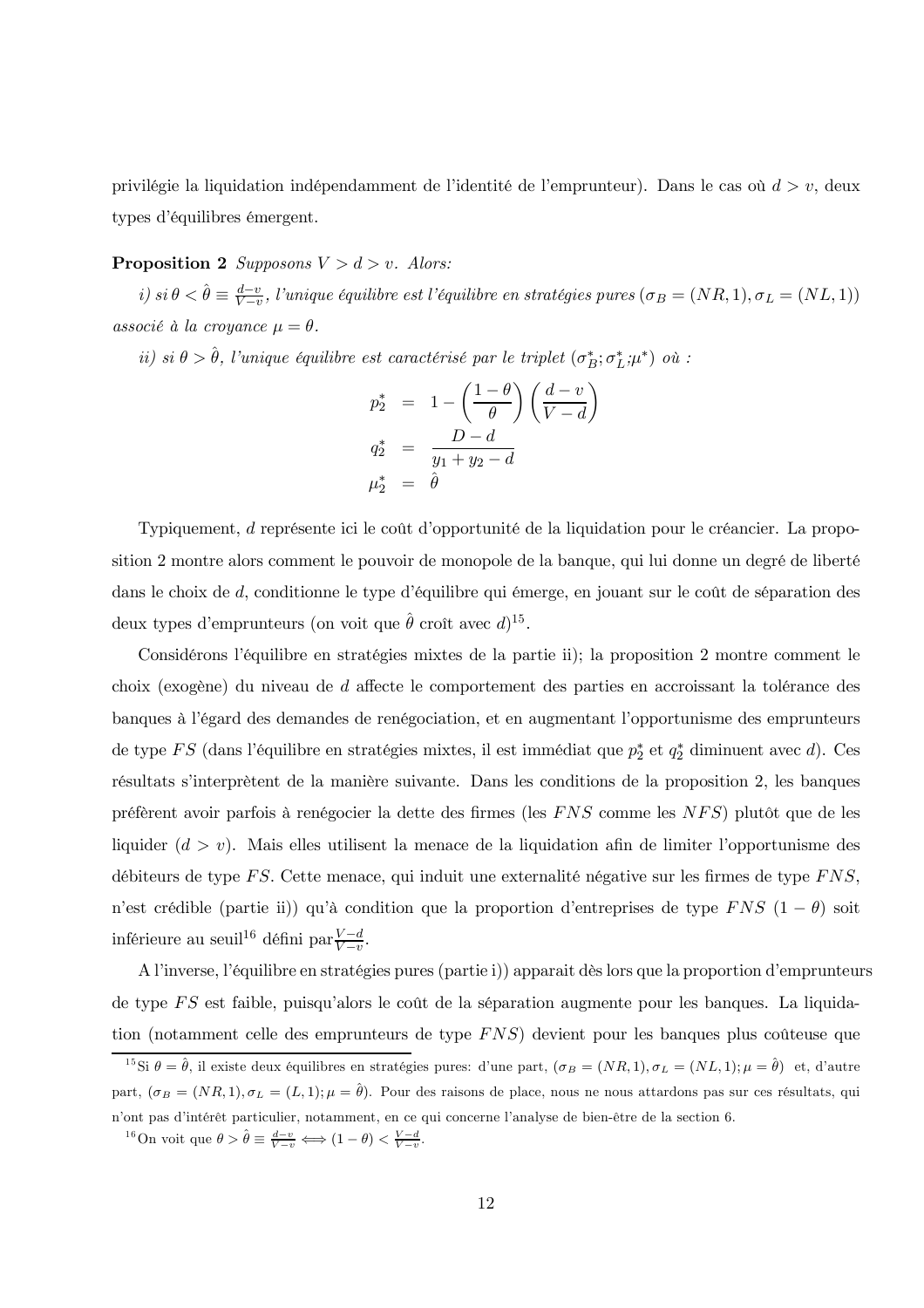la continuation avec renégociation  $(d > v)$ , ce qui en fait donc une menace non crédible (stratégie dominée).

#### 4.3 renégociation et concurrence dans le secteur bancaire

La solution décrite à la proposition 2 suppose que les prêteurs disposent d'un degré de liberté (résultant par exemple d'un pouvoir de monopole) suffisant dans la détermination de la valeur de la dette renégociée d. A contrario, nous pouvons nous interroger sur les caractéristiques de l'équilibre qui émerge lorsque le prêteur est lui-même soumis aux pressions concurrentielles qui s'exercent sur le marché des crédits. A cet effet, nous endogénéisons la valeur de l'offre de remboursement partiel de la dette (d) proposée aux emprunteurs de type  $FS$  par le biais de la contrainte de participation des prêteurs. Par exemple, si les prêteurs se livrent une concurrence à la Bertrand sur le marché des dettes, le coût de la ressource sur le marché des dépôts étant supposé constant et égal à c, les banques atteignent à l'équilibre un profit espéré nul tel que :

$$
\theta (pD + (1-p) \{qV + (1-q)d\}) + (1-\theta) (qv + (1-q)d) = c
$$

L'équilibre a alors les caractéristiques décrites dans la proposition suivante.

**Proposition 3** On notera  $\underline{c}_3 = \theta V + (1 - \theta)v$  et  $\overline{c}_3 = \theta D + (1 - \theta)v$ .

 $Si\ c\in[\underline{c}_3,\overline{c}_3],$  il existe un unique équilibre caractérisé par le triplet  $(\sigma_B^*,\sigma_L^*,\mu^*)$  et une valeur de d<sup>\*</sup> donnés par :

$$
p_3^* = \frac{c - c_3}{\overline{c}_3 - c_3},
$$
  
\n
$$
q_3^* = \frac{\frac{1}{\theta}(\overline{c}_3 - c_3)(D - c)}{(y_1 + y_2)(\frac{1}{\theta}(\overline{c}_3 - c_3) - (c - c_3)) + cV - Dc_3},
$$
  
\n
$$
\mu_3^* = \frac{\overline{c}_3 - c}{\frac{1}{\theta}(\overline{c}_3 - c_3) - (c - c_3)},
$$
  
\n
$$
d_3^* = \frac{Dc_3 - Vc}{\frac{1}{\theta}(\overline{c}_3 - c_3) - (c - c_3)}
$$

La proposition 3 montre qu'avec la concurrence entre les banques, le coût de la ressource bancairen (c) influence les caractéristiques de l'équilibre qui émerge de deux façon distinctes.

Tout d'abord, le coût de la ressource bancaire influence les stratégies d'équilibre choisies par les parties. Nous montrons en annexe les effets suivants. Un accroissement de c pousse les banques à augmenter  $q_3^*$  la fréquence de liquidation des entreprises se déclarant défaillantes, de telle sorte que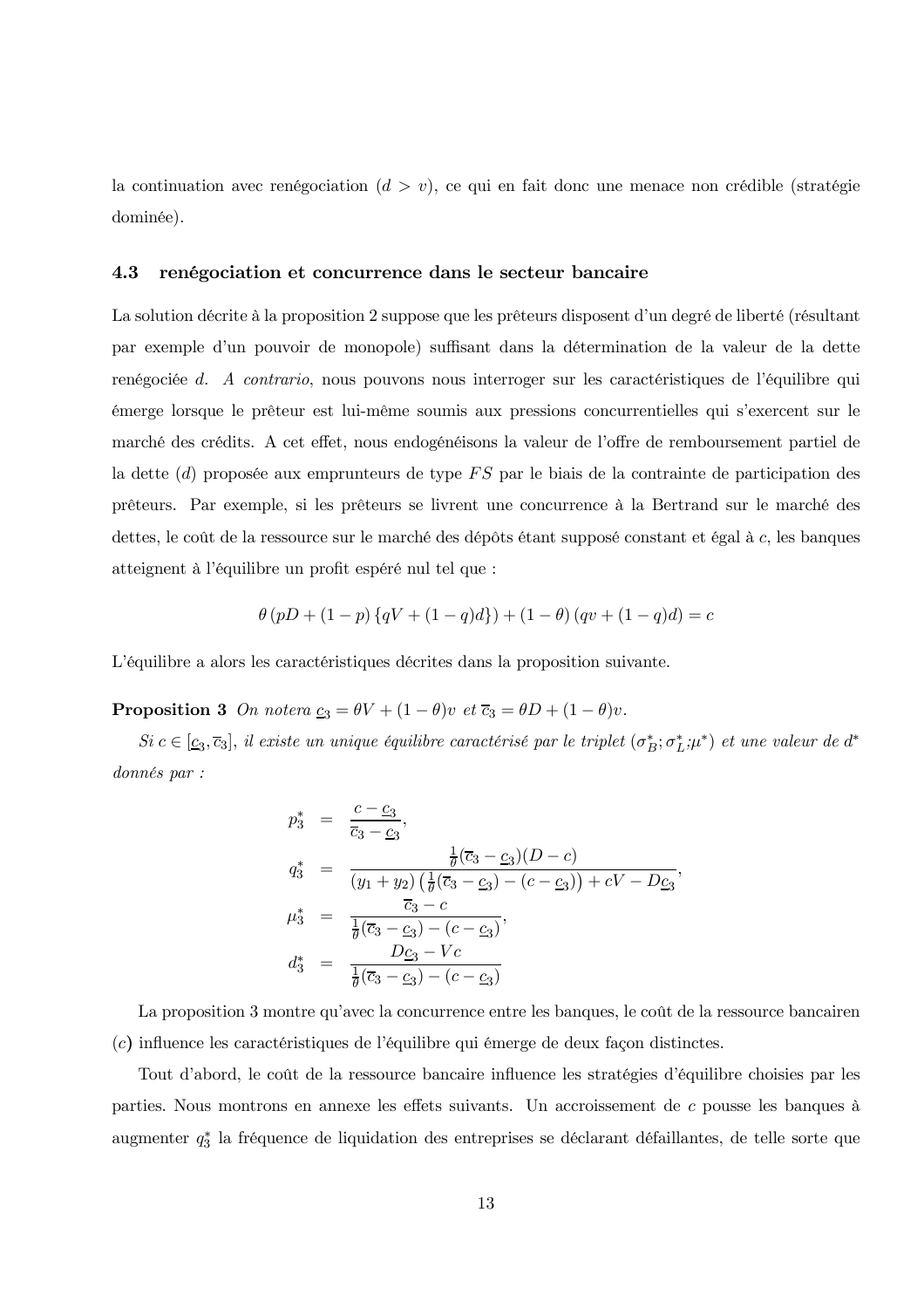les firmes FS réduisent en retour leur probabilité de défaut de paiement  $1 - p_3^*$ . De plus, le coût d'opportunité de la liquidation pour les créanciers diminue avec le coût de la ressource bancaire  $(d_3^*)$ diminue avec  $c$ .

Ensuite, l'existence même de l'équilibre en stratégies mixtes est supportée par la condition  $c \in$  $[\theta V + (1-\theta)v, \theta D + (1-\theta)v],$  qui, littéralement, exclue les situations où la ressource bancaire est trop coûteuse comme celles où elle est trop peu onéreuse. D'un côté, la borne inférieure de cet intervalle est le paiement escompté des banques lorsqu'elles liquident systématiquement toute entreprise qui demande la renégociation de son contrat de dette; ceci illustre le fait que si la valeur du coût de la ressource bancaire était trop faible, la combinaison de stratégies identifiées à la proposition 3 ne pourrait pas être un équilibre en présence d'une asymétrie d'information, car la menace d'une liquidation (à la limite, systématique) ne dissuaderait pas les firmes FS d'adopter un comportement stratégique  $(p_3^* \rightarrow 0)$ . De l'autre côté, la borne supérieure de l'intervalle est le paiement escompté des banques dans le cas où elles ne liquideraient que les entreprises FNS mais pas les entreprises de type FS: si c était supérieur à ce seuil, l'équilibre en stratégies mixtes serait rompu du fait de l'asymétrie d'information, car les firmes  $FS$  rembourseraient systématiquement  $(p_3^* \rightarrow 1)$  pour échapper à la menace de liquidation exercée plus fortement par les banques  $(q_3^*$  augmente avec c).

#### L'influence de la loi sur les défaillances  $\bf{5}$

Cette section aborde les effets attendus de la loi sur les défaillances d'entreprises. Nous considérons dans cette section que la décision de liquider un emprunteur défaillant à la date 1 entraîne automatiquement l'intervention du tribunal compétent. L'analyse repose sur l'hypothèse que le tribunal dispose de moyens d'audit supérieurs à ceux de la banque, au sens où ils lui permettent d'obtenir une information plus précise sur la qualité de l'emprunteur. Néanmoins, le tribunal n'est pas une "technologie parfaite" de screening. Il commet des erreurs d'appréciation.

#### $5.1$ le juge comme technologie d'audit imparfaite

La structure du jeu est modifiée de la façon suivante. Dans le cas où les banques adoptent l'action L face à un emprunteur de type FS qui demande à renégocier le remboursement de sa dette, les deux parties se retrouvent devant un tribunal qui choisit entre deux options : accepter la liquidation (action a) avec une probabilité s ou refuser la liquidation (action r) avec une probabilité  $(1-s)$ , c'est-à-dire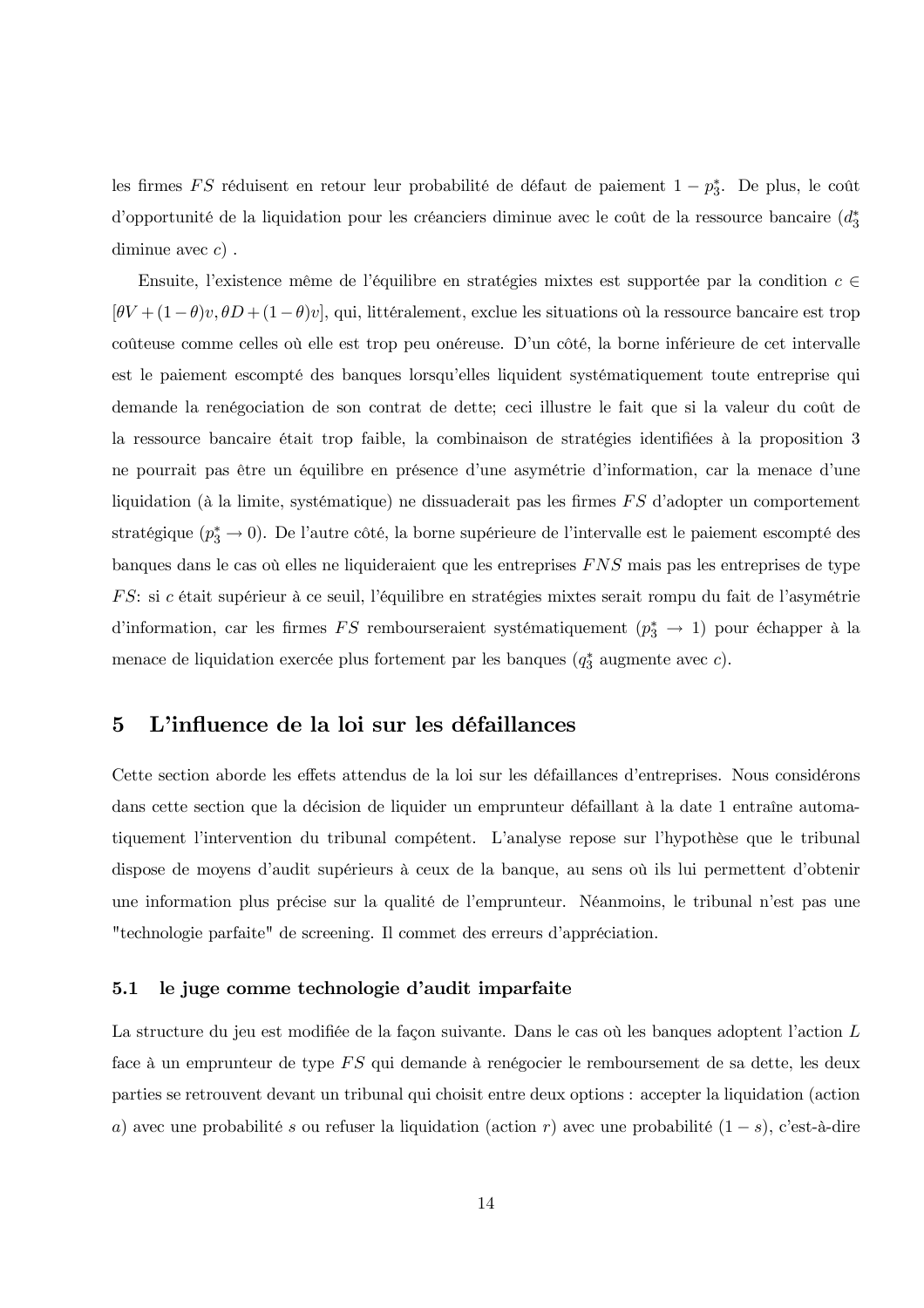Figure 2: LE JEU EN PRESENCE DE JUGES



imposer à l'emprunteur la continuation, le versement de D aux prêteurs et le paiement d'une pénalité F. Ainsi, le paiement d'un emprunteur de type FS qui s'est déclaré défaillant à la date 1 (choix de la stratégie  $NR$ ), puis est détecté par le tribunal (choix de la stratégie  $L$  par la banque) et doit verser une amende $F,$ est égal à  $y_1+y_2-D-F>0^{17}.$  Mais face à des prêteurs qui demandent la liquidation d'un emprunteur de type  $FNS$ , le tribunal ordonne sa continuation avec une probabilité  $(1-t)$ , c'est-à-dire force les banques et l'emprunteur à s'entendre sur un effacement partiel des dettes négocié entre ces acteurs  $(d)$ .

Les deux probabilités s et t permettent de rendre compte de l'effet d'une loi ou d'un tribunal prodébiteurs dans la mesure où le seul biais introduit dans cette section consiste à empêcher la liquidation des entreprises de type FS avec une probabilité  $(1-s)$  ou la liquidation des emprunteurs de type FNS avec une probabilité  $(1-t)$ .<sup>18</sup>L'effet de la loi ou du tribunal décrit dans ce modèle consiste donc à

<sup>&</sup>lt;sup>17</sup>Nous supposons que le coût privé d'une procédure collective est constant, et qu'il peut donc être négligé.

<sup>&</sup>lt;sup>18</sup>Rétrospectivement, on peut comprendre l'analyse développée à la section 3 comme celle du cas limite où  $s = t = 1$ :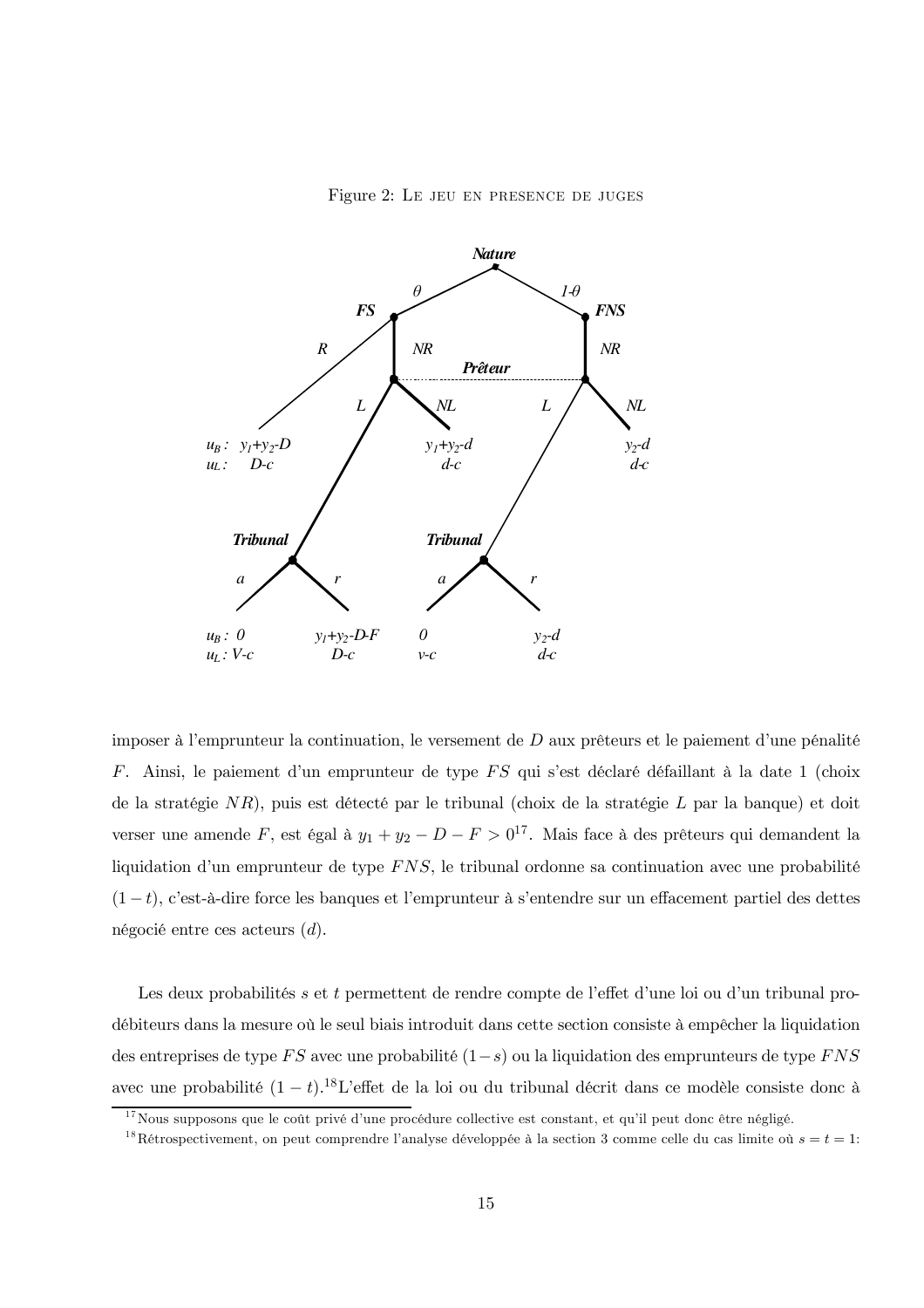favoriser l'adoption de l'issue la plus rentable collectivement: la sauvegarde des entreprises défaillantes par le biais d'une renégociation de leur dette. La figure 2 résume la séquence du nouveau jeu.

Dans la suite du papier, nous étudions séparément le biais de la loi en faveur des entreprises de type FS (c'est-à-dire la baisse de la probabilité s) et le biais en faveur des entreprises de type FNS (c'est-à-dire la baisse de la probabilité t). Dans le paragraphe suivant, on résout le jeu pour  $t = 1$  et  $s \in ]0,1[$ . On peut voir dans la probabilité s avec laquelle le tribunal liquide une entreprise de type FS une mesure du caractère pro-créanciers/pro-débiteurs de la loi relative au traitement des défaillances d'entreprises. En particulier, le cas où s prend une valeur faible peut être compris comme reflétant un système pro-débiteurs au sens où le tribunal a alors tendance à invalider parfois la décision prise par les banques de liquider les firmes incapables de rembourser leur dette à la date 1. La configuration limite où  $\{s = 0, 0 < t < 1\}$  sera abordée en section 6: elle correspond à un cas où la loi est encore plus favorable aux emprunteurs car elle annule la menace de liquidation qui pèse sur des emprunteurs de type FS, et limite la liquidation des emprunteurs de type FNS. D'un autre côté, l'analyse du cas général $\{0 < s < 1, 0 < t < 1\}$ apporte peu d'éléments nouveaux, et est donc laissée de côté pour des raisons de commodité d'exposition.

#### $5.2$ un système pro-débiteurs

Supposons donc que  $t = 1$  et  $s \in [0, 1]$ . En situation de monopole bancaire, une première configuration d'équilibre peut être décrite indépendamment des valeurs prises par s; on constate en effet que les prêteurs liquident les projets d'investissement défaillants (choix de l'action  $L$ ), indépendamment de leurs croyances sur l'identité de l'emprunteur, si la condition  $d < v$  est vérifiée. Ce premier type d'équilibre réplique donc naturellement celui de la proposition 1.

Au contraire, si  $sV + (1 - s)D > d > v$ , la meilleure réponse des prêteurs dépend du type de l'emprunteur. La banque préfère  $L$  si elle estime que l'emprunteur est du type  $FS$  et préfère l'action NL face au défaut de paiement d'un emprunteur de type FNS.

La proposition suivante précise les caractéristiques de l'équilibre possible en fonction du degré de concurrence bancaire:

### **Proposition 4** *I)* Monopole bancaire.

ceci correspond à un système pro-créanciers "pur" où les décisions des tribunaux sont conformes à celles des créanciers; les entreprises ne prennent alors en compte que la menace de liquidation émanant des prêteurs.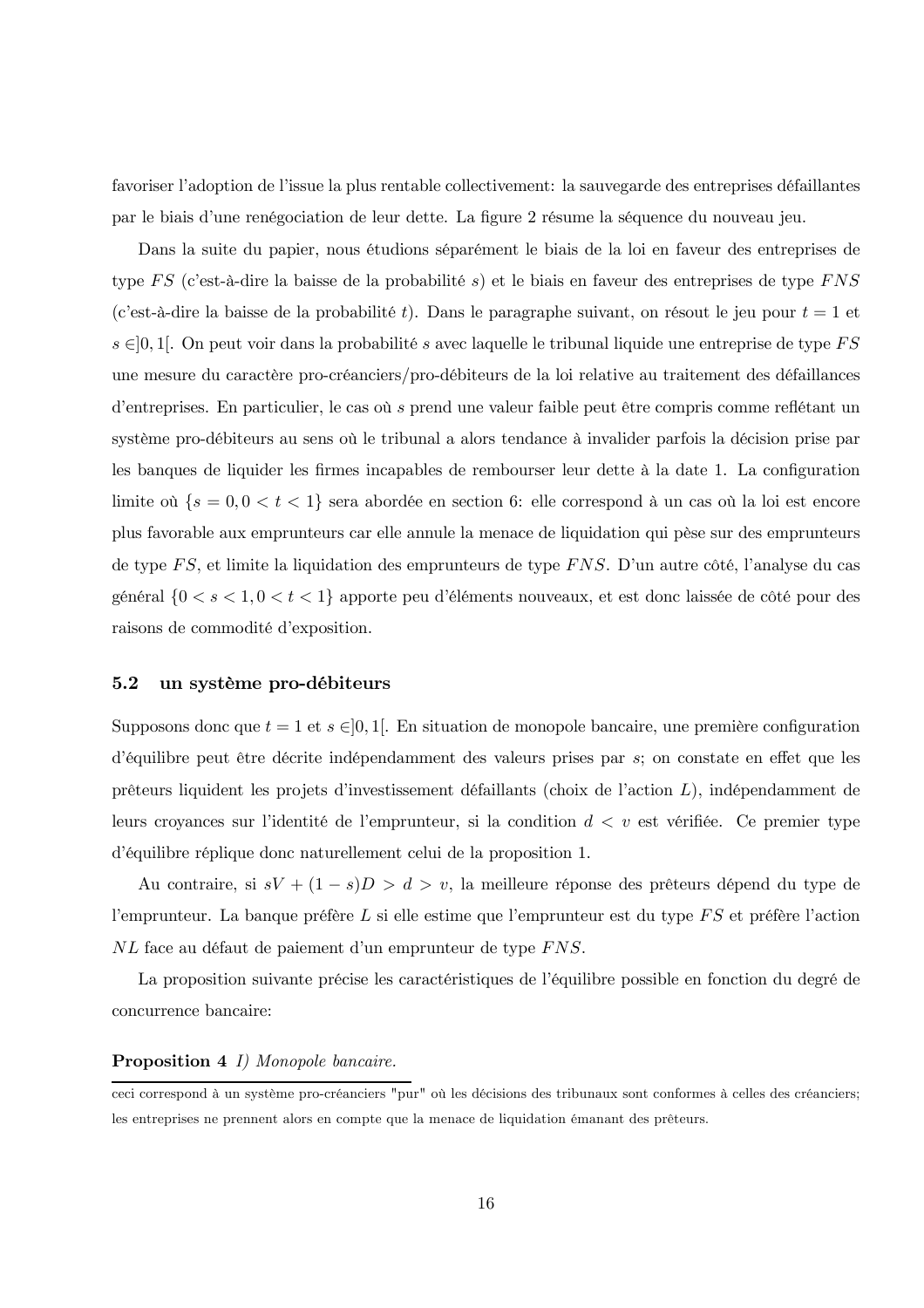Supposons  $sV + (1 - s)D > d > v$ . Alors:

i) si  $\theta < \overline{\theta} \equiv \frac{d-v}{sV + (1-s)D-v}$ , l'unique équilibre est l'équilibre en stratégies pures  $(\sigma_B = (NR, 1), \sigma_L =$  $(NL, 1)$  associé à la croyance  $\mu = \theta$ .

ii) si  $\theta > \overline{\theta}$ , l'unique équilibre est caractérisé par le triplet  $(\sigma_B^*; \sigma_L^*, \mu^*)$  où :

$$
p_4^* = 1 - \left(\frac{1-\theta}{\theta}\right) \left(\frac{d-v}{sV + (1-s)D - d}\right)
$$
  
\n
$$
q_4^* = \frac{D - d}{s(y_1 + y_2 - D) + (1-s)F + D - d},
$$
  
\n
$$
\mu_4^* = \overline{\theta}
$$

II) Concurrence bancaire.

On notera ici  $\underline{c}_5 = \theta D + (1 - \theta)v - \theta s(D - V)$  et  $\overline{c}_5 = \theta D + (1 - \theta)v$ .

 $Si\ c\in[c_5,\overline{c}_5]$  il existe un unique équilibre caractérisé par le triplet  $(\sigma_B^*,\sigma_L^*,\mu^*)$  et une valeur de d<sup>\*</sup>  $donnés par :$ 

$$
p_5^* = \frac{c - c_5}{\overline{c}_5 - c_5},
$$
  
\n
$$
q_5^* = \frac{\frac{1}{\theta}(\overline{c}_5 - \underline{c}_5)(D - c)}{\frac{1}{\theta}(\overline{c}_5 - \underline{c}_5)(D - c) + (s(y_2 + y_1 - D) + (1 - s)F) \left[\frac{1}{\theta}(\overline{c}_5 - \underline{c}_5) - (c - \underline{c}_5)\right]},
$$
  
\n
$$
\mu_5^* = \frac{\overline{c}_5 - c}{\frac{1}{\theta}(\overline{c}_5 - \underline{c}_5) - (c - \underline{c}_5)},
$$
  
\n
$$
d_5^* = \frac{D(c_5 - c) + \frac{c}{\theta}(\overline{c}_5 - \underline{c}_5)}{\frac{1}{\theta}(\overline{c}_5 - \underline{c}_5) - (c - \underline{c}_5)}.
$$

La partie I) de la proposition 4 réplique les résultats de la proposition 2, et permet d'apprécier, toute chose égale par ailleurs, les effets qui sont induits par l'existence d'un système juridique prodébiteurs de traitement des défaillances<sup>19</sup>. En annexe, les effets suivants sont mis en évidence. On peut noter d'une part, une diminution du seuil représentant la proportion de bons emprunteurs à partir de laquelle l'équilibre en stratégies mixtes émerge  $(\hat{\theta} > \overline{\theta})$ , et d'autre part, une baisse du taux de défaut des bons emprunteurs  $(1 - p_4^* < 1 - p_2^*$  puisque  $\frac{d-v}{V-d} > \frac{d-v}{sV+(1-s)D-d}$ , une réduction de la défiance des banques  $(\mu_4^* < \mu_2^*$  puisque  $\hat{\theta} > \overline{\theta}$ , et une hausse du taux de liquidation des banques  $(q_4^* > q_2^*)$ . En effet, un régime pro-débiteurs rend la liquidation des firmes de type FS encore plus avantageuse pour les créanciers (sous entendu, par rapport au paiement obtenu dans le cas d'un régime pro-créanciers  $(sV + (1 - s)D > V)$ ). L'accroissement de la fréquence de liquidation s'accompagne

 $\frac{19}{19}$ Nous renvoyons le lecteur à la note de bas de page n°15 pour la discussion sur la multiplicité des équilibres lorsque  $\theta = \overline{\theta}$ .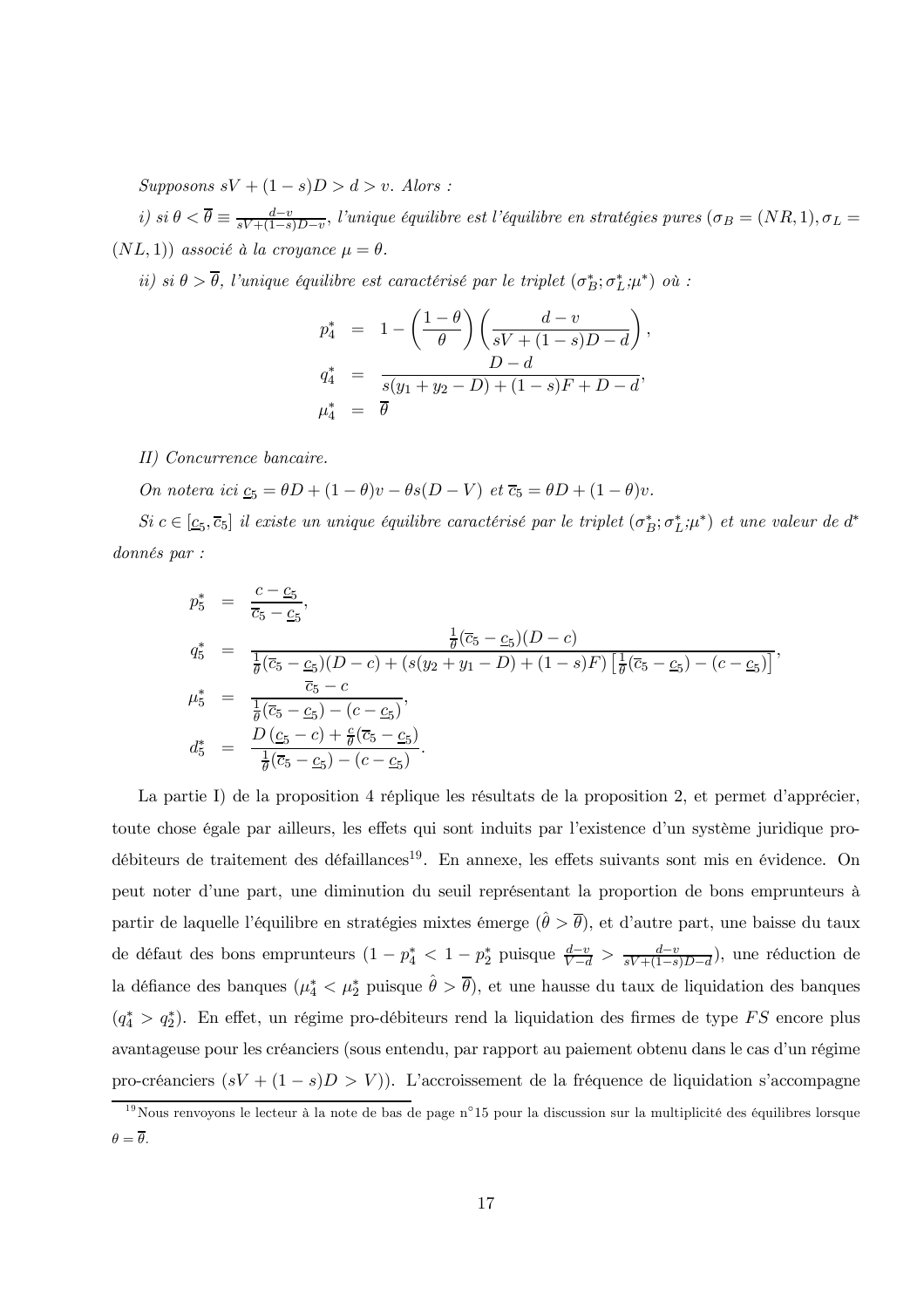alors d'une réduction du risque de défaut de paiement stratégique et d'une hausse de la confiance des banques.

Par conséquent, on peut noter qu'en situation de monopole bancaire le changement de système juridique fait apparaître un certain paradoxe: le créancier augmente sa fréquence de liquidation des emprunteurs défaillants, bien que sa confiance vis-à-vis de ces mêmes emprunteurs augmente. La justification repose sur le fait que le niveau de défiance  $(\mu)$  pour lequel le créancier est indifférent entre liquider et renégocier la dette (défini par  $\mu(sV + (1-s)D) + (1-\mu)v = d$ ) diminue suite au changement de système juridique, puisque son paiement en cas de liquidation d'un emprunteur de type FS augmente  $(sV + (1-s)D > V)$  – le juge est supposé discriminer entre les deux types de firmes. Ceci justife du même coup l'accroissement de la fréquence de liquidation  $(q)$ : puisque le résultat obtenu par le créancier en cas de liquidation est meilleur dans le système pro-débiteurs, les liquidations sont demandées plus fréquemment que dans le système pro-créanciers.

Concernant l'équilibre dans le cas de concurrence bancaire (partie II), plusieurs points doivent être notés. Premièrement, à nouveau les caractéristiques de l'équilibre en concurrence bancaire sont largement déterminées par le coût de la ressource bancaire c; le même type de justification qu'à la proposition 3 peut alors être invoqué ici. Par ailleurs, dans cet ordre d'idées on voit en particulier que toute chose égale par ailleurs:  $\underline{c}_3 < \underline{c}_5$  et  $\overline{c}_3 = \overline{c}_5$ ; l'inégalité suivante est donc toujours satisfaite :

$$
\overline{c}_3 - \underline{c}_3 > \overline{c}_5 - \underline{c}_5
$$

On peut interpréter cette condition de la façon suivante. L'occurrence de l'équilibre en stratégies mixtes dans le régime pro-débiteurs est associée à un domaine de valeurs pour le coût de la ressource bancaire qui est moins étendu qu'en présence d'un système pro-créanciers: littéralement, ceci suggère que l'équilibre en stratégies mixtes a génériquement moins de chances d'émerger dans le premier système que dans le second.

Deuxièmement, nous montrons en annexe que les effets du coût de la ressource bancaire sur les comportements à l'équilibre des parties sont identiques à ceux qui prévalaient dans un système procréanciers: en particulier, un accroissement du coût de la ressource bancaire s'accompagne d'une baisse du coût d'opportunité de la liquidation, d'une hausse de la fréquence de liquidation et d'une baisse du risque de défaut de paiement stratégique.

Troisièmement, il est possible là-aussi de comparer les solutions trouvées à la proposition 4 (partie II) avec celles de la proposition 3. On montre en annexe que le passage d'un régime pro-créanciers à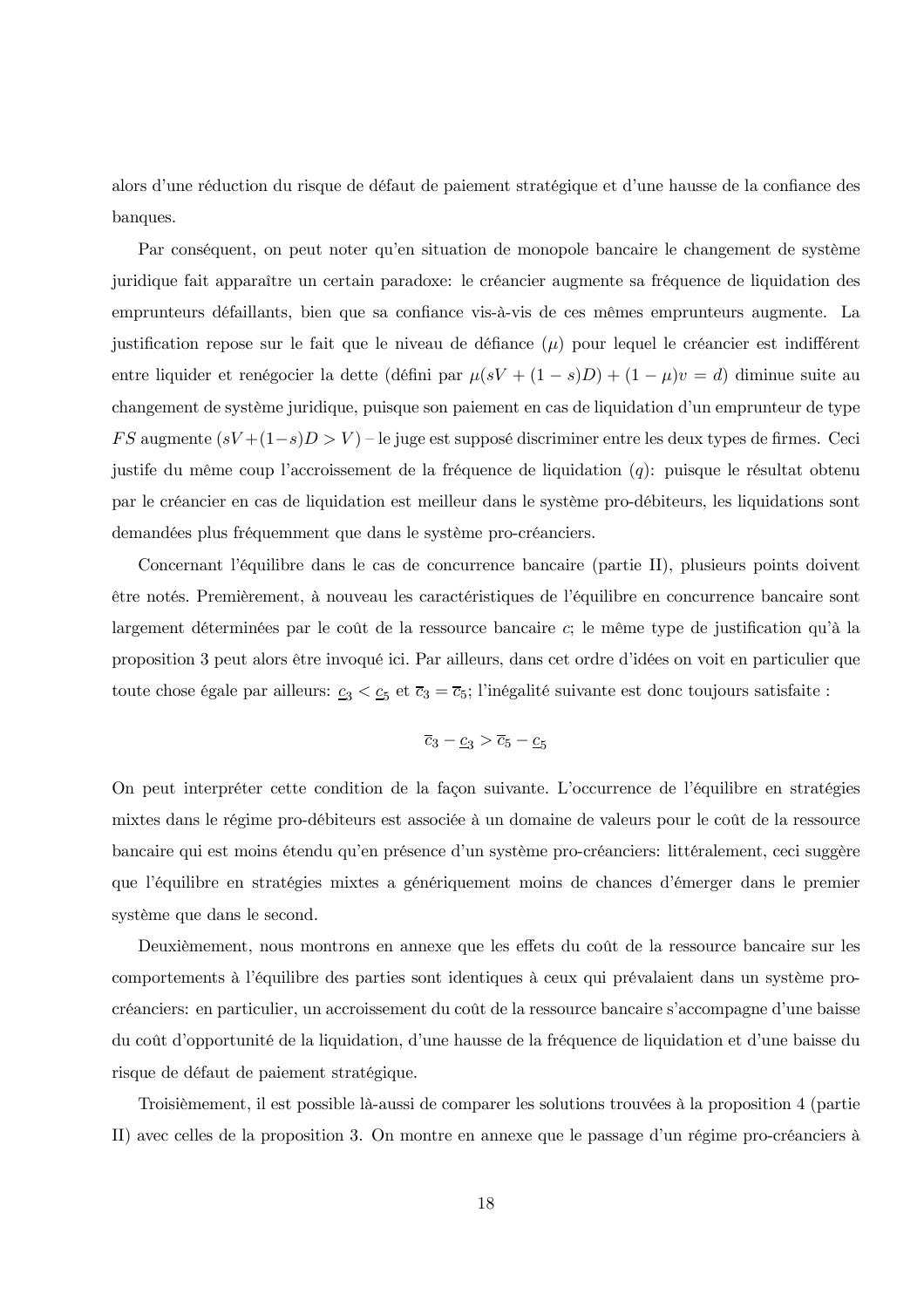un régime pro-débiteurs en cas de concurrence bancaire augmente la probabilité de défaut des bons emprunteurs (1- $p_5^* > 1-p_3^*$ ), réduit la confiance des banques ( $\mu_5^* > \mu_3^*$ ), réduit (accroît) la probabilité de liquidation des firmes:  $q_5^* < q_3^*$  si  $F > \overline{F} \equiv \frac{(1-\theta)s(D-V)(y_1+y_2-D)}{(1-\theta)s(D-V)+(z_3-c)}$  (respectivement  $q_5^* > q_3^*$  si  $F < \overline{F}$ ) et, enfin accroît la valeur de la dette renégociée  $(d_5^* > d_3^*)$ .

Il apparait donc, dans le cas de concurrence bancaire, que le passage à un système pro-débiteurs peut s'accompagner d'un transfert implicite entre les banques et les autorités judiciaires de la mise en oeuvre de la discipline des emprunteurs. Toutefois, pour que ce transfert soit effectif, il est nécessaire que la sanction judiciaire des emprunteurs opportunistes soit suffisamment élevée: ce n'est qu'à la condition que  $F > \overline{F}$  que les banques sont enclines à réduire la fréquence avec laquelle elles liquident les emprunteurs défaillants  $(q_3^* > q_5^*)$ . A l'inverse, si la sanction monétaire est insuffisante au sens où  $F \lt \overline{F}$ , alors les créanciers seront incités à garder une fréquence de liquidation élevée  $(q_3^* \lt q_5^*)$ de façon à entretenir un niveau de dissuasion suffisant vis-à-vis des comportements opportunistes des emprunteurs.

On voit donc que le passage d'un système pro-créanciers à un système pro-débiteurs suscite des réactions complexes de la part des acteurs, au sens où elles se différencient d'une part, en fonction du degré de concurrence du secteur bancaire, et d'autre part, en fonction des sanctions imposées par l'autorité judiciaire; ce que l'on résume par:

**Proposition 5** Toute chose égale par ailleurs, le passage d'un régime pro-créanciers à un régime prodébiteurs entraîne:

i) en monopole bancaire, une baisse de la probabilité de défaut de paiement stratégique, une hausse de la probabilité de liquidation des firmes et une augmentation de la confiance des créanciers.

ii) en concurrence bancaire, une augmentation du risque de défaut de paiement stratégique, une baisse (augmentation) de la probabilité de liquidation des firmes si  $F > \overline{F} \equiv \frac{(1-\theta)s(D-V)(y_1+y_2-D)}{(1-\theta)s(D-V)+(c_3-c)}$  $(respec$ tivement si  $F \langle \overline{F} \rangle$ , une réduction de la confiance des créanciers, et une augmentation de la valeur de la dette renégociée.

#### L'analyse de bien-être 6

Dans cette section, nous abordons la question de l'incidence de l'orientation pro-créanciers/prodébiteurs du système judiciaire sur le bien-être collectif, au-delà des effets redistributifs associés à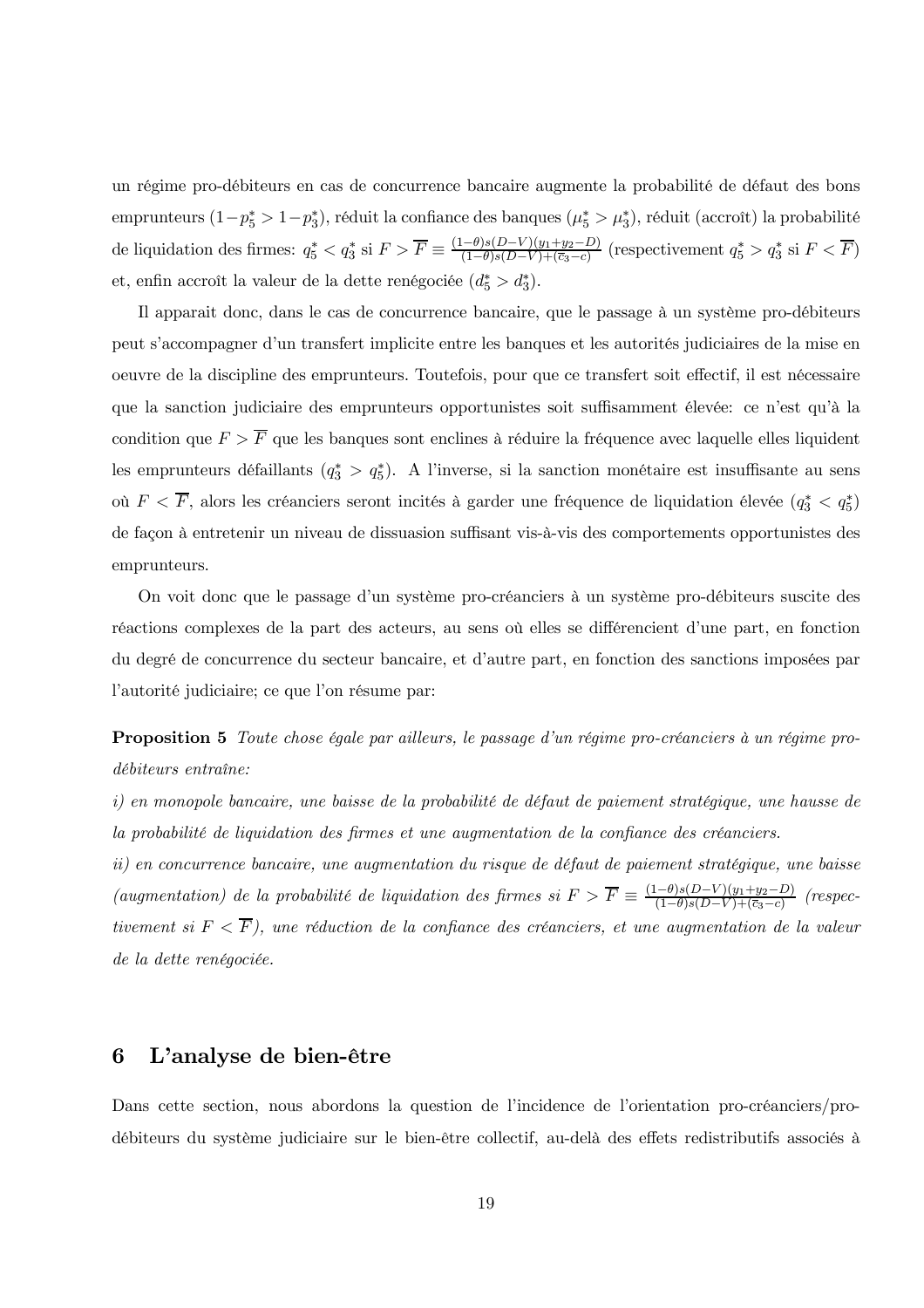l'existence des défauts de paiement. La discussion se focalise sur les équilibres en stratégies mixtes. En effet, pour les équilibres en stratégies pures (cas de monopole bancaire), nos résultats montrent que, toute chose égale par ailleurs *(i.e.* sous la condition:  $d < v$ , ou  $d > v$  et  $\theta \leq \bar{\theta}$  – puisque  $\bar{\theta} < \hat{\theta}$ ), c'est le même équilibre qui émerge indépendamment de l'orientation du système juridique: le bien-être est alors indépendant du niveau de protection juridique accordée à l'une ou l'autre des parties.

Dans le cas de monopole, la question de l'orientation du système juridique n'est donc pertinente que si les firmes FS peuvent faire défaut (équilibres en stratégies mixtes): on doit donc supposer que la proportion de firmes FS susceptibles de demander la renégociation de leur dette est suffisamment grande, au sens où  $\theta > \hat{\theta}$ , et que le pouvoir de monopole des banques est suffisant pour qu'elles aient intérêt à la renégociation  $(d > v)$ . Par ailleurs, l'analyse de bien-être dans le cas de concurrence suppose de raisonner sous des conditions identiques en termes de coût de la ressource bancaire, soit  $c \in [\underline{c}_5, \overline{c}_5]$  (puisque  $\underline{c}_3 < \underline{c}_5$  et  $\overline{c}_3 = \overline{c}_5$ ).

Par la suite, de telles conditions sur les paramètres seront admises, au moins, de façon implicite. Au premier paragraphe, on cherche à apprécier les conséquences directes de la renégociation sur le bien-être collectif dans chaque système juridique. Nous étudions au second paragraphe l'influence du passage d'un régime pro-créanciers à un régime pro-débiteurs sur le bien-être collectif.

#### $6.1$ l'effet de la renégociation stricto sensu

Le bien-être collectif ici est défini comme la somme des paiements escomptés des deux types d'emprunteurs et des créanciers. La valeur de la sanction  $F$  disparaît de l'expression du bien-être collectif car (les agents étant neutres au risque) c'est un simple transfert non coûteux en faveur de l'autorité judiciaire/du régulateur<sup>20</sup>.

En l'absence de renégociation de la dette, le bien-être collectif s'écrit  $\theta(y_1 + y_2) + (1 - \theta)v - c$ . Avec renégociation dans le cadre d'un régime pro-créanciers, cette expression devient:  $\theta(p(y_1 + y_2) +$  $(1-p)(qV + (1-q)(y_1+y_2)) + (1-\theta)(qv + (1-q)y_2) - c$ . On montre alors en annexe que:

**Proposition 6** En présence d'un système juridique pro-créanciers, la renégociation des dettes accroît le bien-être collectif, en monopole comme en concurrence bancaire, si

$$
\frac{1-\theta}{\theta} > \left(\frac{D-c_3}{y_2-v}\right) \left(\frac{y_1+y_2-V}{y_1+y_2-D}\right)
$$

 $^{20}$ Nous ne traitons pas ici la question de la compensation qui pourrait être nécessaire pour faire accepter aux perdants le changement institutionnel induisant l'accroissement du bien-être social.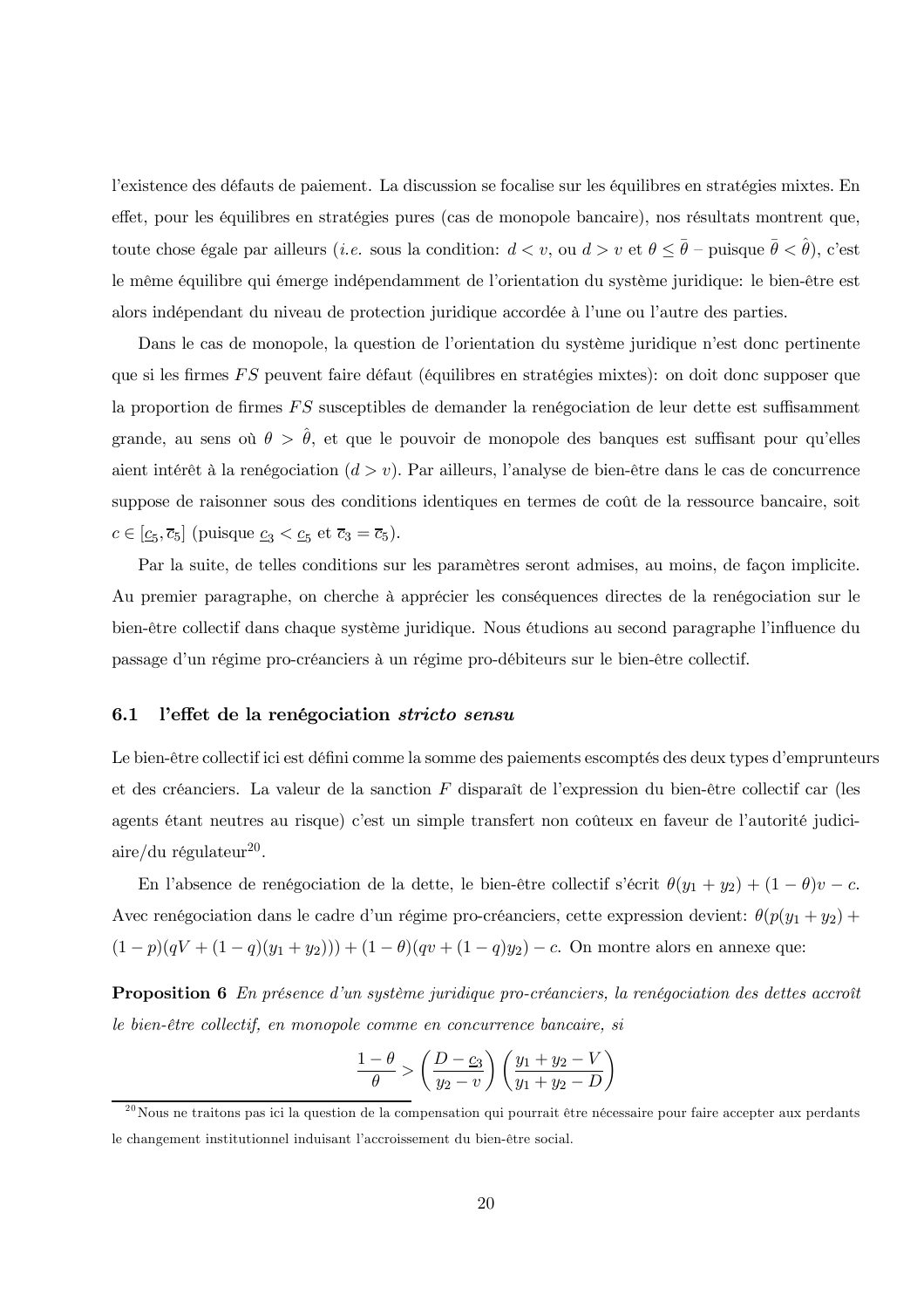Le résultat est exprimé en terme de proportion relative des firmes FNS par rapport aux firmes FS: la renégociation n'apparait alors socialement souhaitable que dans la mesure où elle permet aussi la continuation des entreprises les plus faibles - pour autant qu'elles soient suffisamment nombreuses relativement aux firmes saines. En d'autres termes, le bénéfice ne peut pas résulter simplement de la continuation (du sauvetage) des firmes produisant le plus de valeur, et il est d'autant plus significatif que les firmes les plus faibles sont relativement nombreuses.

Ce résultat peut être expliqué ainsi. Lorsque les entreprises ont la possibilité de renégocier leur contrat de dette, la somme des paiements de la banque et de l'emprunteur de type  $FNS$  en cas de continuation  $(y_2 - c)$  est supérieure à celle qui est associée à la liquidation  $(v - c)^{21}$ . Le défaut de paiement stratégique qui en résulte réduit la somme des paiements de l'emprunteur de type FS et des créanciers  $(qV + (1 - q)(y_1 + y_2) - c)$  comparativement aux paiements obtenus par ces acteurs en l'absence de renégociation  $(y_1+y_2-c)$ . La renégociation de la dette à la date 1 permet donc d'accroître le bien-être collectif par rapport au cas où les emprunteurs défaillants sont automatiquement liquidés si la proportion initiale d'emprunteurs de type FNS est suffisamment élevée.

Dans le cadre d'un système pro-débiteurs, le bien-être collectif s'écrit  $\theta(p(y_1+y_2)+(1-p)(q(sV+$  $(1-s)(y_1+y_2)+(1-q)(y_1+y_2))+(1-\theta)(qv+(1-q)y_2)-c.$  On montre alors que:

**Proposition 7** En présence d'un système juridique pro-débiteurs (i.e.  $0 < s < 1$  et  $t = 1$ ), la renégociation des dettes accroît le bien-être collectif, en monopole comme en concurrence bancaire, si

$$
\frac{1-\theta}{\theta} > \left(\frac{D-\underline{c_5}}{y_2-v}\right) \left(\frac{y_1+y_2-V}{y_1+y_2-D}\right)
$$

L'intuition de ce dernier résultat est identique à celle de la proposition 6, et n'est donc pas redéveloppée. La comparaison des propositions 6 et 7 est en revanche utile. Dans la mesure où  $\underline{c}_3 < \underline{c}_5 \Rightarrow \left(\frac{D-\underline{c}_3}{y_2-v}\right) > \left(\frac{D-\underline{c}_5}{y_2-v}\right)$ , elle révèle que dès que la renégociation est socialement profitable dans le système pro-créanciers, elle l'est naturellement aussi dans le système pro-débiteurs: la contrainte portant sur  $\frac{1-\theta}{\theta}$  la part relative de firmes FNS (qui permet à la renégociation de la dette de devenir collectivement profitable) est moins stricte en régime pro-débiteurs qu'en régime pro-créanciers. L'une des conséquences est alors que la renégociation peut s'avérer socialement souhaitable en régime

<sup>&</sup>lt;sup>21</sup>Ce résultat repose sur l'hypothèse  $y_2 > v$ . Si à l'inverse on supposait  $y_2 < v$ , la liquidation des emprunteurs de type FNS devriendrait socialement préférable à leur continuation. Il n'y aurait donc aucun intérêt à introduire la renégociation.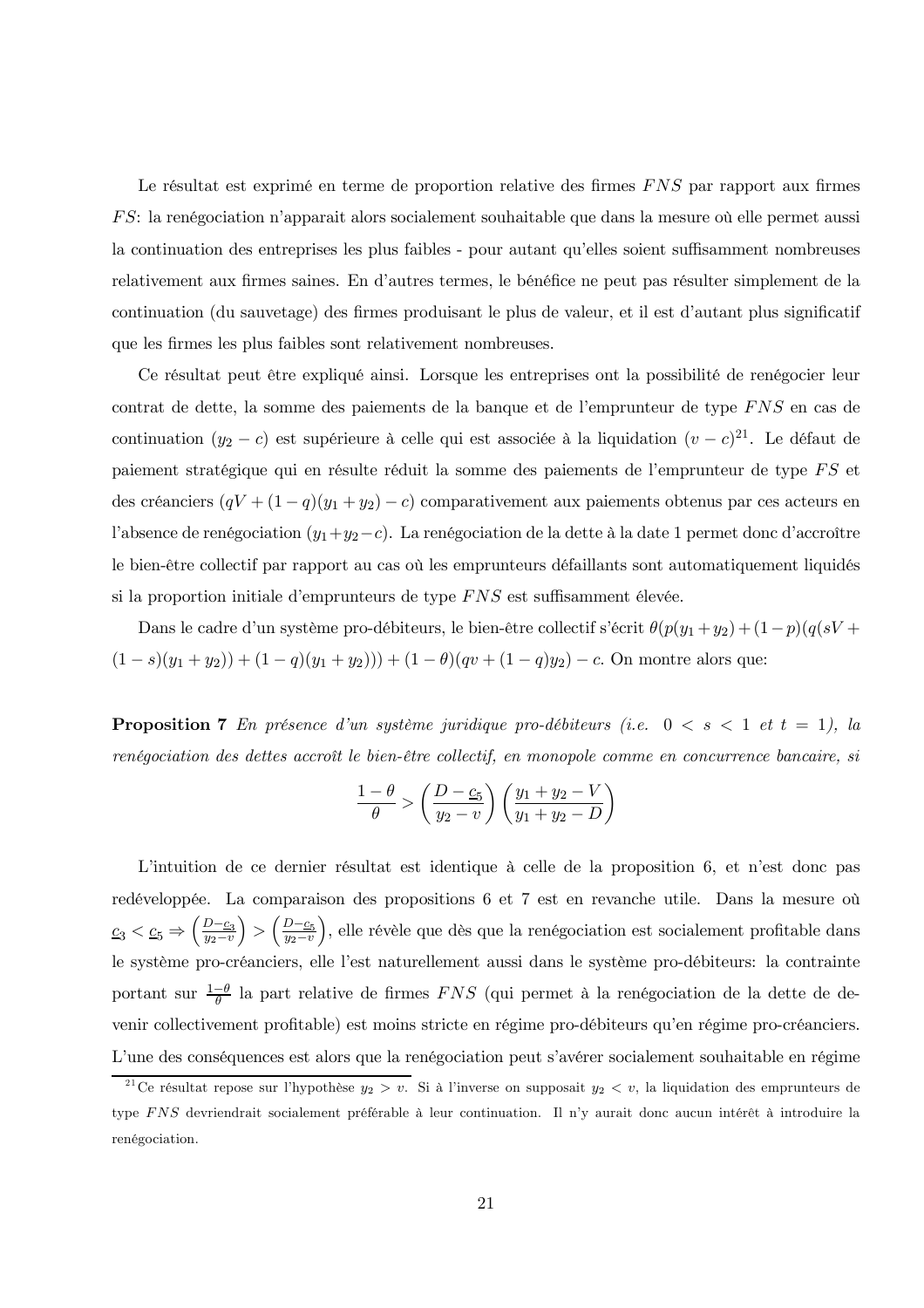pro-débiteurs, alors même qu'elle ne l'est pas en régime pro-créanciers: toute chose égale par ailleurs, ceci se produit dès lors que la proportion d'emprunteurs de type FNS est relativement faible au sens où  $\left(\frac{D-\underline{c_5}}{y_2-v}\right)\left(\frac{y_1+y_2-V}{y_1+y_2-D}\right) < \frac{1-\theta}{\theta} < \left(\frac{D-\underline{c_3}}{y_2-v}\right)\left(\frac{y_1+y_2-V}{y_1+y_2-D}\right)$ . L'intuition de ce résultat peut s'expliquer de la façon suivante. Dans un système pro-débiteurs, tout se passe comme si le coût de la ressource pour les banques était plus élevé que dans un système pro-créanciers, au sens où, puisque  $\underline{c}_3 < \underline{c}_5$ , l'équilibre en stratégies mixtes tend à émerger pour un coût de la ressource bancaire qui prend génériquement des valeurs plus élevées en système pro-débiteurs qu'en système pro-créanciers. Considérons alors que dans chaque régime, les banques font face aux conditions les plus avantageuses possibles (i.e. respectivement  $c_5, c_3$ ). Ceci implique toute chose égale par ailleurs que dans un régime pro-débiteurs, elles perçoivent un revenu toujours plus faible que dans un régime pro-créanciers, que ce soit sur une firme FS qui rembourserait sa dette (tel que  $D-\underline{c_5} < D-\underline{c_3}$ ) ou sur un débiteur FNS qu'elles liquideraient  $(v - \underline{c_5} < v - \underline{c_3})$ . La renégociation deviendrait alors profitable en régime pro-débiteurs avec (en termes relatifs) un (plus) petit nombre de firmes de type  $FS$  et un (plus) grand nombre de firmes de type FNS qu'en régime pro-créanciers, notamment parce que les banques récupèreraient plus de valeur sur les deux types de firmes en renégociant dans des conditions qui leur sont plus favorables  $(d_5^* > d_3^*)$ .

#### 6.2 systèmes pro-créanciers versus pro-débiteurs

Mesurer l'effet du changement de système juridique sur le bien-être collectif revient à comparer les destructions de valeur entraînées par la liquidation des emprunteurs, entre les deux régimes juridiques. Le passage d'un régime pro-créanciers à un régime pro-débiteurs affecte le bien-être collectif par deux canaux:

- tout d'abord, il influence les gains ex ante associés au sauvetage des emprunteurs de type FS qui ont demandé à renégocier leur dette, relativement aux gains associés au sauvetage des emprunteurs de type  $FNS$ , au sujet duquel le changement de régime juridique n'intervient pas directement<sup>22</sup>  $(\theta(y_1 + y_2 - V) \text{ et } (1 - \theta)(y_2 - v));$ 

- ensuite, il transite via la menace de liquidation exercée par les créanciers, et le risque de défaut de paiement stratégique.

La proposition suivante met en évidence comment ces effets se combinent sous chaque régime de

<sup>&</sup>lt;sup>22</sup>D'un côté, la liquidation des emprunteurs de type FS, qui ont demandé à renégocier leur dette, détruit une valeur économique égale à  $y_1 + y_2 - V$ . De l'autre, la liquidation des emprunteurs de type FNS entraîne une perte égale à  $y_2-v.$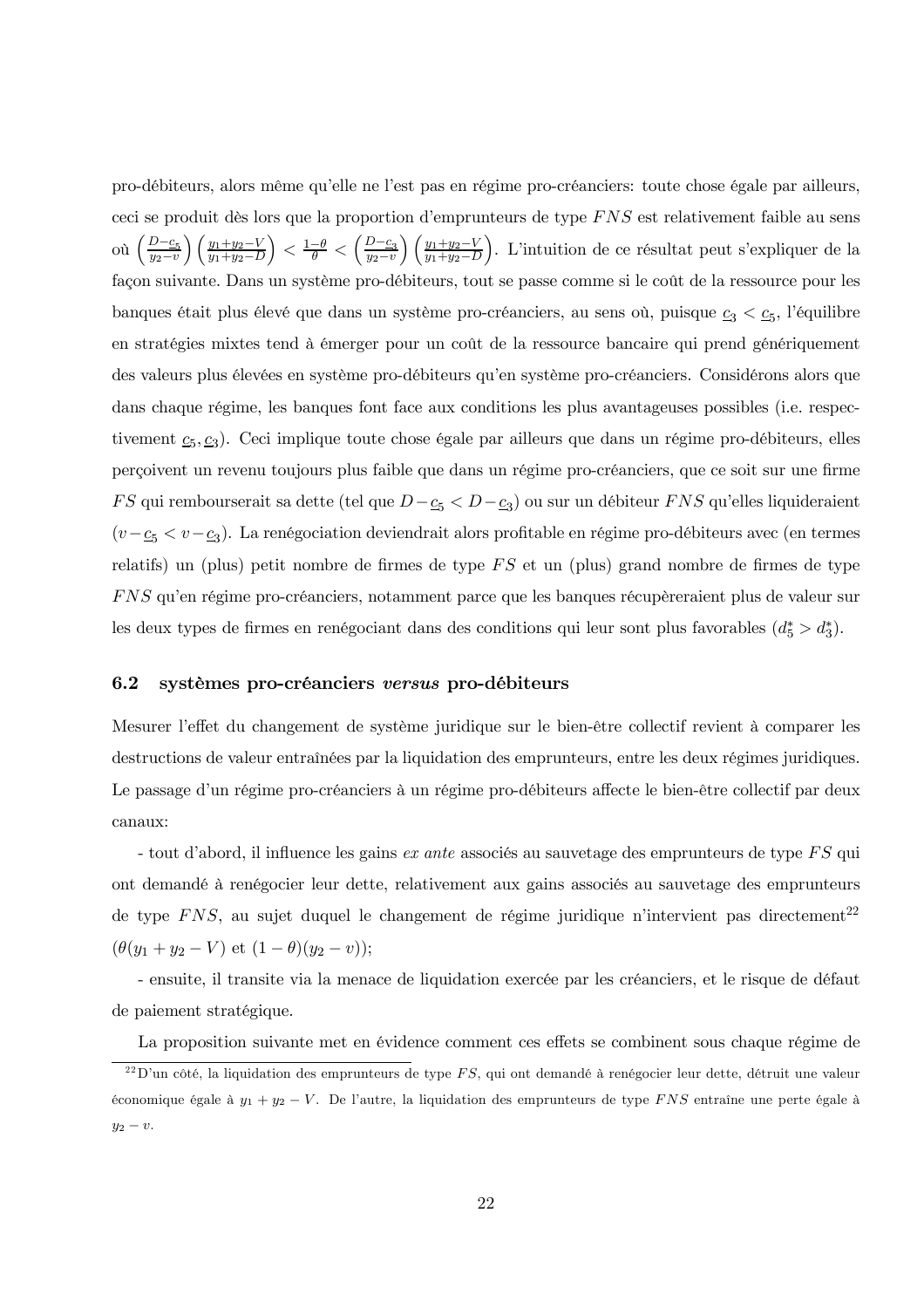concurrence bancaire:

**Proposition 8** Toute chose égale par ailleurs, le passage d'un système pro-créanciers à un système pro-débiteurs entraîne un accroissement du bien-être collectif

 $i) \ \emph{en monopole bancaire (en supposant d> v~et~\theta>\hat{\theta}), si}$ 

$$
((1-p_2^*)q_2^* - (1-p_4^*)q_4^*s)\,\theta(y_1+y_2-V) > (q_4^* - q_2^*)\,(1-\theta)(y_2-v) \tag{1}
$$

ii) en concurrence bancaire (en supposant  $c \in [\underline{c}_5, \overline{c}_5]$ ), si

$$
((1-p_3^*)q_3^* - (1-p_5^*)q_5^*s)\theta(y_1+y_2-V) > (q_5^* - q_3^*)(1-\theta)(y_2-v)
$$
\n(2)

On voit que les expressions (1) et (2) sont similaires; elles donnent une condition suffisante sous laquelle le passage d'un système pro-créanciers à un système pro-débiteurs augmente le bien-être collectif. Un point important concerne la façon dont les deux paramètres associés au comportement des autorités juridiciaires, s et  $F$ , influencent l'évolution du bien-être collectif dans chaque configuration de concurrence bancaire. Afin de pouvoir développer cette question au paragraphe suivant, nous introduirons ici la discussion en précisant la façon dont ces deux paramètres affectent les décisions des emprunteurs et des banques.

Tout d'abord, notons qu'en situation de monopole bancaire l'ordre de grandeur des deux termes de part et d'autre de l'inégalité (1) ne peut être déterminé *a priori*; toutefois, il est possible d'établir sans ambiguité qu'ils sont tous deux positifs. En effet, nous montrons en annexe que  $(1-p_2^*)q_2^*>(1-p_4^*)q_4^*s$ - soit: l'occurrence de la liquidation des firmes  $FS$  est plus élevée dans le système pro-créanciers que dans le système pro-débiteurs, en situation de monopole bancaire. Au total, l'effet du changement de système juridique sur le bien-être dépend donc de la différence entre la perte liée à l'intensification de l'effort de dissuasion du défaut de paiement stratégique par les banques (mesurée par  $(q_4^* - q_2^*) (1 \theta$ )(y<sub>2</sub> – v)), et le bénéfice procuré par le sauvetage des emprunteurs de type FS combiné à la baisse du risque de défaut de paiement stratégique (mesuré par  $((1-p_2^*)q_2^*-(1-p_4^*)q_4^*s)\,\theta(y_1+y_2-V)$ ) mais de facon générale, le signe de cette différence est indéterminé.

On peut alors remarquer que l'influence des instruments à la disposition des autorités judiciaires transite par les termes:  $-(1-p_4^*)q_4^*s$  (à gauche de l'inégalité (1)) et  $q_4^*$  (à droite de l'inégalité (1)). Or,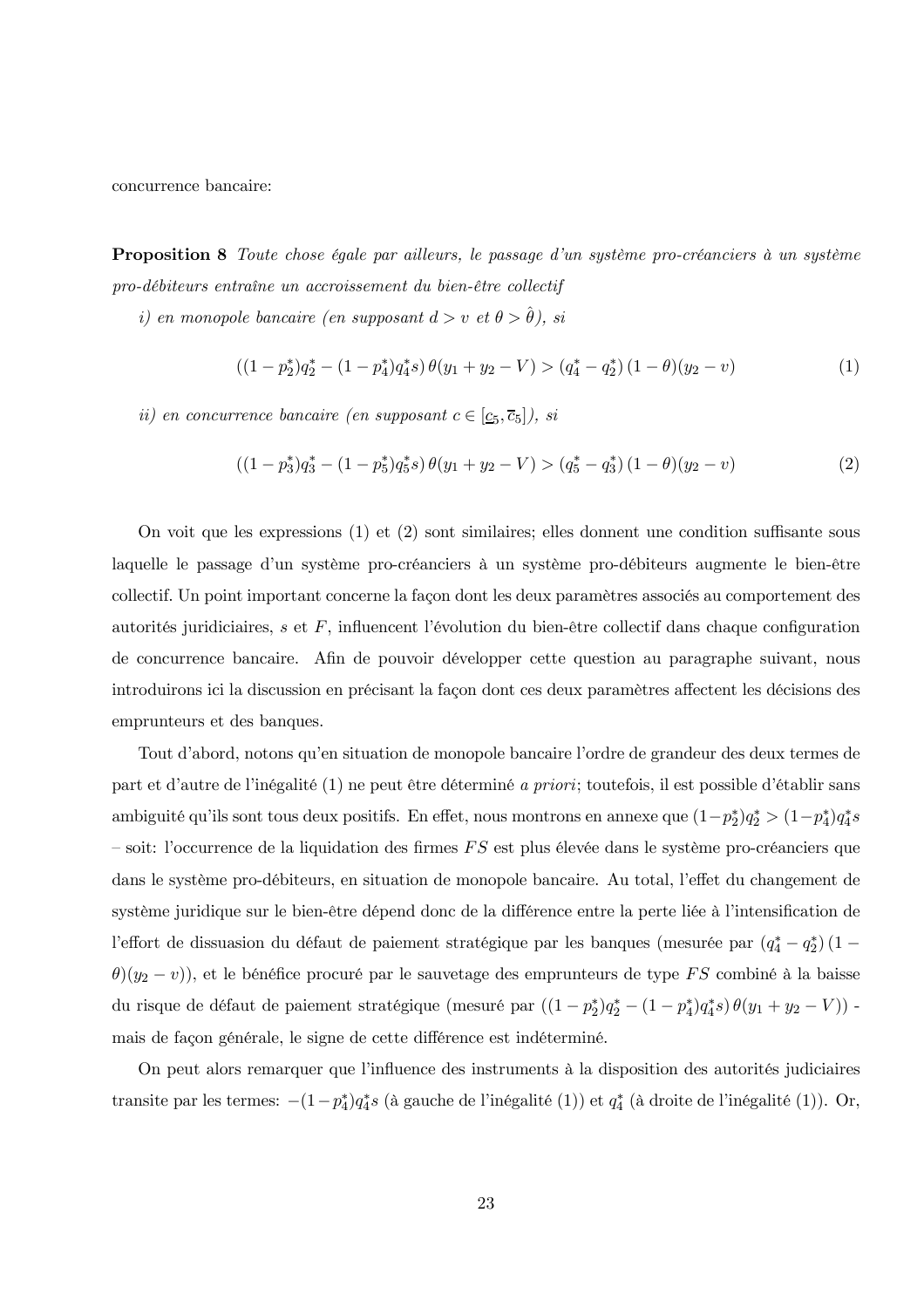on peut montrer qu'un accroissement de  $s$  diminue le terme de gauche<sup>23</sup>, et réduit dans le même temps celle du terme de droite; par ailleurs, une augmentation de F n'a pas d'effet sur  $p_4^*$  mais diminue  $q_4^*$ . Par conséquent, un accroissement de s a un effet ambigu sur le bien-être, alors que l'augmentation de  $F$  tend à accroître le bien-être, dans un système pro-débiteurs.

Dans le cas de la concurrence bancaire, l'indétermination porte non seulement sur l'ordre de grandeur respectif des termes de part et d'autre de l'inégalité (2), mais aussi sur leur signe. La propositon 5ii) a permis de montrer que le passage d'un régime pro-créanciers à un régime pro-débiteurs, en concurrence bancaire, augmente (à l'inverse du monopole) le risque de défaut de paiement stratégique  $((1-p_3^*) < (1-p_5^*)$ ; mais dans le même temps, la probabilité avec laquelle les créanciers liquident un emprunteur défaillant dépend du niveau de la sanction judiciaire des emprunteurs opportunistes  $(F)$ , de telle sorte que  $q_3^* > q_5^*$  si  $F > \overline{F}$ , alors que  $q_3^* < q_5^*$  si  $F < \overline{F}$ . Le terme de droite dans (2) peut être donc signé en fonction de la valeur prise par F, mais pas celui de gauche. Mais alors ceci implique que l'occurrence de la liquidation des firmes FS n'est pas nécessairement plus élevée dans le système pro-créanciers que dans le système pro-débiteurs, en situation de concurrence bancaire (soit:  $(1-p_3^*)q_3^* \leq (1-p_5^*)q_5^*s$ .

Comment les instruments à la disposition des autorités judiciaires affectent-ils maintenant l'inégalité (2) dans le cas de la concurrence bancaire? Leur influence transite toujours par les termes du type:  $-(1-p_5^*)q_5^*$ s (à gauche de l'inégalité (2)) et  $q_5^*$  (à droite de l'inégalité (2)). Il est aisé de vérifier que l'augmentation de s tend à diminuer  $1 - p_5^*$ , alors qu'elle a un effet ambigu sur  $q_5^*$ :  $q_5^*$  augmente si  $F > \overline{F}$ , mais diminue si  $F < \overline{F}$ . Ceci implique alors que s a un effet ambigu sur le terme de gauche dans (2), et un effet conditionné par F sur le terme de droite dans (2) (lequel augmente si  $F > \overline{F}$ , mais diminue si  $F < \overline{F}$ ). D'une certaine façon, un niveau faible de la pénalité monétaire  $(F < \overline{F})$ favoriserait un impact positif de  $s$  sur le bien-être (si la baisse de  $(1-p_5^*)q_5^*$  compense la hausse de s). A l'inverse, un accroissement de F entraîne toujours une diminution de  $q_5^*$  (et n'a pas d'influence sur  $p_5^*$ ). Au total, une hausse de F tendrait à avoir un effet positif sur le bien-être social en cas de changement de système juridique, alors que l'effet de s est toujours ambigu.

On peut maintenant s'intéresser préconisations en termes de stratégie de dissuasion du défaut de paiement qui découlent de ces différents éléments.

<sup>&</sup>lt;sup>23</sup>On montre en annexe que l'augmentation de s conduit à un accroissement de  $1-p_4^*$  et à une baisse de  $q_4^*$ ; mais l'effet net de s sur  $(1-p_4^*)q_4^*$ s est positif.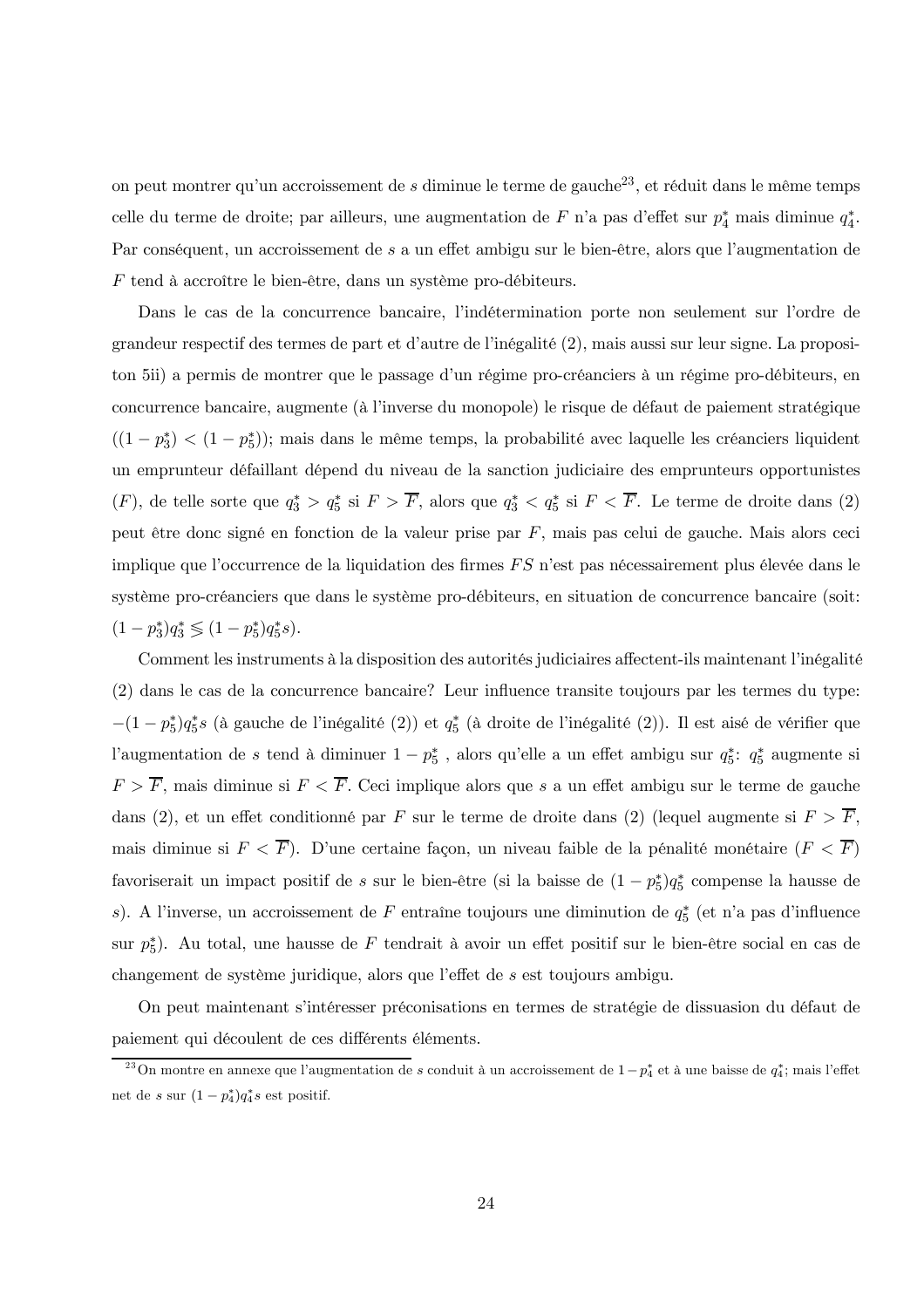#### 6.3 dissuasion du défaut de paiement et droit de la défaillance

Une question étudiée de façon récurrente dans la littérature Law & Economics depuis Becker (1968) à propos des politiques publiques de dissuasion des activités illégales, est celle de la complémentarité versus la substituabilité entre la sévérité et la fréquence des sanctions monétaires (soit, avec nos notations, l'arbitrage entre les deux instruments  $F$  et  $1-s$ ). La stratégie de dissuasion optimale qualifiée habituellement de "beckerienne", consiste à appliquer une sanction monétaire maximale<sup>24</sup> avec une fréquence de contrôle et d'application de cette sanction aussi faible que possible<sup>25</sup>. L'analyse des conditions dans lesquelles cet arbitrage doit être réalisé pour rendre socialement désirable l'évolution vers un système judiciaire favorable aux emprunteurs dépasse le cadre de notre étude. Il y a principalement deux raisons à cela. D'une part, il s'agirait de définir le critère de bien-être social auquel les juges se conforment en matière de droit de la défaillance. Cette question soulève de multiples problèmes et débats (par exemple quels sont les coûts sociaux associés à la défaillance des entreprises, qui sont valorisés les juges?) qui débordent très largement le cadre de notre réflexion. D'autre part, ici la fréquence d'acceptation/rejet des liquidations par les juges  $s/1 - s$  peut refléter un état de la technologie d'investigation à la disposition des magistrats, ou bien traduire un biais de perception des magistrats. D'un cas à l'autre, il s'agirait d'utiliser des leviers d'actions différents pour dissuader l'opportunisme des emprunteurs<sup>26</sup>. D'un côté, cela renvoie par exemple à l'amélioration des capacités d'audit des juges (si s traduit plutôt la qualité de l'audit possible pour l'appareil juridiciaire), alors que de l'autre, il s'agirait plutôt de réformer les règles de procédure formelle – préparation des dossiers, comparution des parties, voire améliorer les possibilités d'appel etc – associées au droit de la défaillance (si s traduit plutôt les biais manifestés par les juges dans leurs décisions, pour un état donné de la technologie d'audit<sup>27</sup>. Par ailleurs, comme notre modélisation est fruste, la probabilité  $1-s$  est

 $^{24}$ Comme le juge peut prononcer la liquidation de l'emprunteur, avec la probabilité s, c'est en soi une sanction. Toutefois, nous nous focaliserons sur la question de la fréquence  $1-s$  et de l'intensité de la sanction monétaire F.

<sup>&</sup>lt;sup>25</sup> Egale à la richesse du fraudeur (voir Polinsky et Shavell (2000)). L'argument habituel est que l'usage de la sanction monétaire est socialement non coûteuse, alors que le contrôle/l'audit, lui, représente un coût pour les autorités publiques. L'instrument le moins coûteux est donc utilisé jusqu'à son niveau maximum et complété ensuite par l'autre instrument de façon à atteindre le niveau de dissuasion désiré.

 $^{26}$ Nous remercions l'un des rapporteurs pour avoir attirer notre attention sur ce point.

 $^{27}$ A la suite de leur travail empirique, Laeven et Majnoni (2005) par exemple concluent qu'améliorer l'efficacité avec laquelle le système judiciaire assure la défense des droits de propriété (en particulier l'exercice des sûretés assorties aux contrats de crédit) permet de réduire significativement le coût de l'emprunt des ménages et des entreprises. Toutefois, la pertinence des indicateurs traduisant l'efficacité judiciaire utilisés à la suite de LLSV est une question en débat (voir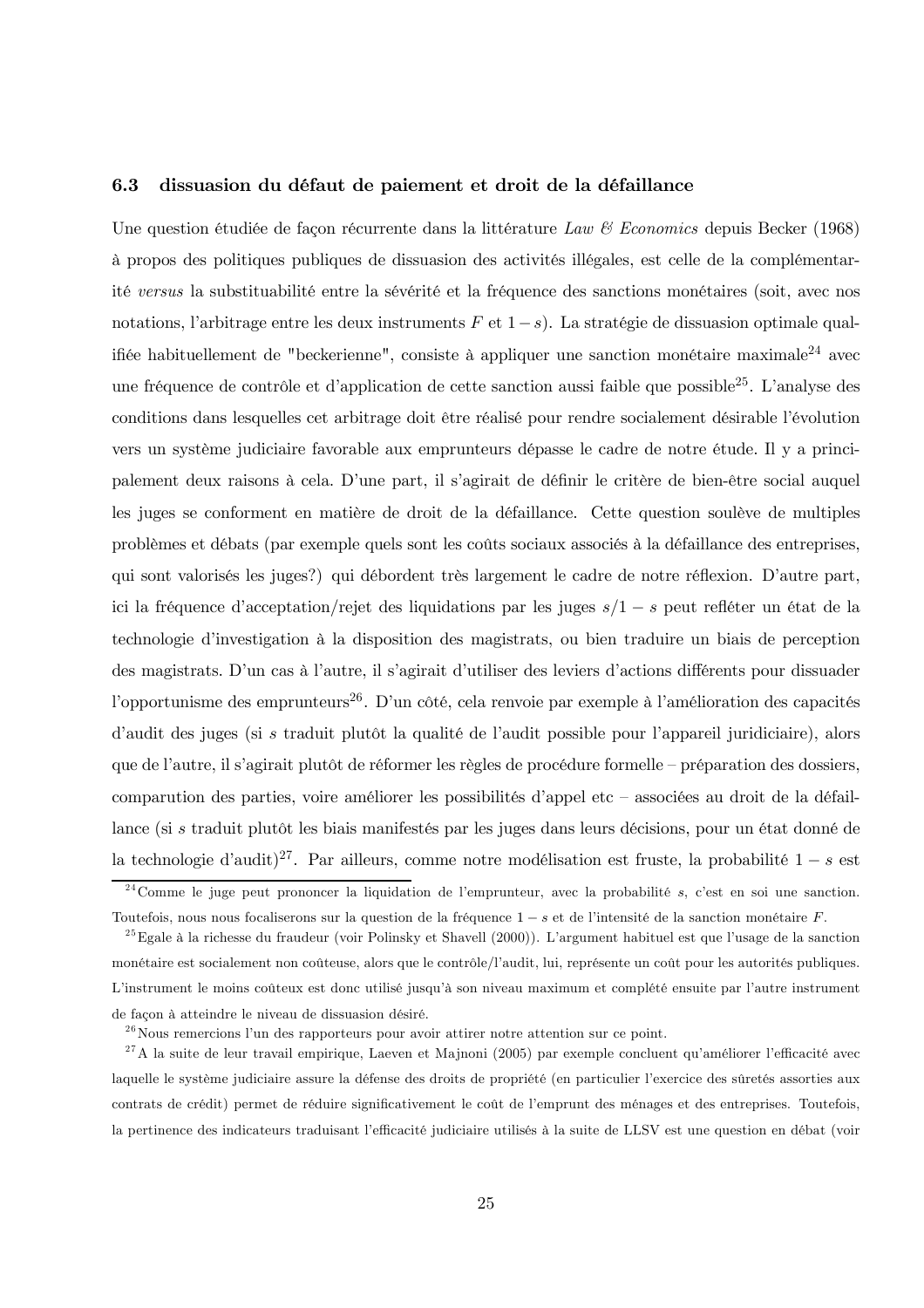associée ici à l'application d'une sanction monétaire, alors que s' traduit la mise en liquidation, qui est une sanction qui allie dissuasion et *incapacitation* du débiteur défaillant<sup>28</sup>. Il resterait alors établir un lien entre l'amélioration de l'audit et/ou la réduction des biais de jugements, et l'augmentation soit de s soit de  $1 - s - c$ e qui peut alors dépendre d'une contrainte légale à laquelle les magistrats doivent se plier. Nous ne développons donc pas cette analyse formellement ici, mais quelques principes peuvent néanmoins être dégagés brièvement.

Tout d'abord, les résultats proposés au paragraphe précédent suggèrent qu'en situation de monopole comme en situation de concurrence bancaire, le bien-être social peut être amélioré dans un système pro-débiteurs en augmentant le montant des sanctions monétaires. L'argument en faveur de sanctions monétaires élevées est en fait double. D'un côté, F apparait dans l'analyse comme le seul instrument à avoir un effet non ambigu, positif, sur le bien-être collectif. De l'autre, la manipulation de  $F$  seul, laisse inchangé le niveau d'opportunisme des emprunteurs (la fréquence de défaut est indépendante de  $F$  dans les deux cas de concurrence bancaire): en d'autres termes, à défaut de paiement donné (à seuil de dissuasion constant), la hausse de F dégage un bénéfice social net (via la réduction de la fréquence de liquidation choisie par les banques).

En revanche, on doit s'attendre à ce qu'une variation de la fréquence d'application de cette sanction  $1-s$  ait des effets incertains. Dans le cas de monopole bancaire, l'accroissement de la probabilité de la sanction monétaire  $1-s$  réduit systématiquement le défaut de paiement des emprunteurs (ce qui tend donc à augmenter la dissuasion des comportements opportunistes et à améliorer le bien-être), mais augmente la fréquence de liquidation des banques (ce qui tend à réduire le bien-être). Ceci suggère alors la possibilité d'un arbitrage à la Becker entre l'utilisation de  $F$  et celle de  $1-s$ .

La validité du résultat beckerien semble moins claire dans le cas de la concurrence bancaire. En effet, on a vu au paragraphe précédent que dans un système pro-débiteurs avec concurrence bancaire, l'accroissement de la fréquence d'application de la sanction monétaire  $1-s$  incite les emprunteurs à faire davantage défaut; mais il incite aussi les créanciers à moins (plus) liquider pour des niveaux de sanctions monétaires élevés au sens où:  $F > \overline{F}$  (respectivement, faibles:  $F < \overline{F}$ ). Il est alors possible qu'en concurrence, l'utilisation conjointe de  $F$  et  $1-s$  (soit: de façon complémentaire, et Chopard et Ziane (2009)). D'un autre côté, il existe une littérature en "Behavioral Law & Economics" sur le "debiasing" qui vise à tirer des conséquences en matière de réforme des procédures juridiques. Voir par exemple Rachlinski, Guthrie et Wirstrich (2007).

<sup>28</sup> Voir Polinsky et Shavell (2000) pour ces débats sur les différents objectifs du droit pénal, plus généralement.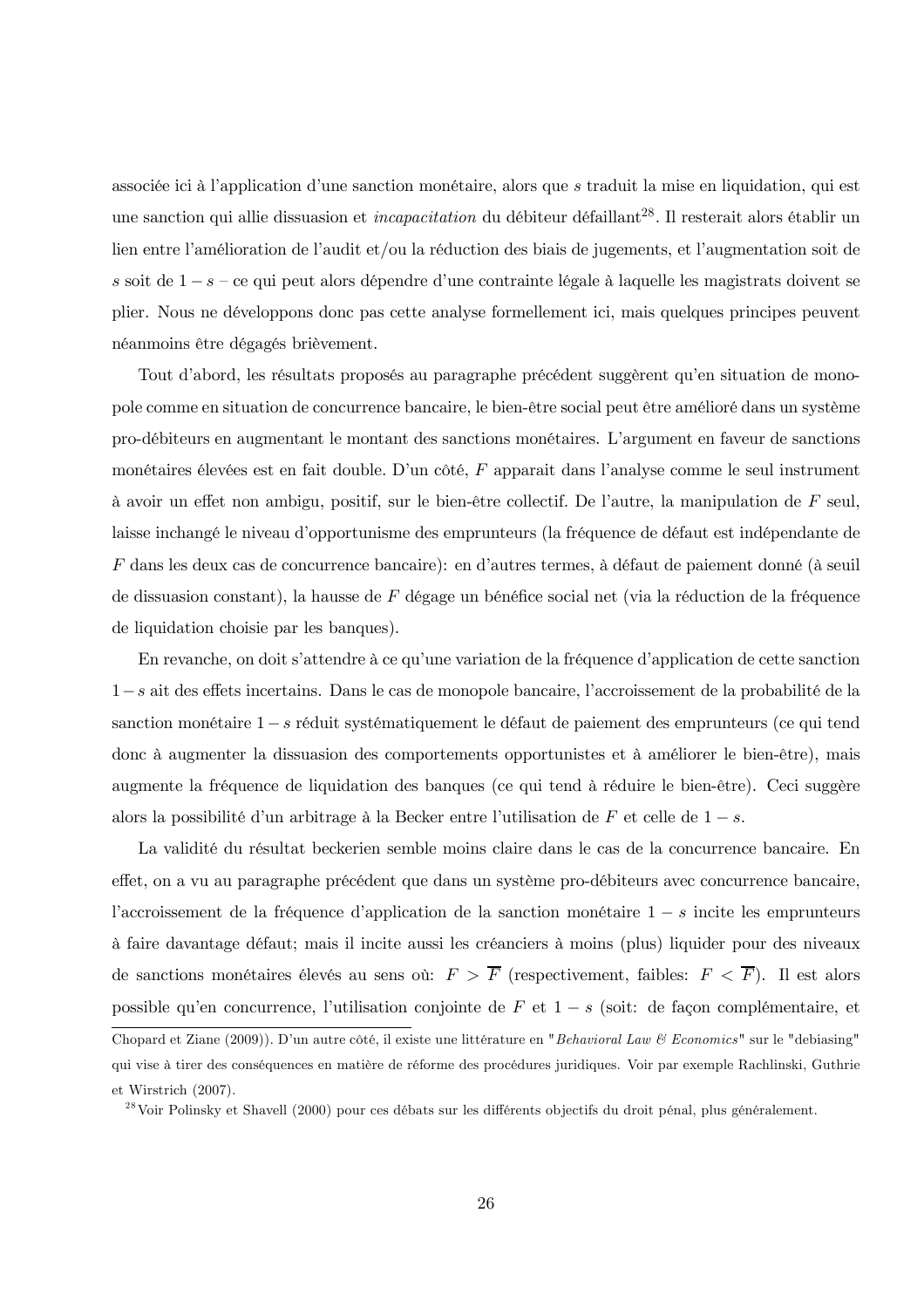non pas de façon substituable comme dans le résultat de Becker) permette d'améliorer le bien-être en instaurant une dissuasion suffisante des comportements opportunistes, au contraire de la préconisation à la Becker.

L'argument est le suivant: la dissuasion des comportements opportunistes (frauduleux) par l'autorité judiciaire via l'utilisation des sanctions monétaires F comme leur fréquence d'application  $1 - s$ , induit, l'une comme l'autre, un coût d'évitement privé qui est supporté par les emprunteurs<sup>29</sup> ce coût d'évitement se manifeste par une diminution de la probabilité de défaut stratégique. Par ailleurs, du fait du transfert *de facto* du pouvoir de dissuasion des banques aux instances judiciaires, l'intensification de la dissuasion publique (via F et/ou  $1-s$ ) permet de réduire en contrepartie le coût de la dissuasion privée réalisée par les banques (ce qui se traduit par une baisse de la fréquence des liquidations demandées, accompagnée par une hausse du montant de la dette renégociée). Ce cercle vertueux – et la complémentarité entre les deux instruments – ne peut subvenir que si la sanction monétaire est suffisamment élevée  $(F > \overline{F})$ . En-deçà de ce seuil  $(F < \overline{F})$ , l'argument beckérien semblerait retrouver toute sa validité.

#### $\overline{7}$ Un système pro-débiteurs excessif

Pour finir, nous évaluons les conséquences d'un système extrêmement favorable aux emprunteurs, au sens où le tribunal montre une propension à promouvoir la continuation des entreprises quelle que soit leur capacité de remboursement à la date 1.

Nous supposons ici que la liquidation des emprunteurs de type FS est systématiquement refusée par le tribunal et anticipée par les créanciers ( $s = 0$  et  $0 < t < 1$ ). Dans ce cas, l'entreprise est continuée, supporte une pénalité  $F$  et respecte les termes du contrat de dette initial. Ensuite, avec une probabilité  $1-t$ , le tribunal empêche la liquidation d'un emprunteur de type FNS annulant ainsi la décision des créanciers. L'entreprise est donc continuée et bénéficie d'une renégociation de sa dette d. Les paiements sont  $y_2 - d$  pour l'emprunteur et  $d - c$  pour les créanciers respectivement. Une baisse de t traduit ainsi une orientation de plus en plus pro-débiteurs de la loi ou du tribunal. La proposition suivante précise les caractéristiques de l'équilibre possible en fonction du degré de

 $^{29}$ En l'occurrence, on sait depuis Malik (1990) que la prise en compte des activités d'évitement de la dissuasion publique, réalisées par les délinquants, remet en cause le résultat de Becker, et justifient des sanctions inférieures au niveau maximum possible (voir aussi Langlais (2008)).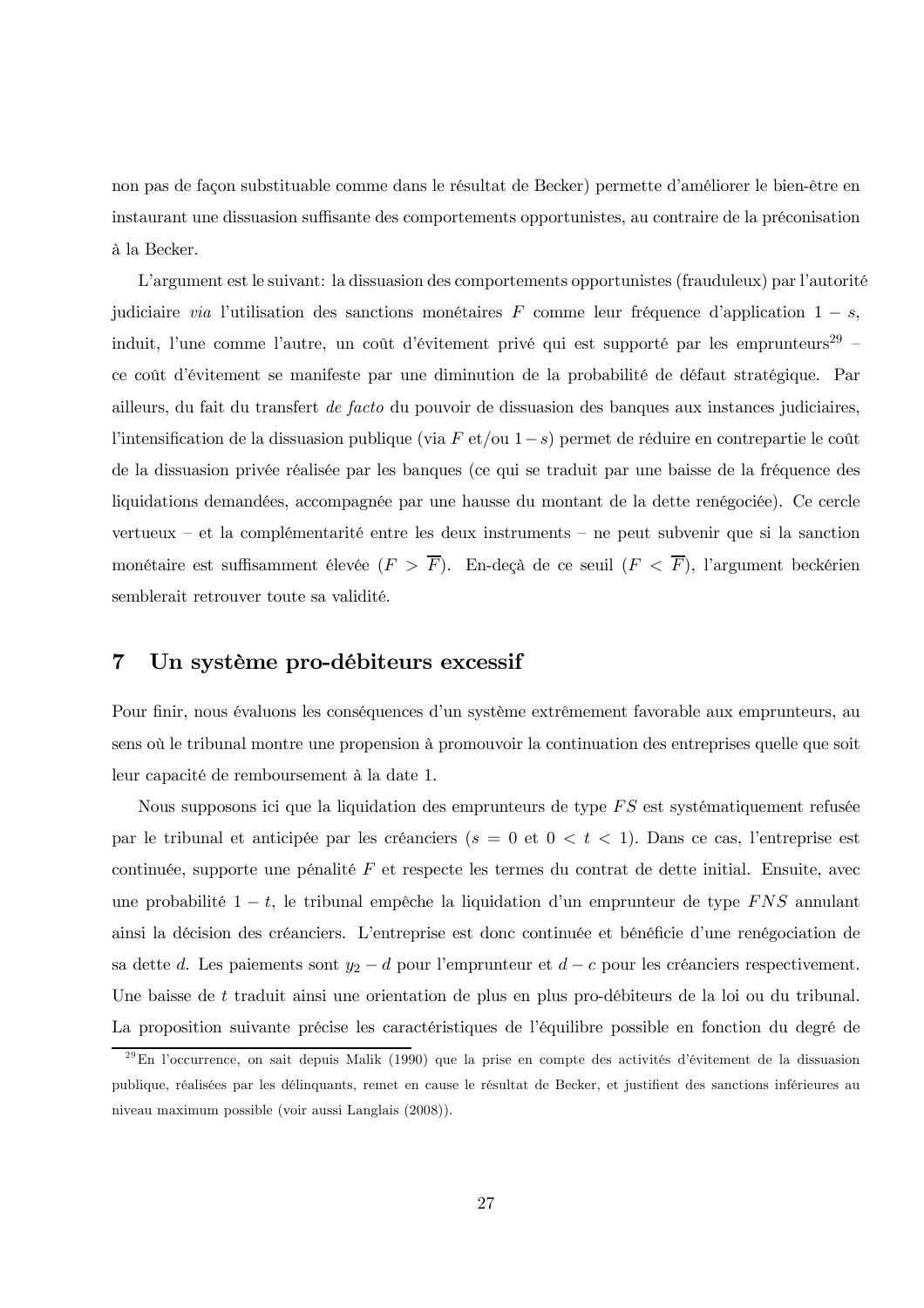concurrence bancaire.

### **Proposition 9** *I)* Monopole bancaire.

Supposons  $d > v$ . Alors :

i) si  $\theta < \overline{\overline{\theta}} \equiv \frac{t(d-v)}{D-tv-(1-t)d}$ , l'unique équilibre est l'équilibre en stratégies pures  $(\sigma_B = (NR, 1), \sigma_L =$  $(NL, 1)$  associé à la croyance  $\mu = \theta$ .

ii) si  $\theta > \overline{\overline{\theta}}$ , l'unique équilibre est caractérisé par le triplet  $(\sigma_B^*, \sigma_L^*, \mu^*)$  où :

$$
p_6^* = 1 - t \left(\frac{1-\theta}{\theta}\right) \left(\frac{d-v}{D-d}\right),
$$
  
\n
$$
q_6^* = \frac{D-d}{D-d+F},
$$
  
\n
$$
\mu_6^* = \overline{\overline{\theta}}
$$

II) Concurrence bancaire.

On notera ici  $\underline{c}_7 = \theta D + (1 - \theta)v$  et  $\overline{c}_7 = \frac{\theta D + t(1 - \theta)v}{\theta + (1 - \theta)t}$ . Si  $c \in [\underline{c}_7, \overline{c}_7]$ , il existe un unique équilibre caractérisé par le triplet  $(\sigma_B^*; \sigma_L^*, \mu^*)$  et une valeur de d<sup>\*</sup> donnés par :

$$
p_7^* = \frac{\frac{1}{\theta} (\overline{c} - c)}{\overline{c} + \frac{(1-t)(1-\theta)D - c}{\theta + (1-\theta)t}},
$$
  
\n
$$
q_7^* = \frac{(c - t_{\mathcal{L}}) - (1 - t)D}{(c - t_{\mathcal{L}}) - (1 - t) (D + (1 - \theta)F)}
$$
  
\n
$$
\mu_7^* = \left(\frac{t}{1-t}\right) \frac{c - c}{D - c},
$$
  
\n
$$
d_7^* = \frac{c - c}{(1-t)(1-\theta)} + v.
$$

Dans le cas de monopole bancaire, on retrouve des effets semblables à ceux mis en évidence dans la proposition 5: le passage d'un système pro-créanciers à un système pro-débiteurs excessif diminue le risque de défaut de paiement stratégique  $(1-p_6^* < 1-p_2^*$  puisque  $\frac{d-v}{V-d} > t\frac{d-v}{D-d}$ , augmente la fréquence de liquidation des banques  $(q_6^* > q_2^*)$ , et augmente la confiance du créancier  $(\mu_6^* < \mu_2^*$  puisque  $\hat{\theta} > \overline{\overline{\theta}})^{30}$ . En revanche, la sauvegarde judiciaire quasi automatique des entreprises défaillantes (pour  $t < \frac{D-d+F}{n_1+n_2-d}$ et  $s = 0$ ) facilite logiquement la continuation des entreprises en difficulté<sup>31</sup>.

 $30$ De nouveau, nous renvoyons le lecteur à la note de bas de page n°15 pour la discussion sur la multiplicité des équilibres lorsque  $\theta = \overline{\overline{\theta}}$ .

<sup>&</sup>lt;sup>31</sup>En effet,  $q_6^*t$ , c'est-à-dire la probabilité qu'un emprunteur de type FNS soit liquidé, dans le cadre d'un régime pro-débiteurs excessif, vérifie:  $q_6^*t < q_2^*$  si  $t < \frac{D-d+F}{y_1+y_2-d}$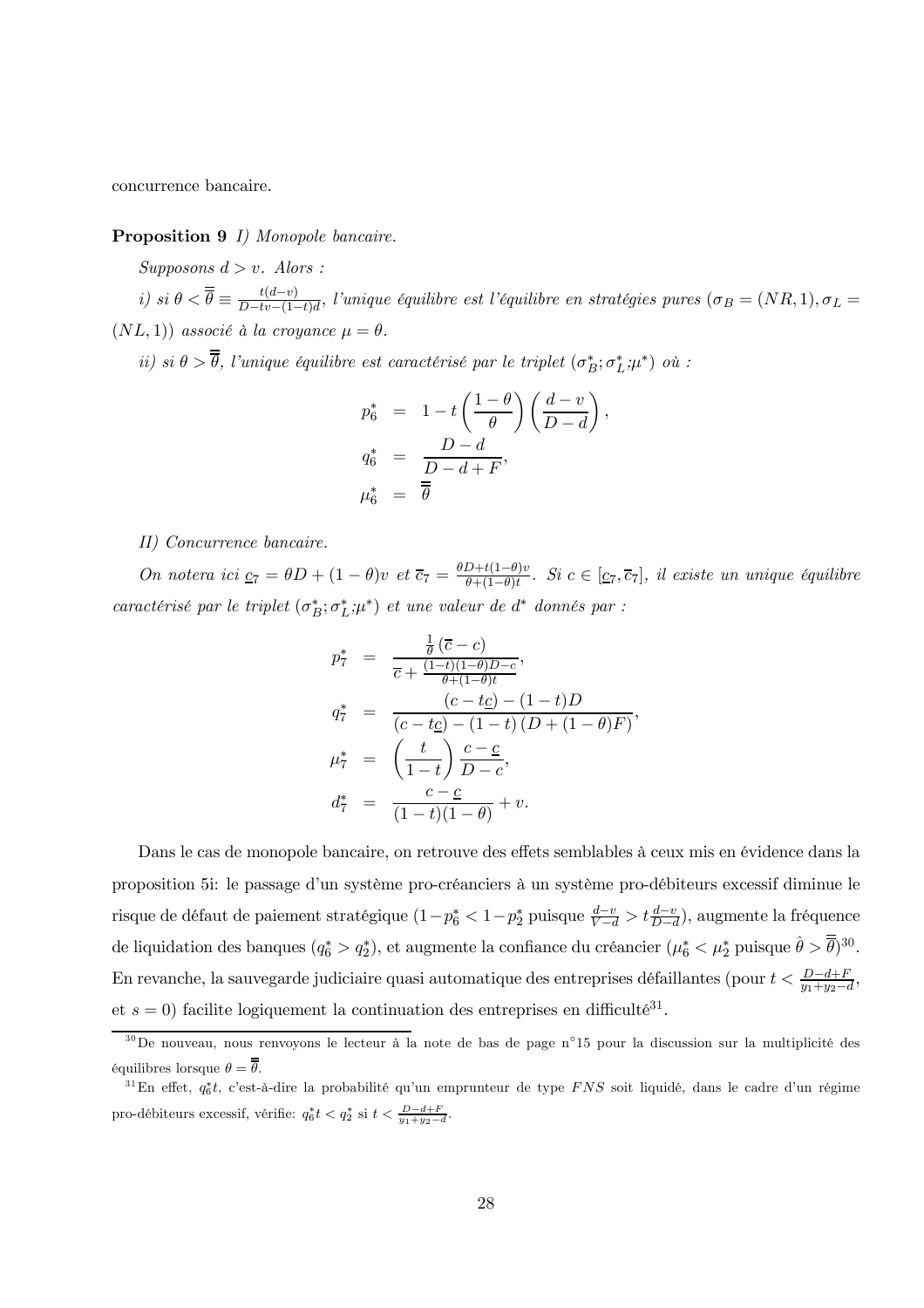Pour le cas de concurrence bancaire, on observe immédiatement que l'équilibre en stratégies mixtes de la proposition 9-partie II émerge pour des valeurs du coût de la ressource bancaire qui sont plus élevées que celles réalisées dans le cadre d'un système pro-débiteurs ou que celles obtenues en l'absence de l'effet de la loi  $(\underline{c}_7 = \overline{c}_5 = \overline{c}_3)$ . Cette rupture avec les régimes pro-créanciers et pro-débiteurs empêche donc les comparaisons entre les régimes juridiques, à la fois des stratégies des parties prenantes à la défaillance, et de la valeur du bien-être collectif.

Néanmoins, deux résultats plus remarquables peuvent être notés. D'une part, l'augmentation du coût de la ressource bancaire a des effets opposés à ceux analysés pour la proposition 3: nous montrons en annexe qu'un accroissement de c entraîne maintenant une hausse de la fréquence de défaut  $1 - p_7^*$ , une diminution de la fréquence de liquidation  $q_7^*$ , et enfin un accroissement de la dette renégociée  $d_7^*$ . L'intuition de ce résultat est que le système juridique considéré ici perturbe suffisamment la menace de liquidation des créanciers pour que la dissuasion du défaut de paiement stratégique, poussée par la contrainte qui pèse sur la rentabilité des créanciers (mesurée par c), s'opère par le biais de l'augmentation du montant versé par les entreprises défaillantes aux banques en échange de leur continuation. En parallèle, la réduction de la fréquence avec laquelle les prêteurs liquident les entreprises défaillantes, suite à l'augmentation du coût de la ressource bancaire, s'accompagne alors d'un accroissement du risque de défaut de paiement stratégique. D'autre part, les effets de la renégociation, en termes de bien-être, apparaissent maintenant comme non ambigus, puisque:

## **Proposition 10** En présence d'un système juridique pro-débiteurs excessif, la renégociation des dettes accroît le bien-être collectif en monopole comme en concurrence bancaire.

Ce dernier résultat s'explique de la manière suivante. Un système pro-débiteurs "excessif" au sens défini ici, favorise la continuation des deux types d'emprunteurs, réduisant également la perte collective associée à la liquidation des emprunteurs de type FNS. Ainsi, lorsqu'un emprunteur de type FS demande à renégocier sa dette, le refus du créancier procure collectivement un paiement identique à celui obtenu dans le cas où l'emprunteur respecte l'échéancier de ses remboursements (c'està-dire, le choix de l'emprunteur lorsque la renégociation de la dette est impossible). En revanche, les emprunteurs de type FNS, qui étaient automatiquement liquidés lorsque la renégociation des dettes était impossible, bénéficient désormais pleinement de la possibilité qui leur est offerte de poursuivre leur activité. Enfin, le paiement obtenu par les créanciers constitue un simple transfert des emprunteurs vers les créanciers, et n'influence pas directement (c'est-à-dire, au niveau de la somme des paiements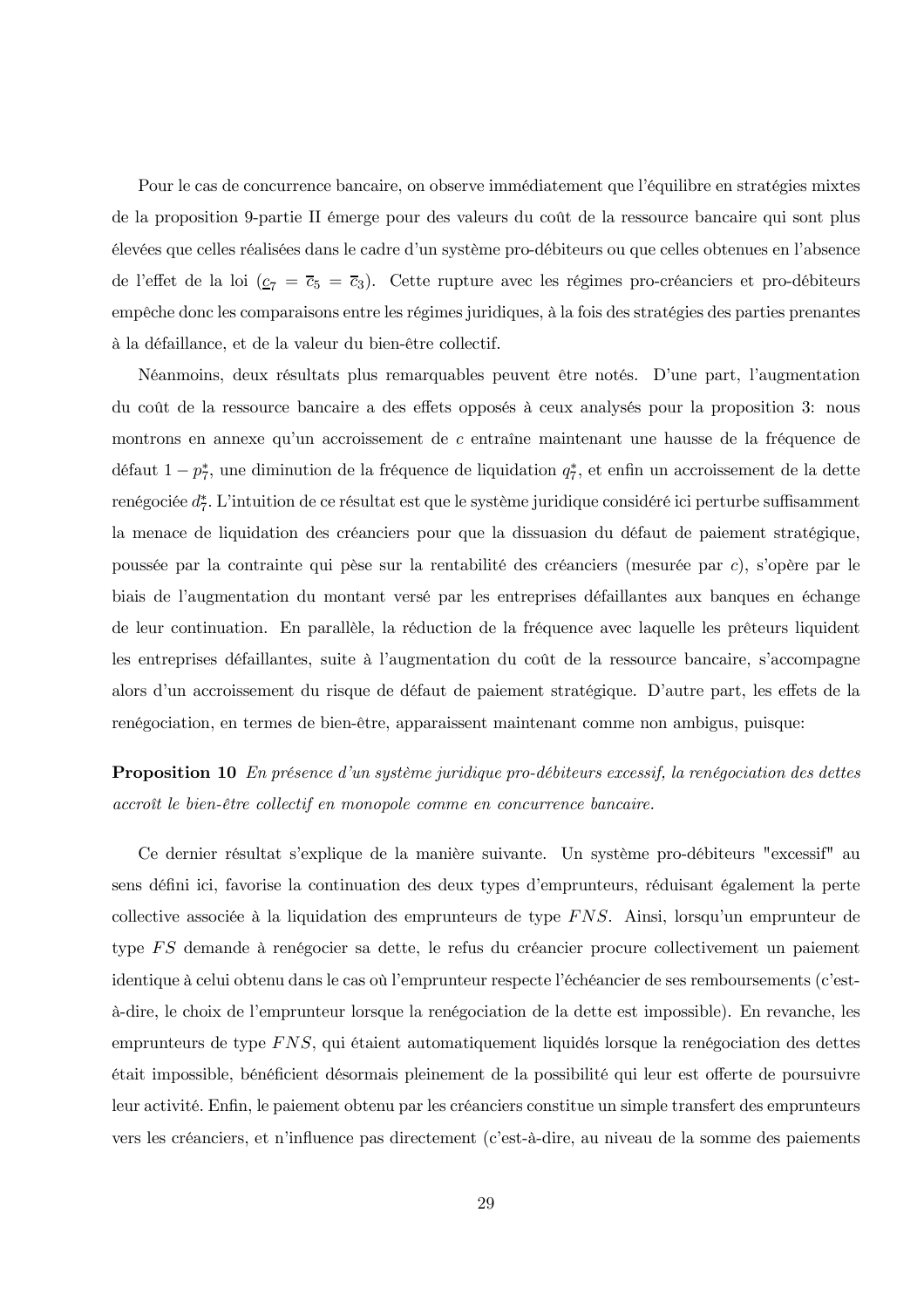des joueurs) le bien-être collectif<sup>32</sup>.

#### 8 **Discussion finale**

Au niveau du débat académique, la thèse de la supériorité des systèmes pro-créanciers sur les systèmes pro-débiteurs a reçu une certaine légitimation à la suite des travaux empiriques de LLSV (1997). Pourtant, les législateurs ont le plus souvent justifié l'évolution des systèmes juridiques nationaux de traitement des défaillances (vers des dispositifs plus soucieux de la sauvegarde des emprunteurs) comme mode d'accomodation des chocs macroéconomiques négatifs qui affectent les entreprises (Biais et Recacens (2000)). Notre article apporte un éclairage nouveau à ce débat: il centre la discussion sur les conséquences microéconomiques de ces changements juridiques, pour analyser ensuite leur impact pour la collectivité. Cette analyse suggère que les réactions des débiteurs et des créanciers diffèrent sensiblement selon le degré de concurrence bancaire. Nous avons montré que suite au passage d'un régime pro-créanciers à un régime pro-débiteurs, le risque de défaut de paiement stratégique augmentera en situation de concurrence bancaire, alors qu'il diminuera en cas de monopole bancaire. L'effet positif escompté sur le bien-être collectif dépendra alors fortement de la réaction des banques, via l'ajustement de leur fréquence de liquidation des emprunteurs. Mais notre travail illustre aussi le rôle important des autorités judiciaires via l'utilisation de deux instruments à leur disposition: les sanctions monétaires (amendes, pénalités) et la qualité de l'audit judiciaire (résumé ici par la fréquence des contrôles de la situation financière des débiteurs et d'application de la sanction monétaire); ceux-ci ont aussi une influence sur les réactions des agents face à l'évolution de la législation, et par conséquent sur la façon dont celle-ci s'accompagne ou non d'un bénéfice social. Nous montrons qu'en cas de monopole bancaire, le bénéfice social d'une transition vers un système pro-débiteurs est d'autant plus important que la sanction monétaire est fixée à un niveau élevé mais que sa fréquence d'application est faible. En revanche, en situation de concurrence bancaire, nous trouvons qu'au-delà d'un seuil de fixation de la sanction monétaire, il apparait une certaine complémentarité entre les deux instruments des autorités judiciaires.

<sup>32</sup> Nous n'étudions pas l'effet du passage d'un système pro-créanciers (ou pro-débiteurs) à un système pro-débiteurs excessif sur le bien-être collectif pour deux raisons. D'une part, le résultat en cas de monopole n'apporte pas d'éléments nouveaux (le résultat dépend de la même façon des paramètres du modèle). D'autre part, le modèle ne permet pas cette comparaison dans le cadre de la concurrence en raison de la configuration de paramètres qui sous-tend les différents équilibres; on a notamment:  $\underline{c}_7 = \overline{c}_5 = \overline{c}_3$ .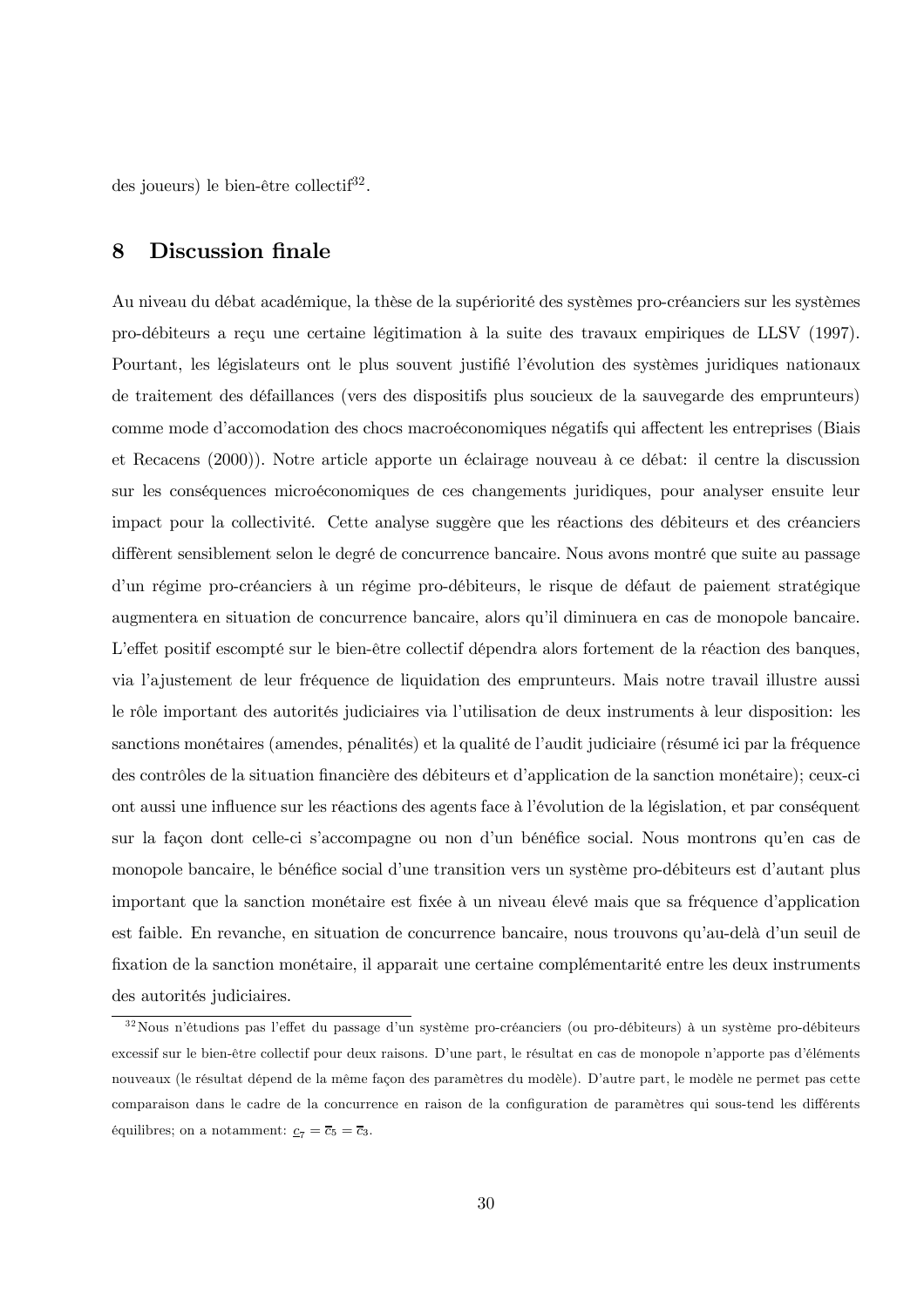Au-delà de ces résultats, il nous semble que cette contribution permet de proposer une nouvelle grille de lecture et d'évaluation de l'orientation des dispositifs de traitement de la défaillance, qui articule trois éléments fondamentaux: l'objectif général assigné au droit de la défaillance, les dispositifs juridiques de protection des parties contractantes, et enfin l'intensité de la concurrence bancaire. Au vu de notre analyse, il semblerait que pour un objectif donné du droit de la défaillance (dissuasion de l'opportunisme versus bien-être collectif<sup>33</sup> et préservation de la valeur économique), il y aurait une certaine cohérence entre l'orientation des dispositifs de protection des débiteurs et des créanciers, et le degré de concurrence bancaire. En synthétisant, l'explication réside dans la conjonction de deux effets; d'un côté, l'effet (direct) de l'orientation des dispositifs sur la probabilité de défaut des emprunteurs et la probabilité de liquidation des banques; de l'autre, celui (indirect) résultant de la répartition du pouvoir de contrôle et de dissuasion de l'opportunisme des emprunteurs entre les créanciers et les autorités judiciaires, en fonction du type de concurrence bancaire. Si le créancier dispose d'une situation de monopole, un système pro-débiteurs l'incitera moins qu'un système procréanciers à déléguer à l'autorité judiciaire le contrôle et la dissuasion des défauts de paiements; au contraire il sera conduit à accroitre la fréquence des liquidations des emprunteurs se déclarant en difficulté. A l'opposé lorsque la concurrence bancaire est plus intense, un système pro-débiteurs favorise d'autant plus cette réallocation des rôles, et la baisse de la fréquence des liquidations, que le niveau des sanctions monétaires appliquées aux emprunteurs opportunistes est élevé. Par conséquent, ce que suggère notre analyse c'est que si l'on privilégie l'objectif de dissuasion du défaut de paiement, la combinaison (orientation du droit, degré de concurrence bancaire) qui doit être retenue est celle qui donne la fréquence de défaut la plus faible: un système pro-débiteurs semblerait alors préférable en situation de monopole bancaire, alors qu'un système pro-créanciers semblerait plus adéquat en situation de concurrence bancaire. Mais si l'on vise un objectif social de préservation de valeur économique, la combinaison qui devrait être choisie est celle qui donne la fréquence de liquidation la plus faible: de ce point de vue, il semblerait qu'un système pro-créanciers soit préférable en cas de monopole bancaire, pendant qu'un système pro-débiteurs ait plus de cohérence en cas de concurrence bancaire.

D'un point de vue empirique, on comprend que l'application de cette grille de lecture à l'évaluation et/ou la comparaison des législations nationales relatives au traitement des défaillances (ou de leur réforme) puisse être plus ambivalente que la lecture inspirée par les travaux à la LLSV. Comment

<sup>&</sup>lt;sup>33</sup>La littérature en Law & Economics montre clairement que ces deux objectifs ne sont pas nécessairement alignés.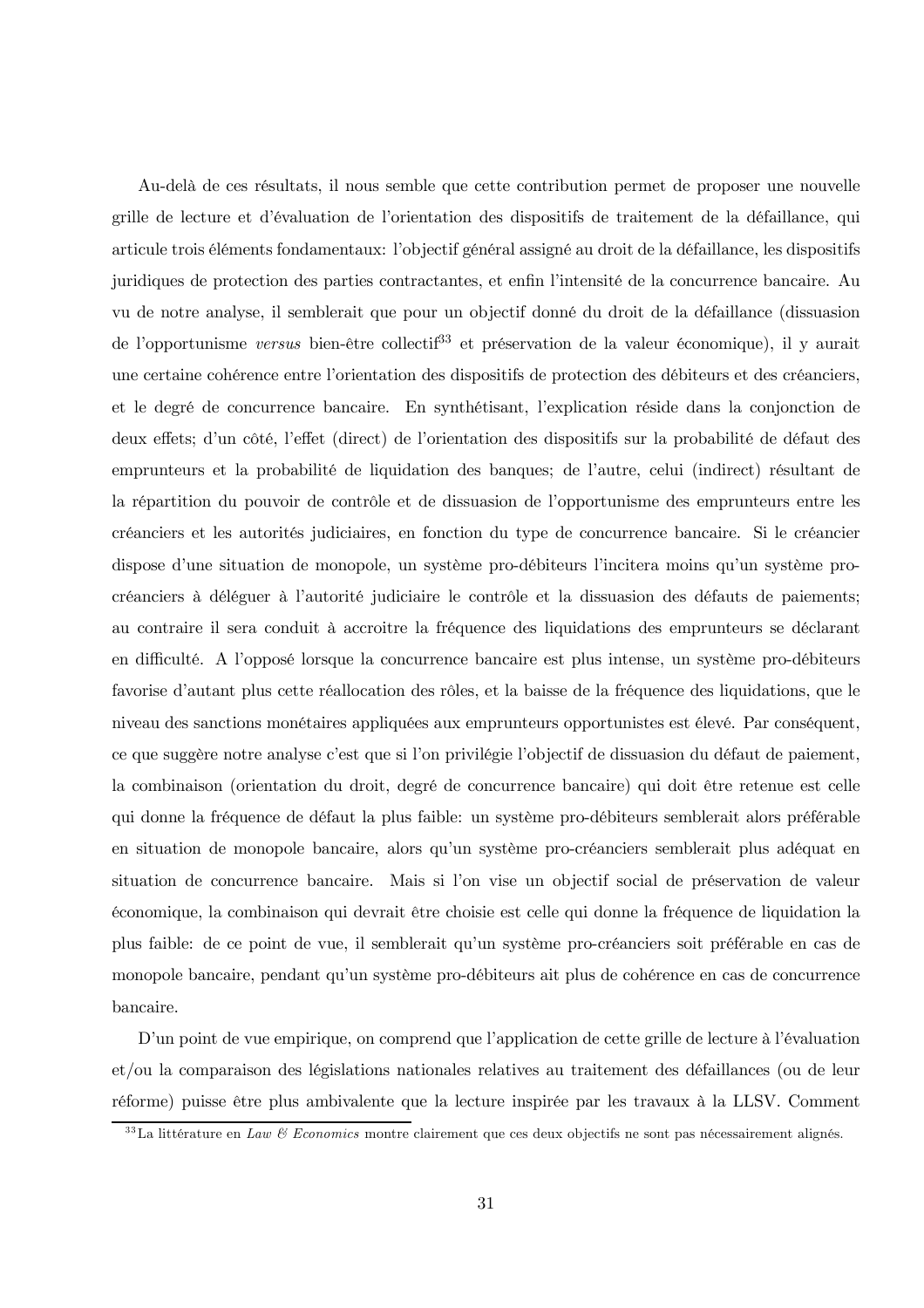comprendre par exemple l'évolution du droit anglais en faveur de la sauvegarde des emprunteurs défaillants? Certaines études empiriques estiment que la concurrence bancaire est moins intense au Royaume-Uni qu'en France<sup>34</sup>; une telle évolution peut alors être le signe d'un changement d'objectif des autorités britaniques (de façon à améliorer la dissuasion: le mix (système pro-débiteurs, monopole bancaire) est alors cohérent), ou à l'inverse, manifester l'inadaptation de la réforme qui a été adoptée (si l'objectif est le bien-être social, renforcer la protection des créanciers aurait été préférable). En revanche, le régime pro-débiteurs en vigueur en France semblerait bien répondre à un objectif social de préservation de la valeur économique tel qu'il est affiché par les autorités, dans un contexte de concurrence bancaire intense. Cette analyse donnerait donc une lecture et des recommandations plus nuancées que celles préconisées habituellement à la suite de LLSV - à savoir, un renforcement uniforme de la protection judiciaire des créanciers garantis. Toutefois, pour être systématisée, elle nécessite de pouvoir comparer sur une large échelle l'intensité de la concurrence bancaire au niveau international<sup>35</sup>, tout comme l'objectif assigné au droit de la défaillance<sup>36</sup>.

Par ailleurs, il serait nécessaire de tester les différentes prédictions de notre approche. Tout d'abord, il conviendrait de vérifier empiriquement dans quelle mesure les banques sont effectivement plus enclines à refuser la renégociation des dettes dans les systèmes réputés pro-débiteurs (fréquence de la renégociation plus faible) que dans les systèmes pro-créanciers, et dans quelle mesure ce taux de rejet de la négociation est corrélé au niveau des sanctions monétaires (la fréquence de la renégociation estelle croissante avec l'importance des sanctions?). Simultanément, il serait nécessaire de vérifier si les demandes de renégociation par les emprunteurs sont plus fréquentes (et les remises de dettes renégociées plus faibles) dans les systèmes pro-débiteurs (notamment) lorsque simultanément la concurrence bancaire y est plus intense. Finalement, il s'agirait d'étudier la relation entre coût de la ressource bancaire et demande de renégociation des dettes et/ou offre de renégociation par les banques; conformément à nos prédictions, une relation positive traduirait une orientation pro-débiteurs en régime de

 $34$ Matthews, Murinde et Zhao (2007) concluent que le système bancaire britanique a les caractéristiques d'un marché monopolistique. Boutillier, Gaudin et Grandperrin (2005) rejettent cette hypothèse dans le cas de la France, et trouvent au contraire que l'intensité de la concurrence a été élevée sur la période 1993-2000. Enfin, Davydenko et Franks (2008) expliquent la faiblesse du coût du crédit en France par rapport au Royaume-Uni par une concurrence entre les établissements de crédits français plus intense que chez leurs homologues anglais.

 $35$ Claessens et Laeven (2004) développent une réflexion méthodologique sur les mesures empiriques du degré de concurrence bancaire. Plus récemment encore, Carbó, Humphrey, Maudos et Molyneux (2009) mettent en évidence que les mesures habituelles du pouvoir de marché des banques sous-estimeraient le degré de concurrence bancaire en Europe.  $36$  A notre connaissance, il n'existe pas d'étude empirique précise sur cette question.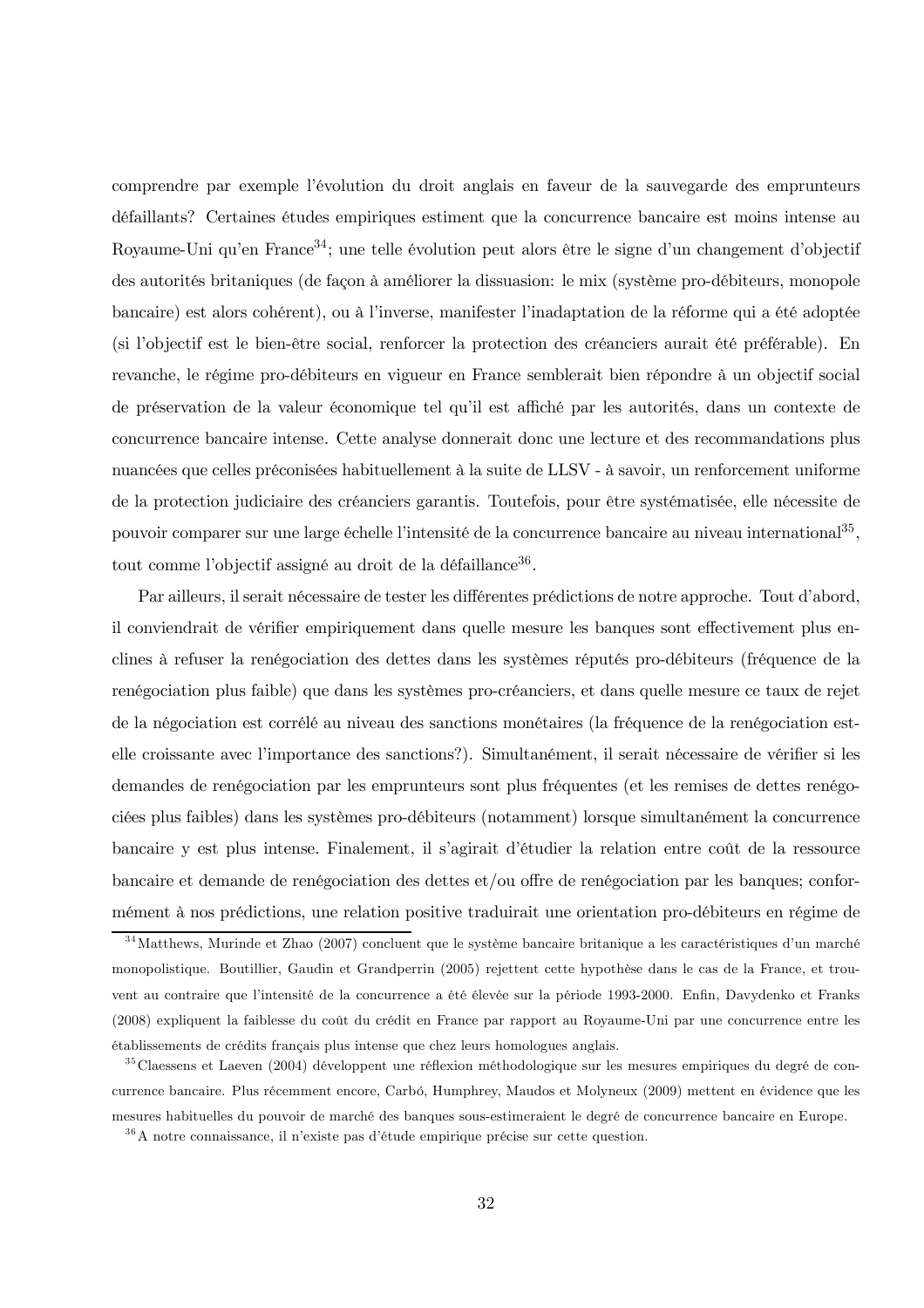concurrence bancaire, alors qu'une relation négative traduirait plutôt une orientation caractéristique d'un régime pro-débiteurs excessif.

Finalement, cet article ouvre une porte, nous semble-t-il, mais n'épuise évidemment pas le débat. En adoptant le point de vue de l'analyse ex post de la défaillance, nous avons évacué d'emblée la discussion de l'influence du défaut de paiement sur l'allocation du crédit à long terme - alors qu'elle est importante pour ses conséquences en termes de bien-être. Cet aspect pourrait être réintégré à l'analyse, et pourrait contrebalancer certains effets mis en évidence ici. En même temps, de nouvelles questions émergent dans le prolongement de ce que nous avons suggéré ici. Le modèle peut être étendu en introduisant différents types de difficulté financière pour les entreprises et/ou différents types d'erreurs commises par les autorités judiciaires. On a vu que l'analyse de bien-être dépend en particulier de conditions spécifiques sur la proportion des différents types d'emprunteurs et/ou sur la fréquence des erreurs judiciaires. Ceci se vérifierait a fortiori dans un modèle incorporant des difficultés de paiement de différentes natures (par exemple: les emprunteurs qui sont structurellement sains et objectivement opportunistes, ceux qui sont transitoirement en difficulté de paiement mais dont la préservation est socialement utile, et enfin ceux dont la liquidation est préférable) et/ou les erreurs de type I comme de type II. Un point essentiel concerne aussi les interactions entre l'intensité de la concurrence bancaire et la politique de dissuasion des autorités judiciaires (existence et niveau des pénalités, fréquence avec laquelle elles sont appliquées). De même, la question de l'objectif assigné au droit de la défaillance (dissuasion des emprunteurs opportunistes versus incapacitation des mauvais payeurs) mérite aussi d'être appronfondie. Il semble que nous ayons encore des choses à comprendre dans ce domaine, à la fois sur un plan théorique et sur un plan empirique.

### References

- [1] Aghion P., Hart O. & Moore J. (1992), "The economics of bankruptcy reform", Journal of Law, Economics and Organization, vol. 8, p. 523-546.
- [2] Bebchuck L.A. & Picker R. (1993), "Bankruptcy rules, managerial entrenchment and firm-specific human capital", John M. Olin Law and Economics Working Paper No 16.
- [3] Beck T., Demigüç-Kunt A. & Levine R. (2001), "The Financial Structure Database", in A. Demirgüç-Kunt, & R. Levine (Editeurs), Financial Structure and Economic Growth: A Cross-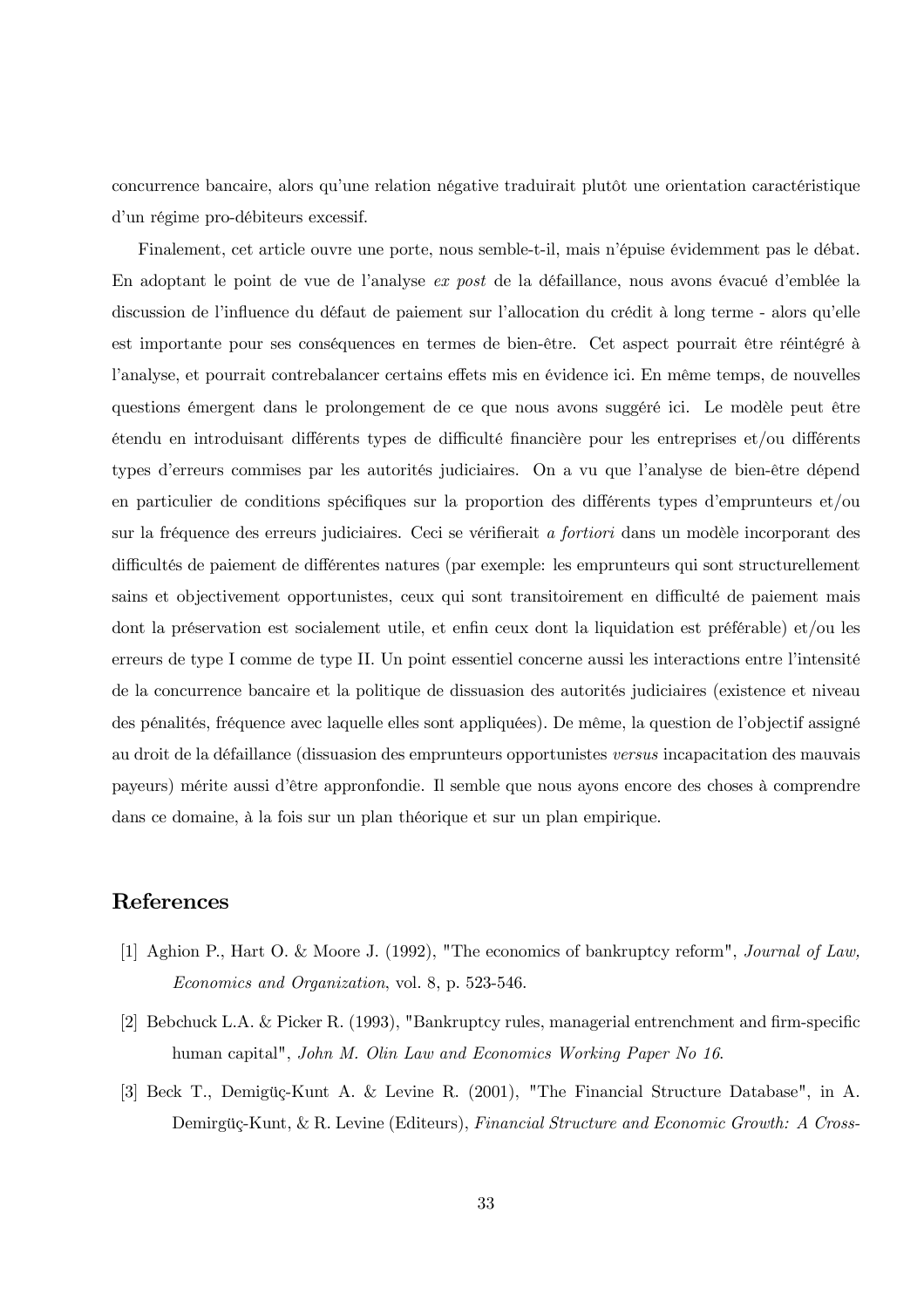Country Comparison of Banks, Markets and Development, Cambridge, MA: MIT Press.

- [4] Beck T. & Levine R. (2002), "Industry Growth and Capital Allocation: Does Having a Marketor Bank-Based System Matter?", Journal of Financial Economics, vol. 64, p. 147-80.
- [5] Becker G. (1968), "Crime and punishment: an economic approach", Journal of Political Economy, vol. 76, p. 169-217.
- [6] Biais B. & Recasens G. (2000), "Corrupt Judges, Upwardly Mobile Entrepreneurs and the Political Economy of Bankruptcy Laws", Working Paper, University of Toulouse.
- [7] Blazy R., Chopard B. & Fimayer A. (2008), "Bankruptcy law: a mechanism of governance for financially distressed firms", *European Journal of Law and Economics*, vol. 25, p. 253-267.
- [8] Blazy R., Chopard B., Fimayer A. & Guigou J-D. (2007), "Financial versus social efficiency of corporate bankruptcy law: the french dilemma", CREFI-LSF Working Paper No  $07-02$ . University of Luxembourg.
- [9] Bolton P. & Scharfstein D.S. (1990), "A theory of predation based on agency problems in financial contracting", American Economic Review, vol. 80, p. 93-106.
- [10] Boutillier M., Gaudin J. & Grandperrin S. (2005), "La situation concurrentielle des principaux secteurs bancaires européens entre 1993 et 2000 : quels enseignements pour la future structure des marchés financiers issue de l'UEM ?", Revue d'Economie Financière, vol. 81, p. 15-42.
- [11] Brouwer M. (2006), "Reorganization in US and European Bankruptcy Law", *European Journal* of Law and Economics, vol. 22, p 5-20.
- [12] Chopard B. & Ziane Y. (2009), "Le droit: un facteur déterminant en finance", dans Analyse *économique du droit*, B. Deffains et E. Langlais (Editeurs), De Boeck-Université, à paraître.
- [13] Claessens S. & Laeven L. (2004), "What drives bank competition? some international evidence", Journal of Money, Credit and Banking, vol. 36, p. 563-583.
- [14] Carbó S., Humphrey D., Maudos J. & Molyneux P. (2009), "Cross-country comparisons of competition and pricing power in European banking", Journal of International Money and Finance, vol. 28, p. 115-134.
- [15] Eberhart A.C. & Senbet L.W. (1993), "Absolute priority rule violations and risk incentives for financially distressed firms", Financial Management, vol. 22, p. 101-116.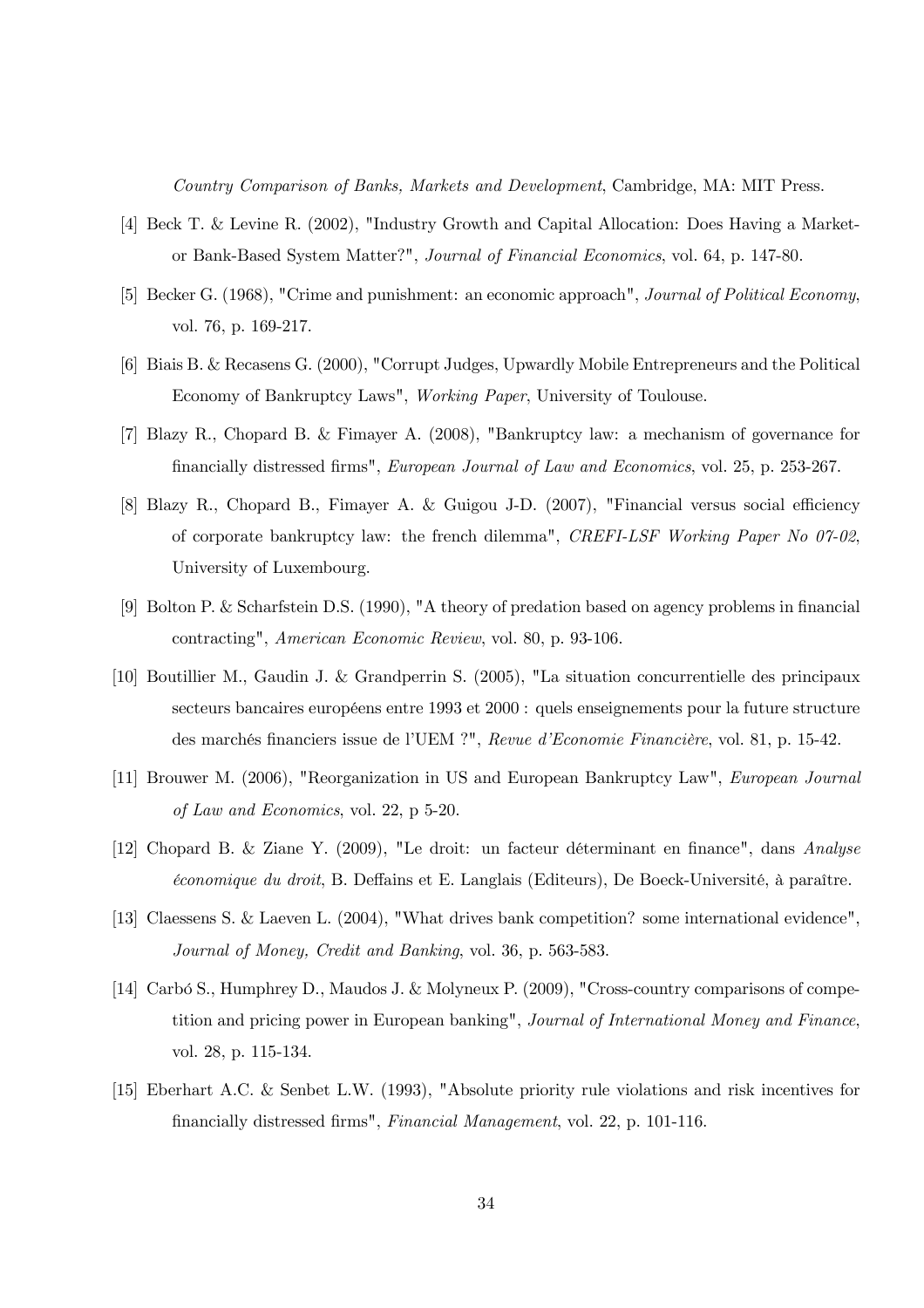- [16] Eisenberg T. & LoPucki L. (1999), "Shopping for judges: an empirical analysis of venue choice in large chapter 11 reorganizations", Cornell Law Review, vol 84, p. 967-1003.
- [17] Franks J. & Torous W. (1993), "Lessons from a Comparison of U.S. and U.K. Insolvency Codes", Oxford Review of Economic Policy, vol. 8, p. 70-82.
- [18] Frouté P. (2007), "Theoretical foundation for a debtor friendly bankruptcy law in favour of creditors", European Journal of Law and Economics, vol. 24, p 201-214.
- [19] Hart O. (2000), "Different approaches to bankruptcy", *Harvard Institute of Economic Research* Discussion Paper No 1903.
- [20] Ichino A., Polo M. & Rettore E. (2003), "Are Judges Biased by Labor Market Conditions?", European Economic Review, vol. 47, p. 913-944.
- [21] Laeven L. & Mainoni G. (2005). "Does judicial efficiency lower the cost of credit?". Journal of Banking & Finance, vol. 29, p. 1791-1812.
- [22] Langlais E. (2008), "Detection avoidance and deterrence: some paradoxical results", Journal of Public Economic Theory, vol. 10, p. 371-382.
- [23] La Porta R., Lopez-de-Silanes F., Shleifer A. & Vishny R. (1997), "Legal determinants of external finance", Journal of Finance, vol. 52, p. 1131-1150.
- [24] La Porta R., Lopez-de-Silanes F., Shleifer A. & Vishny R. (1998), "Law and finance", *Journal of* Political Economy, vol. 106, p. 1113-1155.
- [25] Levine R. (2002), "Bank-Based Versus Market-Based Financial Systems: Which Is Better?", Journal of Financial Intermediation, vol. 11, p. 398-428.
- [26] Longhofer S.D. (1997), "Absolute priority rule violations, credit rationing and efficiency", Journal of Financial Intermediation, vol. 6, p. 249-267.
- [27] Malik A. (1990), "Avoidance, screening and optimum enforcement", RAND Journal of Eco*nomics*, vol. 21, p. 341-353.
- [28] Marinescu I. (2008), "Are Judges Sensitive to Economic Conditions? Evidence from UK employment tribunals", *Harris School of Public Policy Studies Working paper No 0802*, University of Chicago.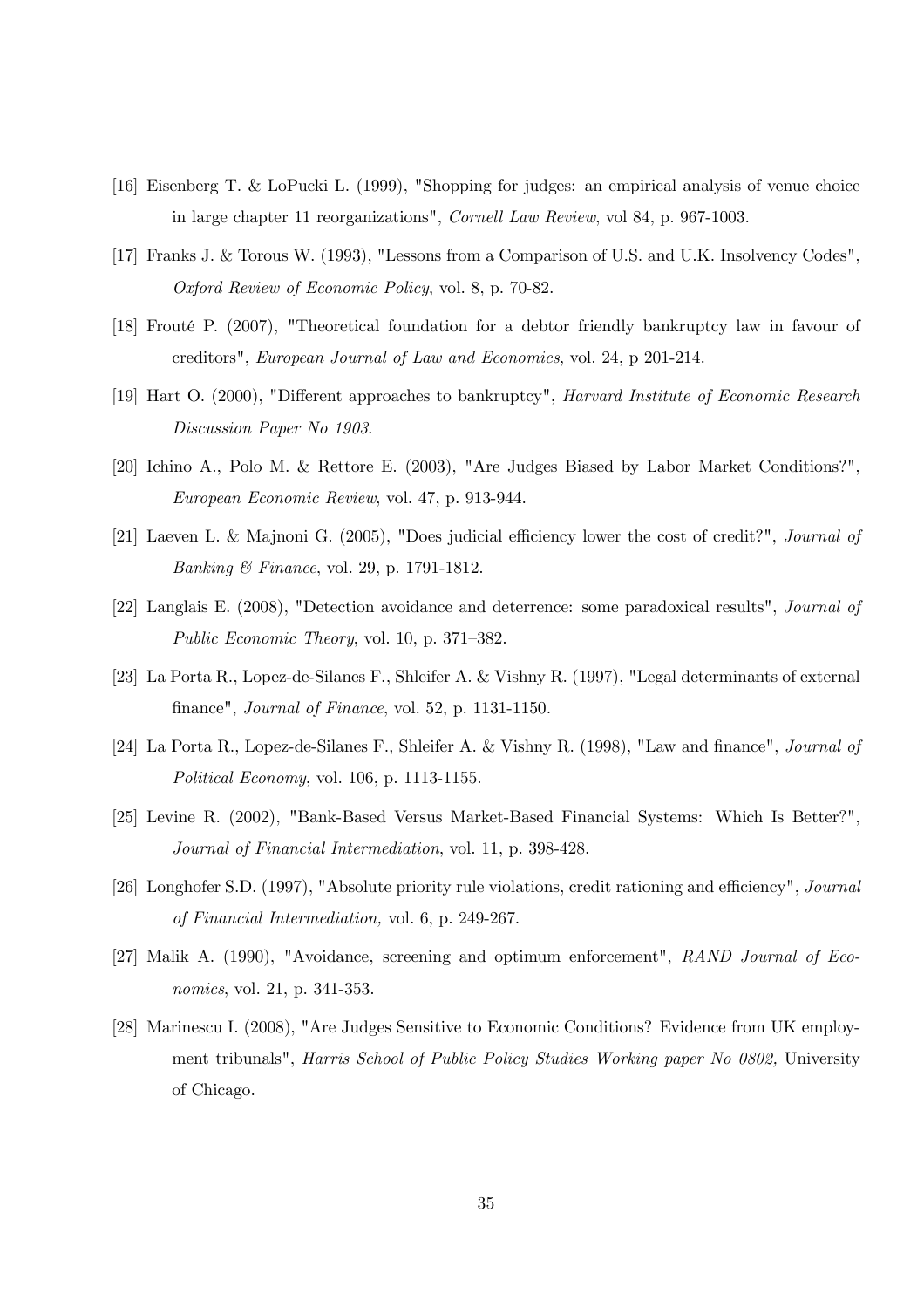- [29] Matthews K., Murinde V. & Zhao T. (2007), "Competitive conditions among the major British banks", Journal of Banking & Finance, vol. 31, p. 2025-2042.
- [30] Myers S.C. (1977), "Determinants of corporate borrowing", *Journal of Financial Economics*, vol. 5, p. 147-175.
- [31] Polinsky M. & Shavell S. (2000), "The economic theory of public enforcement of law", Journal of Economic Literature, vol. 38, p. 45-76.
- [32] Povel P. (1999), "Optimal soft or tough bankruptcy procedures", Journal of Law, Economics and Organization, vol. 15, p. 659-684.
- [33] Rachlinski J., Guthrie C. & Wirstrich H. (2007), "Heuristics and Biases in Specialized Judges : The Case of Bankruptcy Judges", Journal of Institutional and Theoretical Economics, vol. 163, p. 167-198.
- [34] Recasens G. (2001), "Aléa moral, financement par dette bancaire et clémence de la loi sur les défaillances d'entreprises", Finance, vol. 22, p. 64-86.
- [35] Viscusi K. (2001), "Jurors, judges and the mistreatment of risk by the courts", *Journal of Legal Studies*, vol. 30, p. 107-142.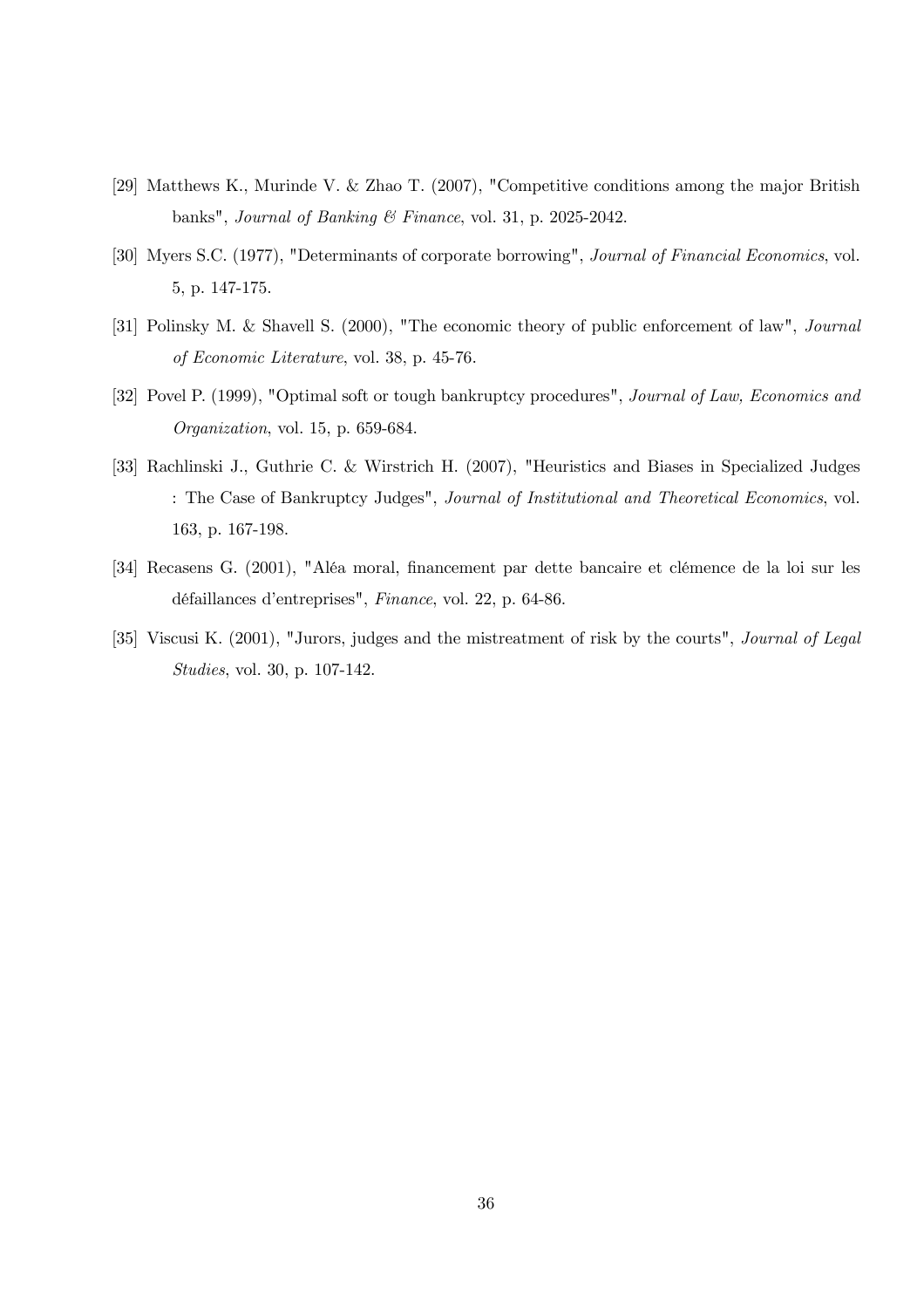#### 9 Annexes

#### 9.1 Démonstration de la proposition 1

Par hypothèse,  $y_1 + y_2 - d > y_1 + y_2 - D > 0$ . En outre, si  $d < v$ , les prêteurs choisissent la liquidation du projet d'investissement (action L) quel que soit le type de l'emprunteur  $(q_1^* = 1)$ . Par conséquent, la déclaration correcte de leur type est une stratégie dominante pour les emprunteurs de type  $FS(p_1^*=1)$ . La croyance rationnelle des prêteurs est donc telle qu'un emprunteur qui demande à renégocier son contrat de dette est un emprunteur de type FNS ( $\mu_1^* = 0$ ).

#### $9.2$ Démonstration de la proposition 2

Si  $V > d > v$  la décision des prêteurs dépend du type de l'emprunteur : la banque préfère L si elle anticipe que l'emprunteur est du type FS, mais elle préfère NL si elle anticipe que l'emprunteur est du type FNS. Compte tenu de la croyance sur le type inobservable de l'emprunteur, les préférences des prêteurs sont donc les suivantes

$$
L \succ NL \Leftrightarrow \mu > \frac{d-v}{V-v}
$$

$$
NL \succ L \Leftrightarrow \mu < \frac{d-v}{V-v}
$$

où  $\frac{d-v}{V-v}$  est la croyance pour laquelle les prêteurs sont indifférents entre liquider et renégocier, soit  $\mu V + (1 - \mu)v = d$ . Il apparaît trois cas déterminés par les valeurs admissibles à l'équilibre de  $\mu$ :

• cas 1 : supposons  $\mu^* > \frac{d-v}{V-v}$ .

Dans la mesure où  $y_1 + y_2 - D > 0$ , la meilleure réponse des firmes FS à l'action L est l'action R avec une probabilité  $p = 1$ . Ce résultat contredit la croyance des emprunteurs  $\mu > \frac{d-v}{V-v} > 0$ .

• cas 2 : supposons  $\mu^* < \frac{d-v}{V-v}$ 

Dans ce cas, la meilleure réponse des emprunteurs  $FS$  est la stratégie pure  $NR$  (qui donne le paiement maximum  $y_1 + y_2 - d$ . Face au pooling des deux types d'emprunteurs, la croyance rationelle des prêteurs est telle que  $\mu = \theta$  sous la condition  $\theta < \frac{d-v}{V-v}$ .

• cas 3 : supposons  $\mu^* = \frac{d-v}{V}$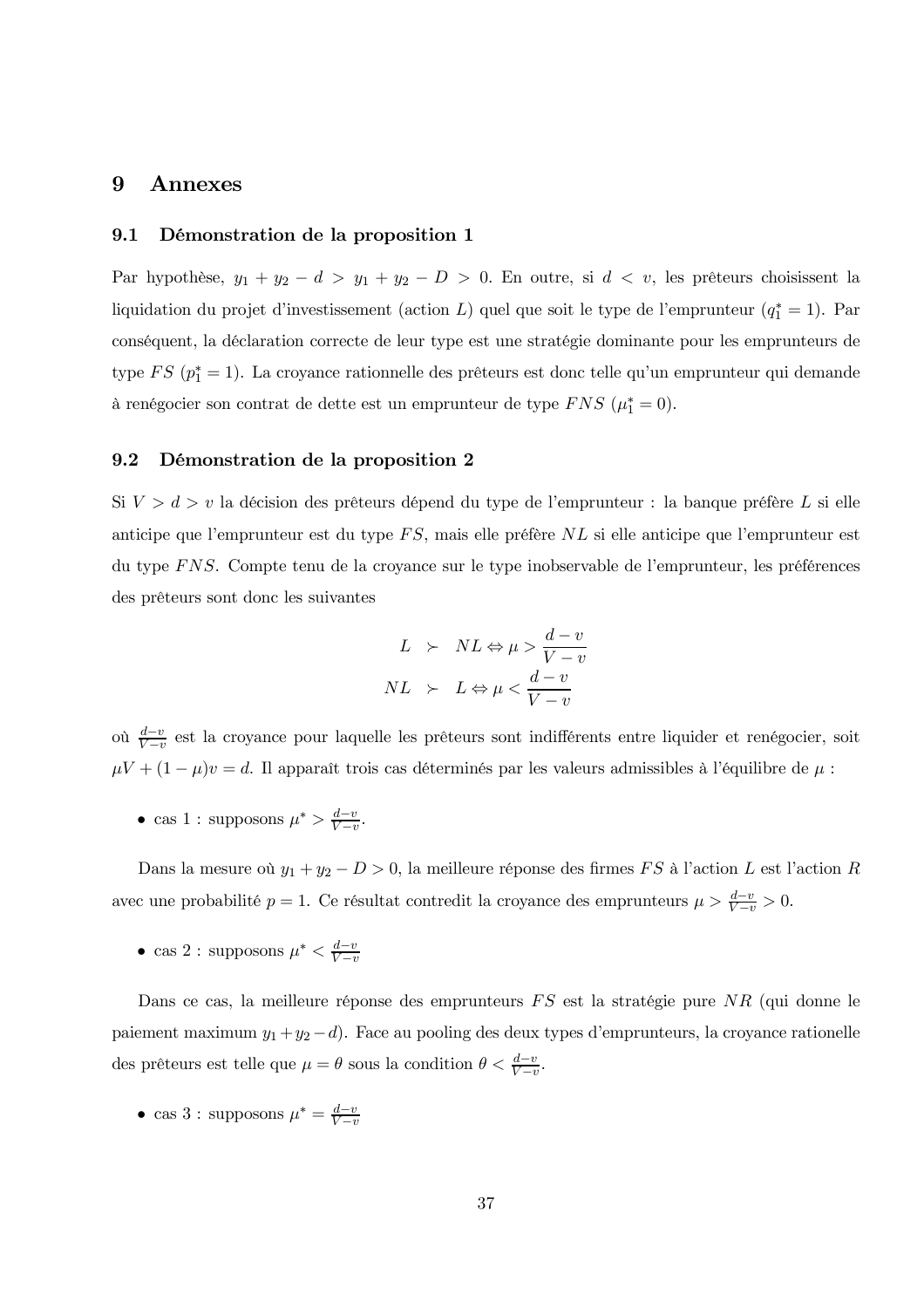La stratégie mixte d'équilibre du prêteur doit rendre un emprunteur de type  $FS$  indifférent entre rembourser et ne pas rembourser :

$$
y_1 + y_2 - D = q0 + (1 - q)(y_1 + y_2 - d)
$$

de telle sorte que la probabilité de liquidation d'équilibre est donnée par

$$
q_2^* = \frac{D - d}{y_1 + y_2 - d}
$$

On vérifie que sous la condition  $y_1 + y_2 - D > 0$  alors  $q_2^* \in ]0,1[$ . Ensuite, en appliquant la règle de Bayes, on obtient :

$$
\mu_2^* = \frac{(1-p)\theta}{(1-p)\theta + (1-\theta)}
$$

qui établit la relation entre la croyance du prêteur sur le type de l'emprunteur et la stratégie mixte de l'emprunteur. Comme par ailleurs, on a aussi  $\mu_2^* = \frac{d-v}{V-v}$ , on obtient en résolvant par rapport à la probabilité d'équilibre des emprunteurs :

$$
p_2^* = \frac{\theta - \mu^*}{(1 - \mu^*)\theta} = 1 - \frac{(1 - \theta)(d - v)}{\theta(V - d)}
$$

Dans la mesure où  $D > d > v$ , alors  $p_2^* < 1$ . Enfin, la condition  $\theta > \frac{d-v}{V-v}$  nous assure que  $p_2^* > 0$ . Le résultat de la proposition 2 en découle.

#### 9.3 Démonstration de la proposition 3

L'endogénéisation de *d* consiste à résoudre le système suivant, et vérifier que les solutions obtenues respectent les conditions d'existence de l'équilibre décrit dans la proposition 2. L'équation, qui définit  $d$  ci-dessous, est la condition de participation des prêteurs.

 $\bullet$  Etape 1 : résolution du système

$$
p = 1 - \frac{(1 - \theta)(d - v)}{\theta(V - d)}; \ q = \frac{D - d}{y_1 + y_2 - d};
$$
  

$$
\mu = \frac{d - v}{V - v}; d = \frac{c - qv - \theta pD + q\theta(v - (1 - p)V)}{(1 - q)(1 - \theta p)}
$$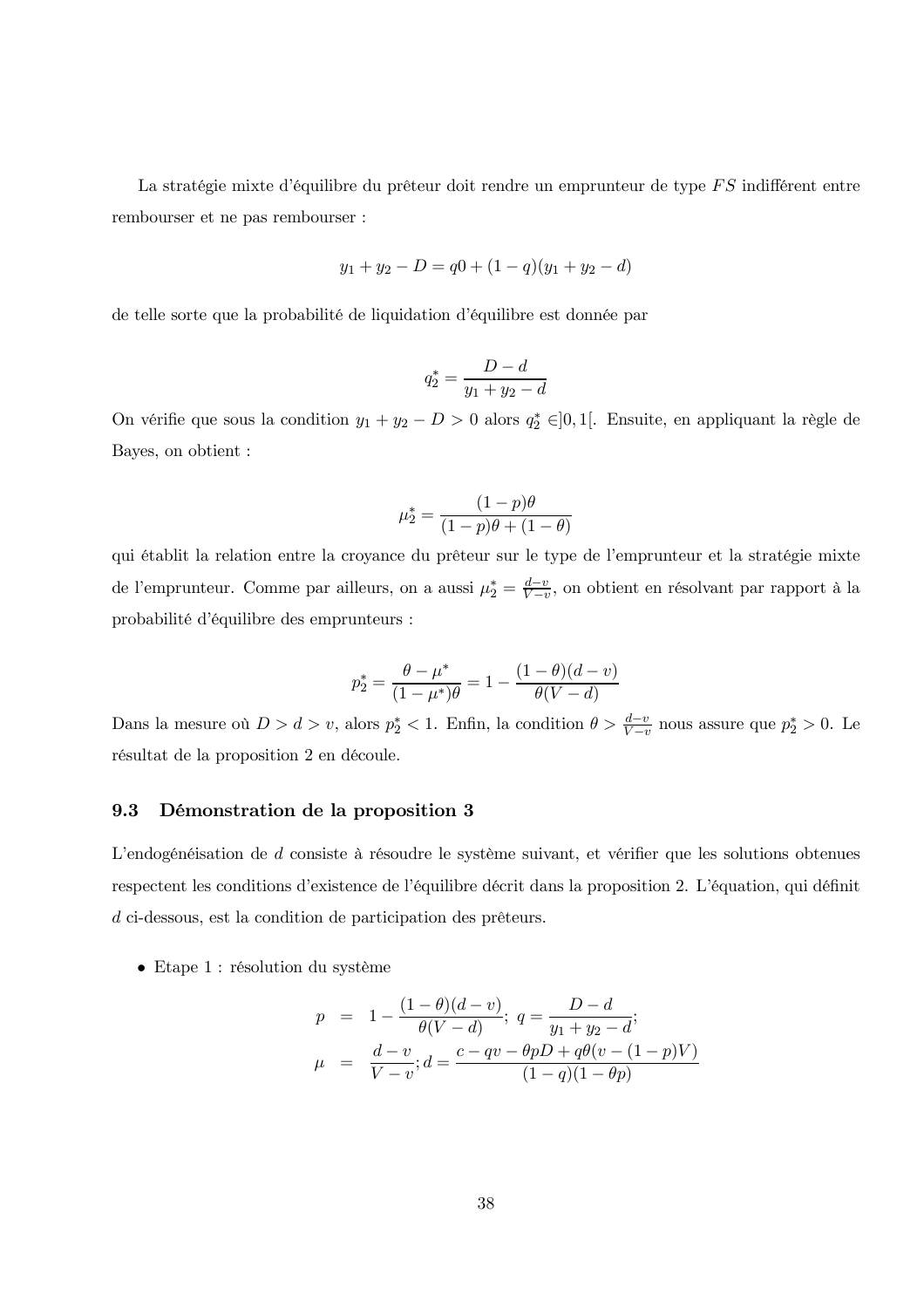Le système a pour solution

$$
p_3^* = \frac{c - \theta V - (1 - \theta)v}{\theta(D - V)}; \ q_3^* = \frac{(D - c)(D - V)}{(y_1 + y_2 - V)(D - c) - (1 - \theta)(V - v)(y_1 + y_2 - D)};
$$
  

$$
\mu_3^* = \frac{c - \theta D - (1 - \theta)v}{c - D + (1 - \theta)(V - v)}; \ d_3^* = \frac{cV - D(\theta V + (1 - \theta)v)}{c - D + (1 - \theta)(V - v)}
$$

 $\bullet$  Etape 2 : étude de la solution

a) Nous vérifions les conditions d'existence de l'équilibre défini dans la proposition 2 pour la valeur  $d_3^* = \frac{cV - D(\theta V + (1-\theta)v)}{c - D + (1-\theta)(V-v)}$ 

La comparaison des signes du numérateur et du dénominateur révèle que cette solution est strictement positive si i)  $c > \frac{D}{V}(\theta V + (1 - \theta)v)$  et  $c > D - (1 - \theta)(V - v)$  ou ii)  $c < \frac{D}{V}(\theta V + (1 - \theta)v)$  et  $c < D - (1 - \theta)(V - v)$ . Dans la mesure où  $\frac{D}{V}(\theta V + (1 - \theta)v) < D - (1 - \theta)(V - v)$ , nous en déduisons que  $d_3^* \geq 0$  si i)  $c \in [0, \frac{D}{V}(\theta V + (1 - \theta)v)]$  ou ii)  $c \in [D - (1 - \theta)(V - v), +\infty]$ . Nous étudions par conséquent les conditions sous lesquelles  $v < d_3^* < V$  pour chaque cas successivement.

- supposons  $c\in [0,\frac{D}{V}(\theta V+(1-\theta)v)].$  La condition  $d_3^*>v$  est équivalente à  $c<\theta D+(1-\theta)v<\theta$  $\frac{D}{V}(\theta V + (1 - \theta)v)$ . La condition  $d_3^* < V$  est équivalente à  $(V - v)(1 - \theta)(D - v) > 0$ . Par conséquent, si  $c < \theta D + (1 - \theta)v$  on a  $v < d_3^* < V$ .

- supposons  $c \in [D - (1 - \theta)(V - v), +\infty]$ . La condition  $d_3^* > v$  est équivalente à  $c > D - (1 \theta$ )(V – v). La condition  $d_3^* < V$  est équivalente à  $(V - v)(1 - \theta)(D - v) < 0$ . Cette inégalité contredit notre hypothèse  $D > V$ , c'est-à-dire que le montant de la dette échue est inférieure strictement au montant maximal que la banque est en mesure d'obtenir si elle concrétise sa menace de liquidation de l'entreprise.

En résumé, si  $c < \theta D + (1 - \theta)v$  on a  $v < d_3^* < V$ .

b) Nous étudions désormais les conditions sous lesquelles  $p_3^* = \frac{c-\theta V - (1-\theta)v}{\theta(D-V)}$  est comprise entre 0 et 1.

 $p_3^*$  est strictement positif si  $c > \theta V + (1 - \theta)v$  dans la mesure où le dénominateur de l'expression de  $p_3^*$  est strictement positif. En outre,  $p_3^*$  < 1 si  $c < \theta D + (1 - \theta)v$ . Par conséquent, si  $c \in$  $[\theta V + (1 - \theta)v, \theta D + (1 - \theta)v]$  on a  $V > d_3^* > v$  et  $0 \le p_3^* \le 1$ .

c) Nous étudions les conditions sous lesquelles

$$
q_3^* = \frac{(D-c)(D-V)}{(y_1+y_2-V)(D-c)-(1-\theta)(V-v)(y_1+y_2-D)}
$$

est compris entre  $0$  et 1.

Le numérateur de  $q_3^*$  est positif sous les hypothèses  $D - V > 0$  et  $D - c > 0$ . Le dénominateur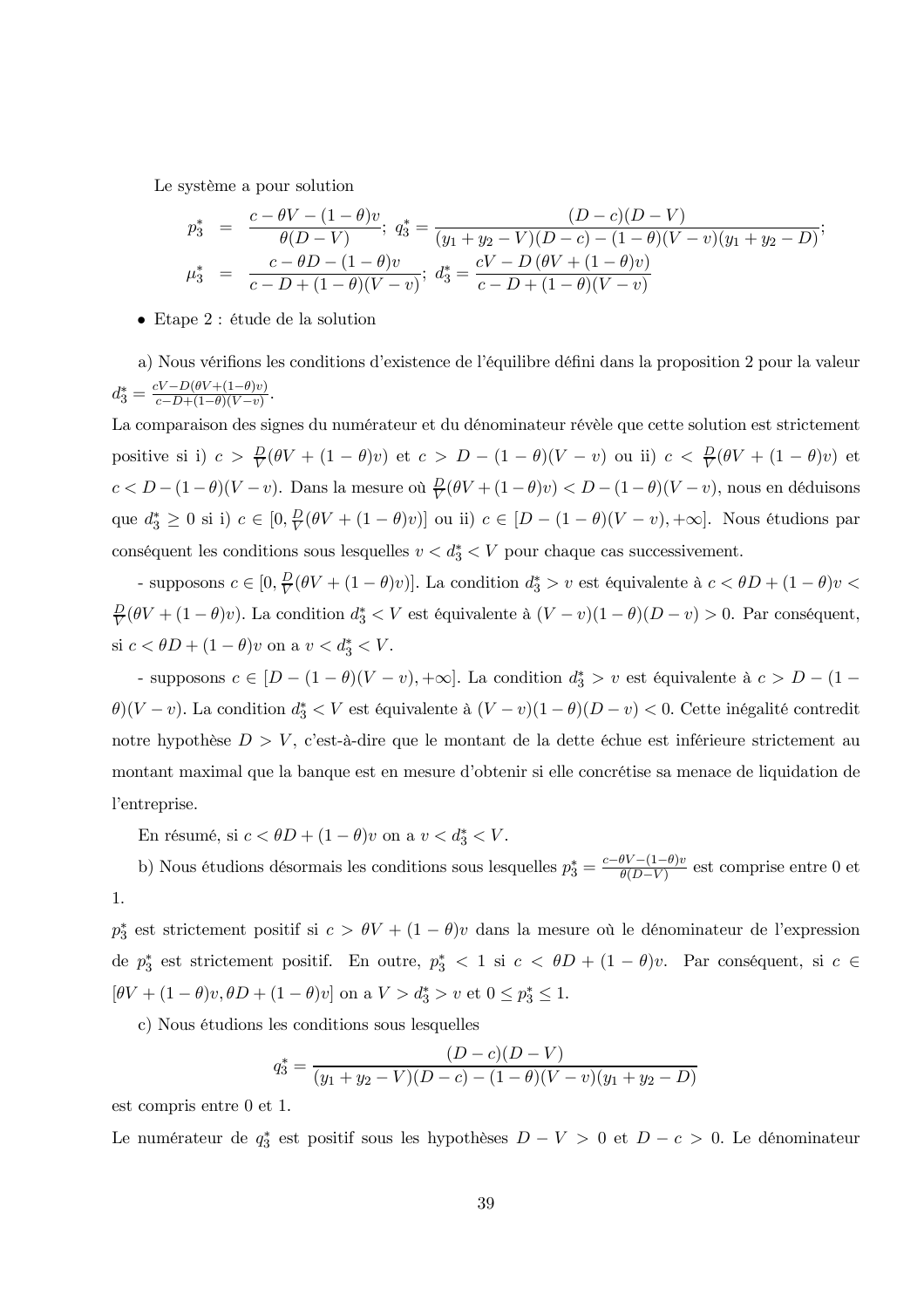est décroissant en c et prend des valeurs positives en  $c = \theta V + (1 - \theta)v$  et  $c = \theta D + (1 - \theta)v$ (respectivement  $(D - V)(y_1 + y_2 - \theta V - (1 - \theta)v$  et  $(D - V)(y_1 + y_2 - v)(1 - \theta)$ ). Par conséquent, si  $c\in [\theta V+(1-\theta)v,\theta D+(1-\theta)v],$ on a $q_3^*>0.$ Enfin<br/>, $q_3^*<1$  si $c< D-(1-\theta)(V-v),$ une inégalité satisfaite pour toutes les valeurs de c comprises dans l'intervalle  $[\theta V + (1 - \theta)v, \theta D + (1 - \theta)v]$ .

d) Les commentaires précédents permettent de démontrer également que  $\mu_3^* = \frac{c - \theta D - (1 - \theta)v}{c - D + (1 - \theta)(V - v)}$  est compris entre 0 et 1.

#### Statique comparative sur l'équilibre de la proposition 3 9.4

Nous déterminons ici l'effet du coût de la ressource bancaire (c) sur les valeurs d'équilibre de la proposition 3.

$$
\frac{\partial p_3^*}{\partial c} = \frac{1}{\overline{c}_3 - \underline{c}_3} > 0
$$

$$
\frac{\partial q_3^*}{\partial c} = \frac{(D - V)(1 - \theta)(V - v)(y_1 + y_2 - D)}{((y_1 + y_2)(\frac{1}{\theta}(\overline{c}_3 - \underline{c}_3) - (c - \underline{c}_3)) + cV - D\underline{c}_3)^2} > 0
$$

$$
\frac{\partial d_3^*}{\partial c} = \frac{-(1 - \theta)(V - v)}{(\frac{1}{\theta}(\overline{c}_3 - \underline{c}_3) - (c - \underline{c}_3))^2} < 0
$$

#### 9.5 Démonstration de la proposition 4

La démonstration se déroule en deux étapes.

• Etape 1 : détermination de l'équilibre avec d'exogène,  $t = 1$  et  $0 < s < 1$ .

Si  $sV + (1 - s)D > d > v$  la meilleure décision des prêteurs dépend du type de l'emprunteur. La banque préfère L si elle anticipe que l'emprunteur est du type  $FS$ , et préfère l'action  $NL$  si elle anticipe que l'emprunteur est de type  $FNS$ . Compte tenu de la croyance sur le type inobservable de l'emprunteur, les préférences des prêteurs sont les suivantes :

$$
L \succ NL \Leftrightarrow \mu > \frac{(d-v)}{sV + (1-s)D - v}
$$

$$
NL \succ L \Leftrightarrow \mu < \frac{(d-v)}{sV + (1-s)D - v}
$$

où  $\frac{(d-v)}{sV+(1-s)D-v}$  est la croyance pour laquelle les prêteurs sont indifférents entre liquider et renégocier, soit :  $\mu(sV + (1-s)D) + (1-\mu)v = d$ . Il existe trois cas possibles en fonction de la valeur de  $\mu$  à l'équilibre.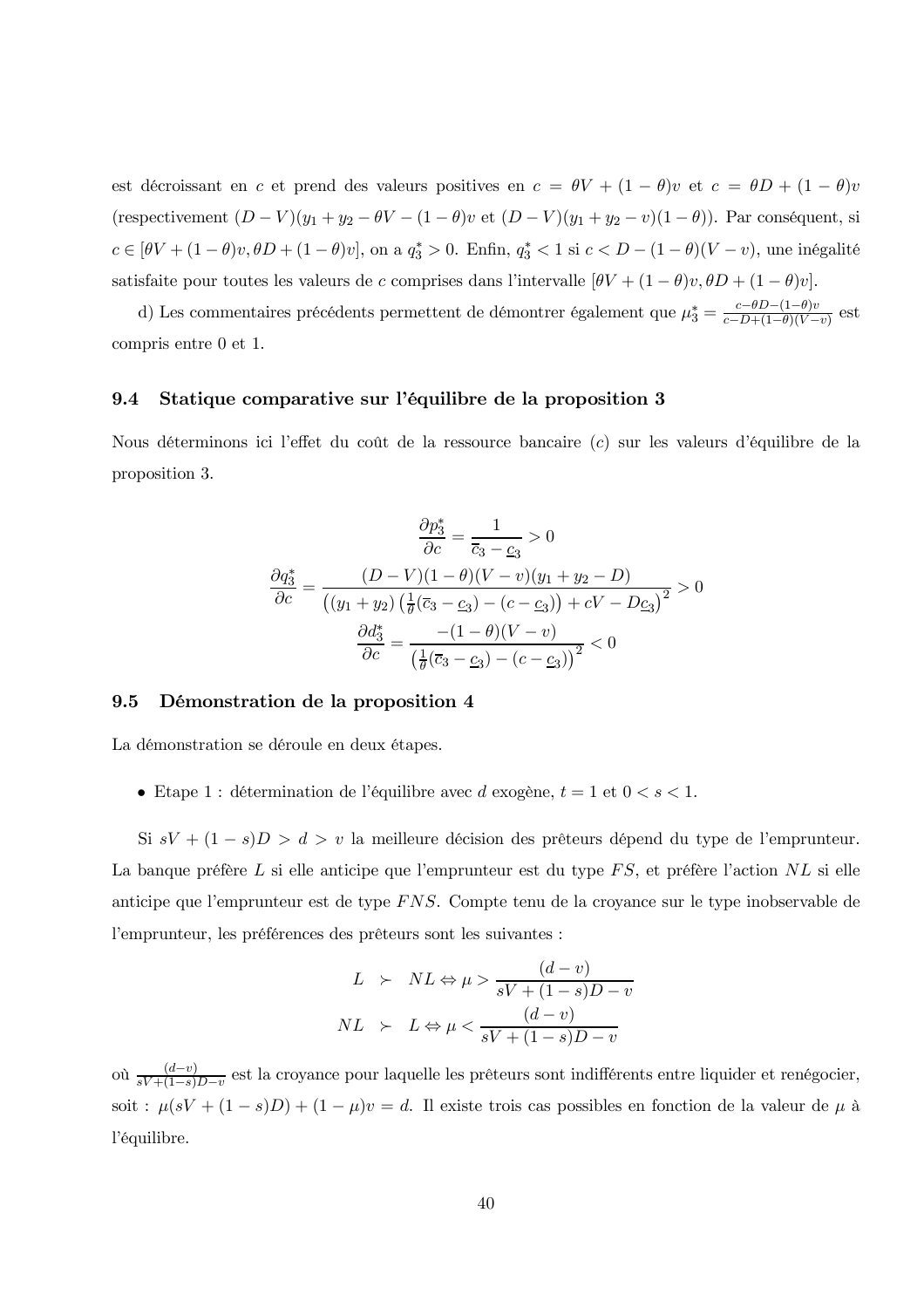$\bullet\,$ cas $1$ : supposons $\mu^*>\frac{(d-v)}{sV+(1-s)D-v}$ 

Dans la mesure où  $y_1 + y_2 - D > (1 - s)(y_1 + y_2 - D - F)$ , la meilleure réponse des emprunteurs de type FS à l'action L est de jouer l'action R avec une probabilité  $p = 1$ . Ce résultat contredit la croyance des emprunteurs  $\mu > \frac{(d-v)}{sV + (1-s)D-v}$ 

 $\bullet \text{ cas } 2: \text{ supposons } \mu^* < \frac{(d-v)}{sV+(1-s)D-v}$ 

Dans ce cas, la meilleure stratégie des emprunteurs de type FS est la stratégie pure NR (qui donne le paiement maximum  $y_1+y_2-d$ . Face au pooling des emprunteurs, la croyance rationnelle des prêteurs vérifie  $\mu^* = \theta$  sous la condition  $\theta < \frac{(d-v)}{sV + (1-s)D-v}$ 

• cas 3 : supposons  $\mu^* = \frac{(d-v)}{sV + (1-s)D - v}$ 

La stratégie mixte d'équilibre du prêteur doit rendre un emprunteur de type FS indifférent entre rembourser et ne pas rembourser :

$$
y_1 + y_2 - D = q((1 - s)(y_1 + y_2 - D - F)) + (1 - q)(y_1 + y_2 - d)
$$

de telle sorte que la probabilité de liquidation d'équilibre est :

$$
q_4^* = \frac{D - d}{s(y_1 + y_2 - D) + (1 - s)F + D - d}
$$

La condition  $q_4^* \in ]0,1[$  est satisfaite sous les hypothèses  $D > d$  et  $y_1 + y_2 - D > 0$ . En appliquant la règle de Bayes, on obtient :

$$
\mu_4^* = \frac{(1-p)\theta}{(1-p)\theta + (1-\theta)} = \frac{(d-v)}{sV + (1-s)D - v}
$$

c'est-à-dire, en résolvant par rapport à la probabilité d'équilibre de respect du contrat de dette par les emprunteurs de type  $FS$ :

$$
p_4^* = \frac{\theta - \mu^*}{(1 - \mu^*)\theta} = 1 - \frac{(1 - \theta)(d - v)}{\theta(sV + (1 - s)D - d)}
$$

Sous l'hypothèse  $sV + (1 - s)D > d > v$ , la condition  $p_4^* \in ]0,1[$  est vérifiée si  $\theta > \frac{(d-v)}{sV + (1-s)D - v}$ .

 $\bullet\,$ Etape $2$ : endogénéisation de  $d$  sous les hypothèses  $0 < s < 1$  et  $t = 1$ 

Nous supposons que les prêteurs se livrent une concurrence à la Bertrand sur le marché des dettes. A l'équilibre, les banques atteignent un profit espéré :

$$
\theta pD + \theta (1 - p)q(sV + (1 - s)D) + \theta (1 - p)(1 - q)d + (1 - \theta)qv + (1 - \theta)(1 - q)d = c
$$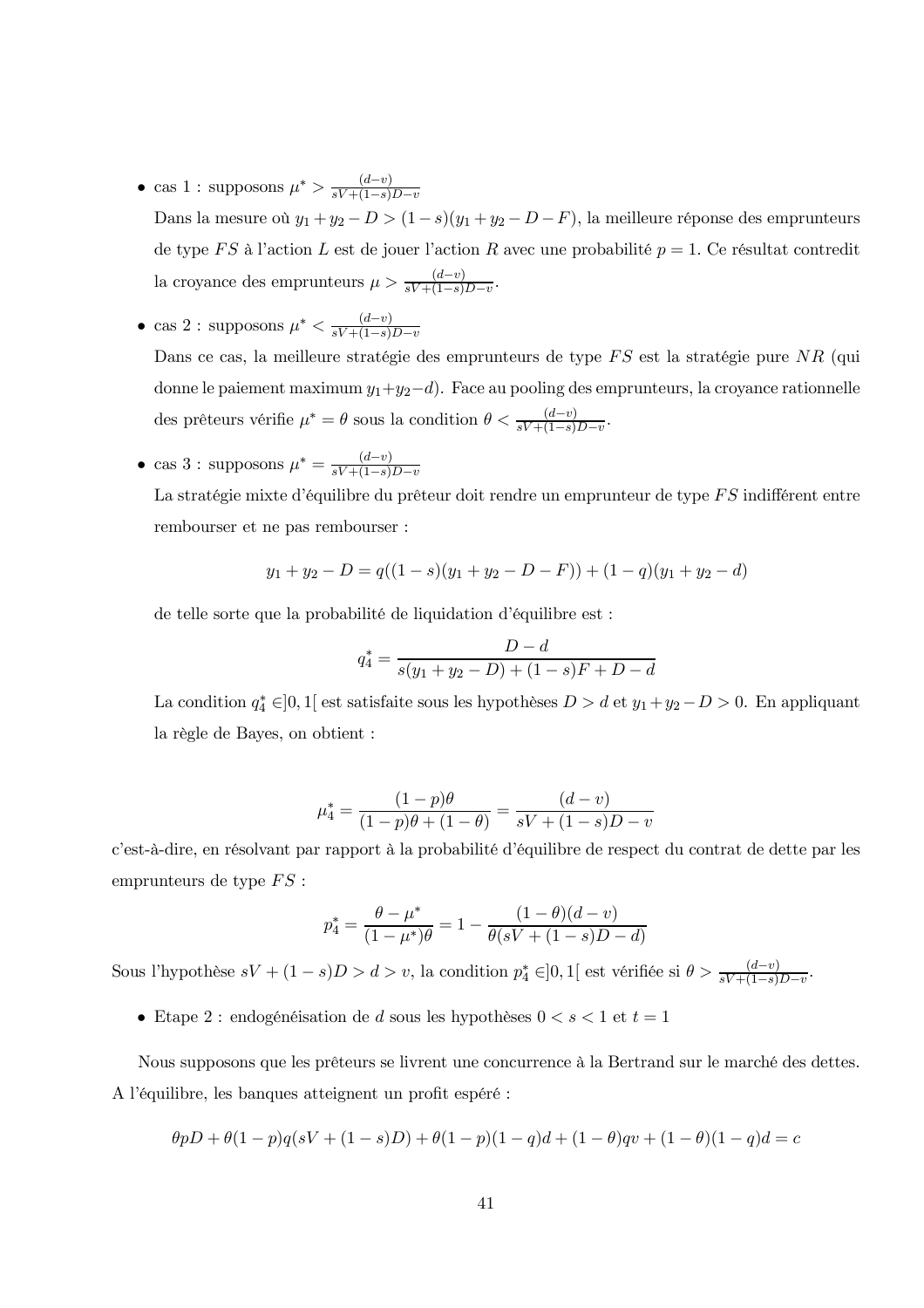La valeur de *d* qui satisfait la contrainte de profit espéré nul des banques est

$$
d = \frac{c - \theta pD - qv(1 - \theta) - q(1 - p)\theta(D(1 - s) + sV)}{(1 - q)(1 - \theta p)}
$$

La valeur de  $d$  est positive si :

$$
c > \theta pD + qv(1 - \theta) + q(1 - p)\theta(sV + (1 - s)D)
$$

c'est-à-dire si la somme du coût de la ressource sur le marché des dépôts  $(c)$  et de l'espérance de bénéfice de la banque liée à la renégociation de la dette  $(\theta(1-p)(1-q)d + (1-\theta)(1-q)d)$  est supérieure à l'espérance de bénéfice de la banque qui participe à ce jeu  $\big(\theta(pD + (1-p)(q(sV + (1-p)\cdot \theta))\big)$  $s(D)+(1-q)d))+(1-\theta)(qv+(1-q)d)).$  Après résolution du système :

$$
d = \frac{c - \theta pD - qv(1 - \theta) - q(1 - p)\theta(D(1 - s) + sV)}{(1 - q)(1 - \theta p)}
$$
  
\n
$$
p = 1 - \frac{(1 - \theta)(d - v)}{\theta(sV + (1 - s)D - d)}
$$
  
\n
$$
q = \frac{D - d}{s(y_1 + y_2 - D) + (1 - s)F + D - d}
$$
  
\n
$$
\mu = \frac{(d - v)}{sV + (1 - s)D - v}
$$

nous obtenons la solution :

$$
p_5^* = \frac{c - \theta D - (1 - \theta)v + s\theta(D - V)}{s\theta(D - V)}
$$
  
\n
$$
d_5^* = \frac{(sV + (1 - s)D)(c - \theta D) - (1 - \theta)Dv}{c - \theta D - (1 - \theta)(v + s(D - V))}
$$
  
\n
$$
q_5^* = \frac{D - \frac{(sV + (1 - s)D)(c - \theta D) - (1 - \theta)Dv}{c - \theta D - (1 - \theta)(v + s(D - V))}}{s(y_1 + y_2 - D) + (1 - s)F + D - \frac{(sV + (1 - s)D)(c - \theta D) - (1 - \theta)Dv}{c - \theta D - (1 - \theta)(v + s(D - V))}}
$$
  
\n
$$
\mu_5^* = \frac{c - \theta D - (1 - \theta)v}{c - \theta D - (1 - \theta)(v + s(D - V))}
$$

Nous vérifions désormais les conditions d'existence de l'équilibre bayésien parfait en stratégies mixtes.

1) Analyse de  $p_5^*$ .

Sous la condition  $D > V$ , nous avons  $p_5^* \in [0,1]$  si  $c \in [\theta D + (1-\theta)v - \theta s(D-V), \theta D + (1-\theta)v]$ . 2) Analyse de  $d_5^* = \frac{(sV + (1-s)D)(c - \theta D) - (1-\theta)Dv}{c - \theta D - (1-\theta)(v + s(D-V))}$ On a  $d_5^* = v$  si  $c = \theta D + (1 - \theta)v > 0$ , et  $d_5^* = (1 - \theta)v + \theta(sV + (1 - s)D > 0$  si  $c = \theta D + (1 - \theta)v$  $\theta s(D-V)$ . Puisque

$$
\frac{\partial d_5^*}{\partial c}=-\frac{-(s(D-V)(1-\theta)(v-sV-(1-s)D)}{(c-sD+(v-sV)(\theta-1)+D(s-1)\theta)^2}<0
$$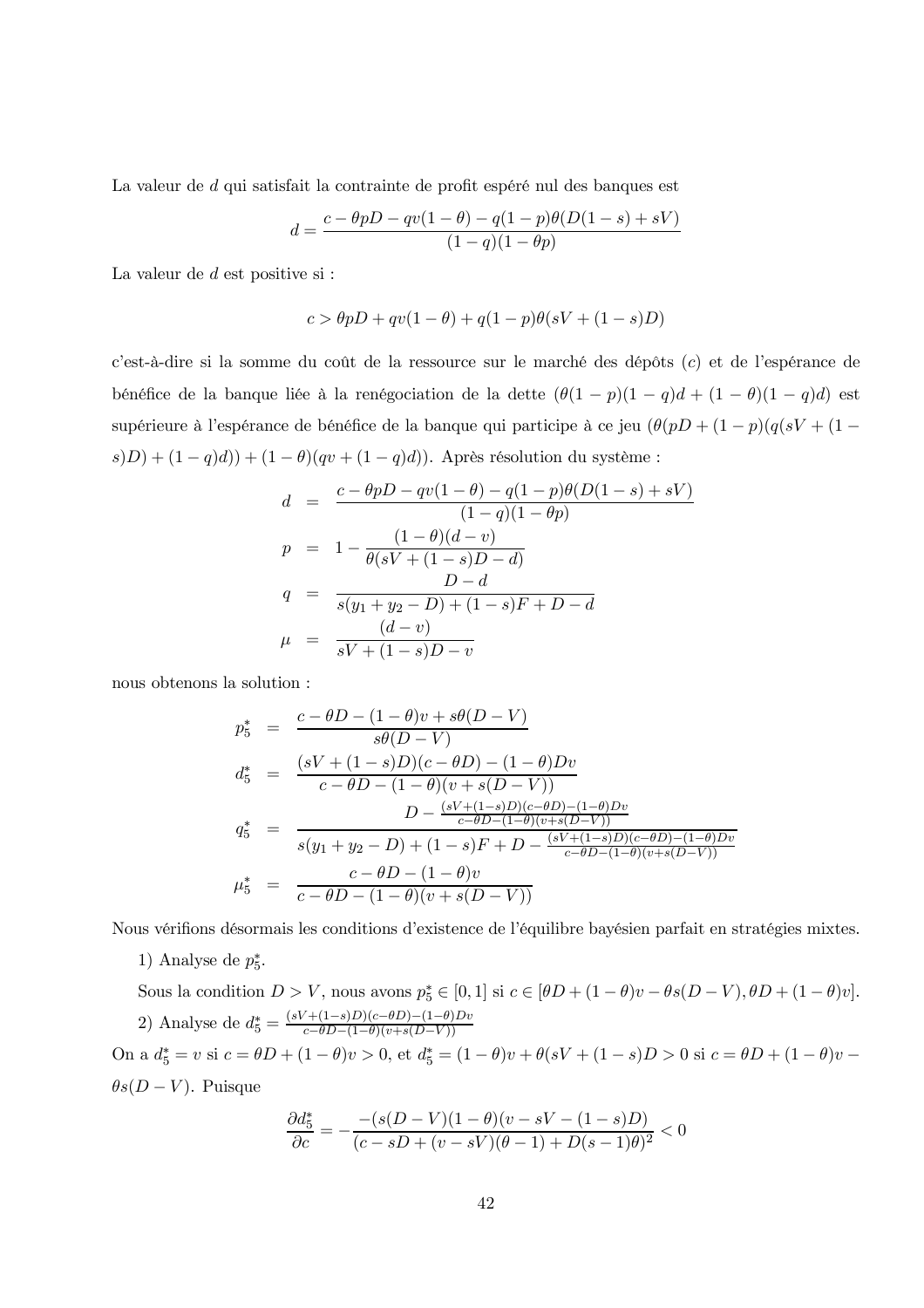alors  $d_5^* \geq v$ , si  $c \in [\theta D + (1 - \theta)v - \theta s(D - V), \theta D + (1 - \theta)v]$ . Nous étudions maintenant la condition sous laquelle  $d_5^* < sV + (1 - s)D$ . Après simplification,

$$
d_5^* - sV - (1 - s)D = \frac{-s(D - V) \left[ -D(1 - s) + v - sV \right] (1 - \theta)}{c - \theta D - (1 - \theta)v - (1 - \theta)s(D - V)}
$$

Dans la mesure où  $\theta D + (1 - \theta)v < \theta D + (1 - \theta)v + (1 - \theta)s(D - V)$ , nous démontrons que sous l'hypothèse  $c \in [\theta D + (1 - \theta)v - \theta s(D - V), \theta D + (1 - \theta)v]$ , le dénominateur de l'expression ci-dessus est négatif. Ensuite, le numérateur de cette même expression est positif si  $-D(1-s)+v-sV < 0$ . En effet, en utilisant l'hypothèse  $v < V < D$ , on démontre que  $-D(1-s)+v-sV < (1-s)(V-D) < 0$ .

### 3) Analyse de  $q_5^*$

Le numérateur de l'expression de  $q_5^*$  est positif si  $D - d_5^* > 0$ . Après simplification,  $D - d_5^* =$  $\frac{(c-D)s(D-V)}{c-Ds+(v-sV)(-1+\theta)+(D(-1+s))}$ . Par conséquent, si  $D-V > 0$  alors  $D-d_5^* > 0$  si  $c-Ds+(v-sV)(-1+\theta)+(D(-1+s))$ .  $sV(-1+\theta)+\theta D(-1+s)$  < 0. Or, la condition qui assure que  $p_5^*$  est compris entre 0 et 1 (voir (2)) est  $c \in [\theta D + (1 - \theta)v - \theta s(D - V), \theta D + (1 - \theta)v]$ . Dans la mesure où  $[\theta D + (1 - \theta)v]$  $[Ds - (v - sV)(-1 + \theta) - \theta D(-1 + s)] = -s(1 - \theta)(D - V) < 0$ , la condition  $c - Ds + (v - sV)(-1 +$  $\theta$  +  $\theta D(-1+s)$  < 0 est satisfaite sous l'hypothèse  $c \in [\theta D + (1-\theta)v - \theta s(D-V), \theta D + (1-\theta)v]$ . Enfin, si le numérateur de l'expression de  $q_5^*$  est positif, son dénominateur est également positif et supérieur au numérateur.

### 4) Analyse de  $\mu_5^*$

Sous l'hypothèse,  $c \in [\theta D + (1 - \theta)v - \theta s(D - V), \theta D + (1 - \theta)v]$ , le numérateur de l'expression de  $\mu_5^*$  est négatif. Dans la mesure où  $\theta D + (1 - \theta)v < \theta D + (1 - \theta)(v + s(D - V))$ , le dénominateur de l'expression de  $\mu_5^*$  est également négatif. Sous cette condition, on vérifie également que  $\mu_5^* < 1$ Après le changement de variables,  $\underline{c} = \theta D + (1 - \theta)v - \theta s(D - V)$  et  $\overline{c} = \theta D + (1 - \theta)v$ , le résultat de la proposition 4 en découle.

#### 9.6 Statique comparative sur les équilibres de la proposition 4

 $\mathcal{L}$ 

$$
\frac{\partial p_4^*}{\partial s} = \frac{-(1-\theta)(d-v)(D-V)}{\theta^2(sV + (1-s)D - d)^2} < 0
$$

$$
\frac{\partial q_4^*}{\partial s} = \frac{-(D-d)(y_1 + y_2 - D - F)}{(s(y_1 + y_2 - D) + (1-s)F + D - d)^2} < 0
$$

$$
\frac{\partial \mu_4^*}{\partial s} = \frac{(d-v)(D-V)}{(sV + (1-s)D - v)^2} > 0
$$

$$
\frac{\partial p_5^*}{\partial s} = \frac{(\overline{c_5} - c)\theta(D-V)}{s^2\theta^2(D-V)^2} > 0
$$

 $\sim$   $\sim$   $\sim$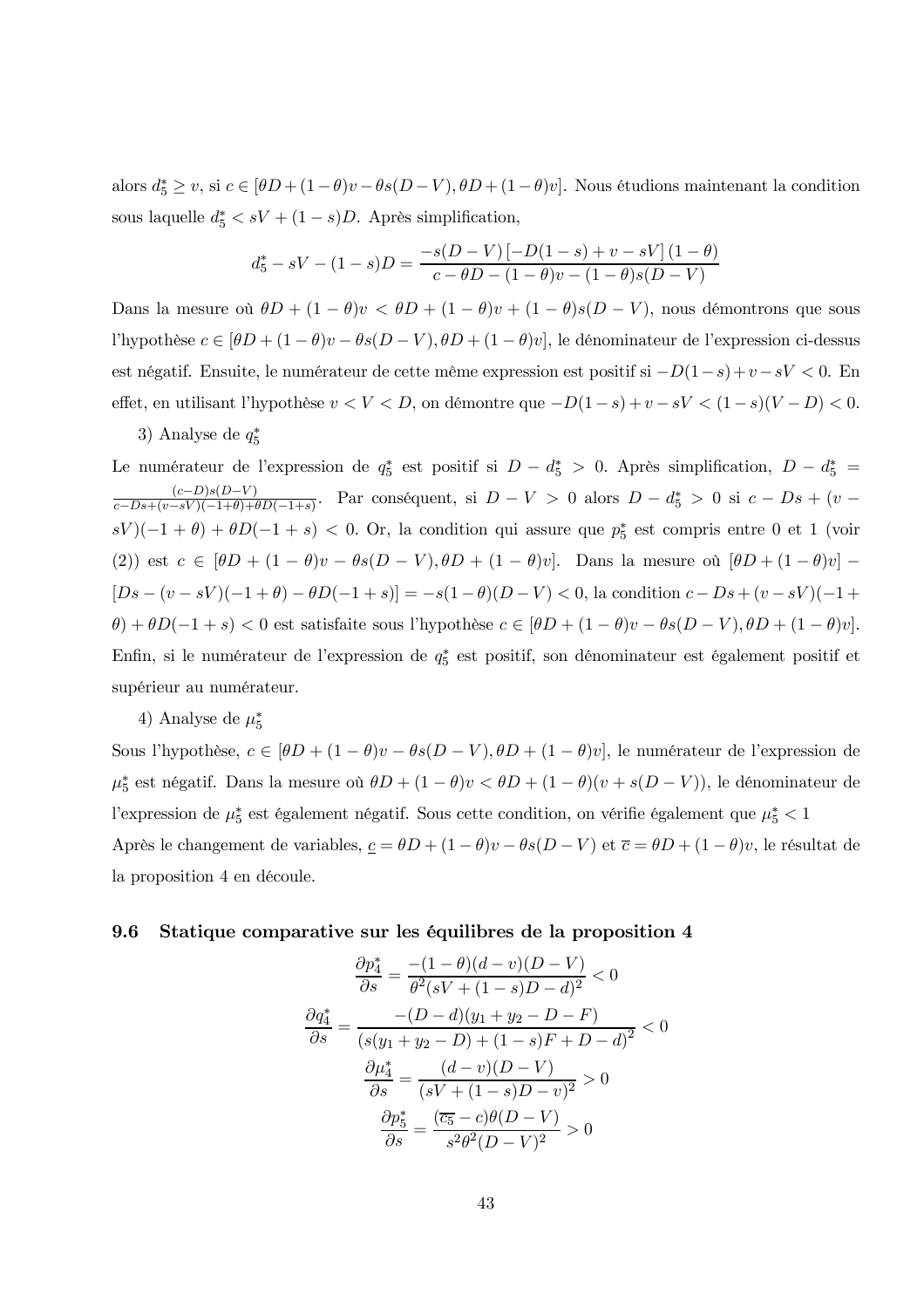$$
\frac{\partial d_5^*}{\partial s} = \frac{(c-D)(\overline{c_5} - c)}{(c - \theta D - (1 - \theta)(v + s(D - V)))^2} < 0
$$

$$
\frac{\partial \mu_5^*}{\partial s} = \frac{(c - \overline{c_5})(1 - \theta)(D - V)}{(c - \theta D - (1 - \theta)(v + s(D - V)))^2} < 0
$$

$$
\frac{\partial p_5^*}{\partial c} = \frac{1}{s\theta(D - V)} > 0
$$

$$
\frac{\partial d_5^*}{\partial c} = \frac{(1 - \theta)s(D - V)(v + s(D - V) - D)}{(c - \theta D - (1 - \theta)(v + s(D - V)))^2} < 0
$$

dans la mesure où  $v+s(D-V)-D<0$  si  $s$  est compris entre  $0$  et l'unité.

$$
\frac{\partial q_5^*}{\partial c} = \frac{-\frac{\partial d_5^*}{\partial c}(s(y_1 + y_2 - D) + (1 - s)F)}{(s(y_1 + y_2 - D) + (1 - s)F + D - d_5^*)^2} > 0
$$

#### $9.7$ Démonstration de la proposition 5

Nous étudions successivement les effets de statique comparative dans le cas de monopole bancaire et dans celui de concurrence bancaire.

I) monopole bancaire

Les valeurs  $p_2^*$ ,  $q_2^*$  et  $\mu_2^*$  dans le cas d'un système pro-créanciers (voir proposition 2) et les valeurs  $p_4^*$ ,  $q_4^*$  et  $\mu_4^*$  dans le cas d'un système pro-débiteurs (voir proposition 4) sont égales si  $s = 1$ . On remarque également, en monopole bancaire, que  $p_4^*$  et  $q_4^*$  sont décroissants en  $s$ , et  $\mu_4^*$  est croissant en s. Par conséquent, le passage d'un système pro-créanciers (défini par  $s = 1$ ) à un système prodébiteurs (défini par  $s<1)$  entraîne une baisse du défaut de paiement stratégique  $(1-p_4^* < 1-p_2^*),$ une hausse de la fréquence de liquidation  $(q_4^* > q_2^*)$ , et une augmentation de la confiance des créanciers  $(\mu_4^* \langle \mu_2^* \rangle)$ .  $\mu$  est en effet la probabilité avec laquelle les banques estiment faire face à un emprunteur de type  $FS$  en cas de défaillance.

II) concurrence bancaire

Après réarrangement des variables à l'équilibre défini dans la partie II) de la proposition 4, dans le cas de concurrence bancaire,

$$
p_5^* = 1 - \frac{\bar{c} - c}{s\theta(D - V)}
$$

$$
\mu_5^* = \frac{\bar{c} - c}{\bar{c} - c + s(1 - \theta)(D - V)}
$$

En  $s = 1$  (c'est-à-dire, dans le cas d'un régime pro-débiteurs), on obtient logiquement  $p_5^* = p_3^*$ ,  $\mu_5^* = \mu_3^*$ et  $d_5^* = d_3^*$ . Dans la mesure où  $p_5^*$  est croissant en  $s$ , et  $\mu_5^*$  et  $d_5^*$  sont décroissants en  $s$ , le passage d'un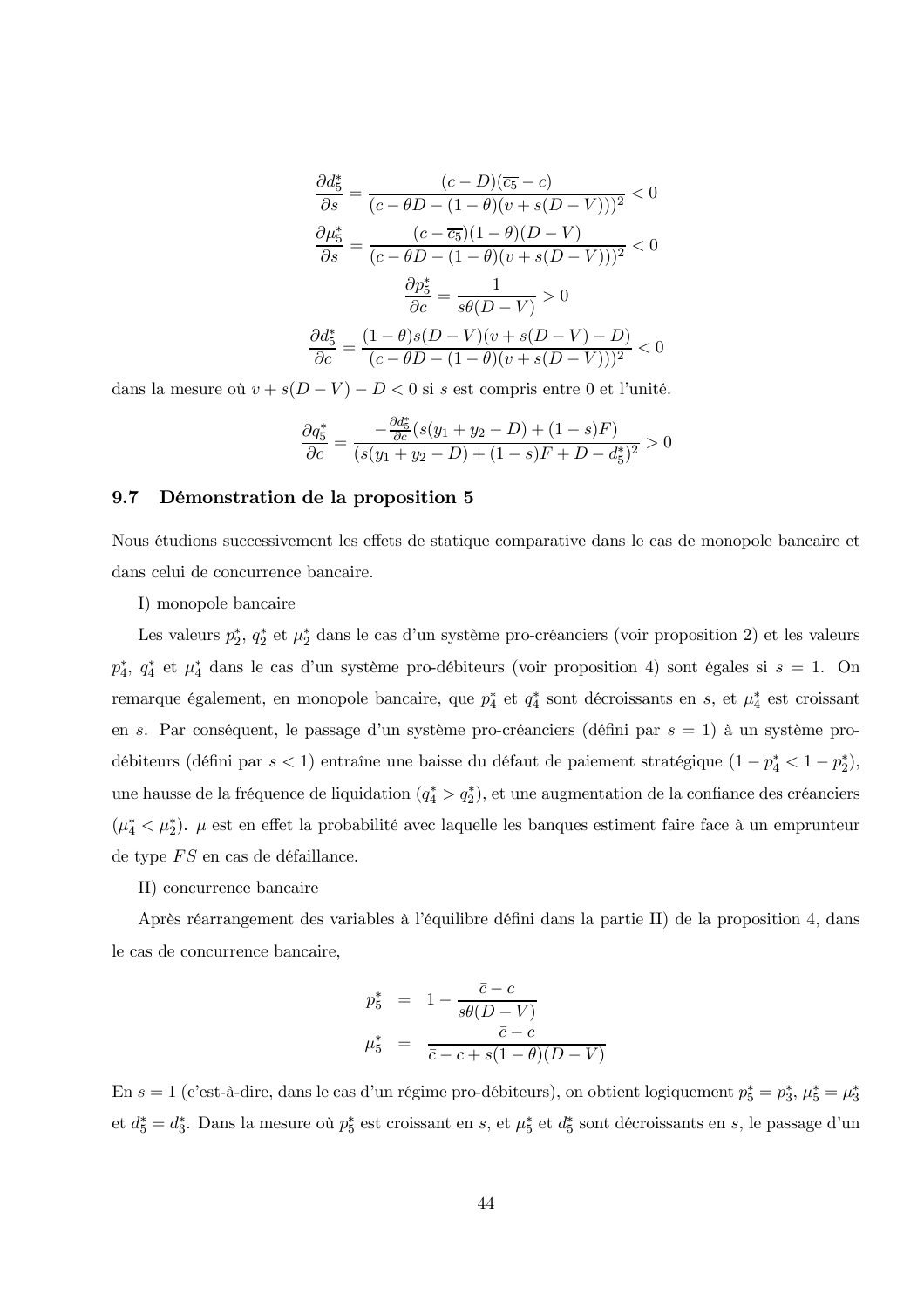système pro-créanciers (défini par  $s = 1$ ) à un système pro-débiteurs (défini par  $s < 1$ ) entraîne une hausse du défaut de paiement stratégique  $(1 - p_5^* > 1 - p_3^*)$ , une baisse de la confiance des créanciers  $(\mu_5^* > \mu_3^*)$ , et une hausse de la valeur de la dette renégociée à l'équilibre  $(d_5^* > d_3^*)$ .

Enfin, la différence  $q_3^* - q_5^*$  dans le cas de concurrence bancaire est strictement croissante en  $F$ , et s'annule pour

$$
F = \overline{F} \equiv \frac{s(D - V)(y_1 + y_2 - D)(1 - \theta)}{\theta D + (1 - \theta)v + (1 - \theta)s(D - V) - c}
$$

Par conséquent,

 $q_3^*$  >  $q_5^*$  si  $F > \overline{F}$  $q_3^*$  <  $q_5^*$  si  $F \lt \overline{F}$ 

Nous vérifions enfin que  $0 < \overline{F} < y_1 + y_2 - D$ .

#### 9.8 Démonstration de la proposition 6

En comparant les valeurs du bien-être collectif en présence, et en l'absence d'une renégociation possible de la dette dans le cadre d'un régime pro-créanciers, nous montrons que la renégociation entraîne un accroissement du bien-être collectif si

$$
\frac{1-\theta}{\theta} > \frac{(1-p)q(y_1 + y_2 - V)}{(1-q)(y_2 - v)}
$$
(A)

Dans un premier temps, nous étudions le cas du monopole bancaire puis nous procédons à l'analyse de bien-être dans le cas de la concurrence bancaire.

I) monopole bancaire.

Après substitution des variables  $p$  et  $q$  par leurs valeurs d'équilibre définies dans la proposition 2  $(p_2^*, q_2^*)$ , l'inégalité précédente devient

$$
1 > \frac{(D-d)(d-v)(y_1+y_2-V)}{(y_1+y_2-D)(V-d)(y_2-v)}
$$
(B)

sous la condition  $\theta > \frac{d-v}{V-v}$  qui assure l'existence de l'équilibre en stratégies mixtes. Cette condition s'écrit de manière équivalente  $d < \theta V + (1 - \theta)v$ . Dans la mesure où le terme de droite de l'inégalité  $(B)$  est croissant en  $d$ , une condition suffisante pour que la renégociation augmente le bien-être collectif est que l'inégalité (B) soit satisfaite pour  $d = \theta V + (1 - \theta)v$ , soit

$$
\frac{1-\theta}{\theta} > \frac{(D-\theta V - (1-\theta)v)(y_1 + y_2 - V)}{(y_1 + y_2 - D)(y_2 - v)}
$$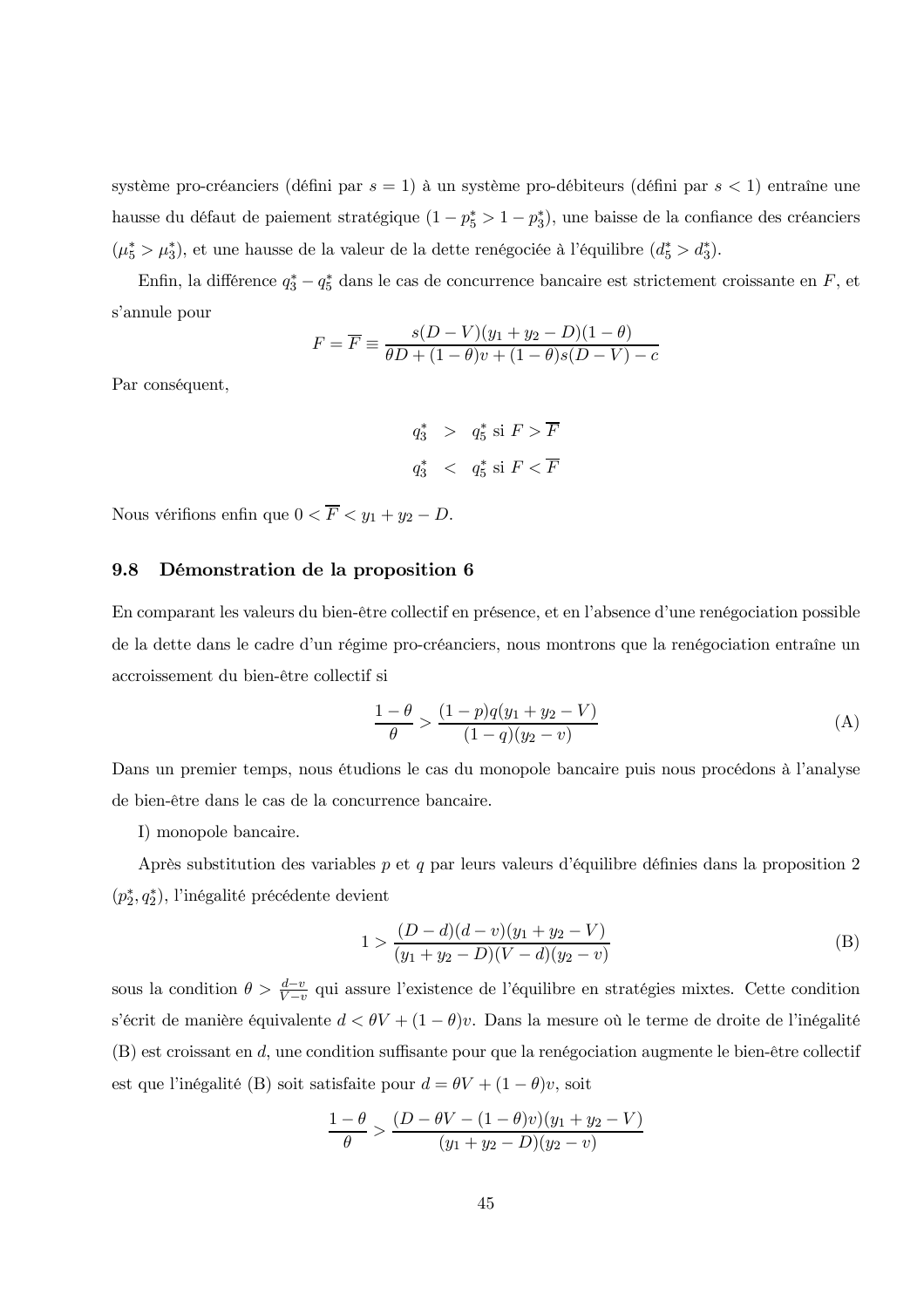Puisque  $\underline{c}_3 = \theta V + (1 - \theta)v$ , le résultat de la proposition 6 en découle.

II) concurrence bancaire.

Après substitution des variables  $p$  et  $q$  par leurs valeurs d'équilibre définies dans la proposition 3  $(p_3^*, q_3^*)$ , l'inégalité (A) devient

$$
\frac{1-\theta}{\theta} > \frac{(D-c)(c-\theta D - (1-\theta)v)(y_1 + y_2 - V)}{(y_1 + y_2 - D)(c - D + (1-\theta)(V-v))\theta(y_2 - v)}
$$
(C)

En utilisant  $\overline{c}_3 = \theta D + (1-\theta)v$ ,  $c - D + (1-\theta)(V-v) = -(\frac{1}{\theta}(\overline{c}_3 - \underline{c}_3) - (c - \underline{c}_3))$  et  $\mu_3^* = \frac{\overline{c}_3 - c}{\frac{1}{\theta}(\overline{c}_3 - \underline{c}_3) - (c - \underline{c}_3)}$ , l'inégalité (C) devient, après substitution,

$$
(1 - \theta)(y_2 - v)(y_1 + y_2 - D) > (D - c)(y_1 + y_2 - V)\mu_3^*
$$
 (D)

Dans la mesure où le terme de droite de l'inégalité précédente est décroissant en c, et que l'équilibre en stratégies mixtes défini dans la proposition 3 existe pour  $c \in [\underline{c}_3, \overline{c}_3]$ , une condition suffisante pour que la renégociation augmente le bien-être collectif est que l'inégalité (D) soit satisfaite pour  $c = \underline{c}_3$ , c'est-à-dire

$$
\frac{1-\theta}{\theta} > \frac{(D-\underline{c}_3)(y_1+y_2-V)}{(y_2-v)(y_1+y_2-D)}
$$

#### Démonstration de la proposition 7 9.9

En comparant les valeurs du bien-être collectif en présence, et en l'absence d'une renégociation possible de la dette dans le cadre d'un système pro-débiteurs, nous montrons que la renégociation entraîne un accroissement du bien-être collectif si

$$
\frac{1-\theta}{\theta} > \frac{(1-p)qs(y_1 + y_2 - V)}{(1-q)(y_2 - v)}
$$
(E)

Dans un premier temps, nous étudions le cas du monopole bancaire, puis nous procédons à l'analyse de bien-être dans le cas de la concurrence bancaire.

I) monopole bancaire.

Après substitution des variables  $p$  et  $q$  par leurs valeurs d'équilibre définies dans la partie I) de la proposition 4  $(p_4^*, q_4^*)$ , l'inégalité (E) devient

$$
1 > \frac{(D-d)(d-v)s(y_1+y_2-V)}{s(y_1+y_2-D)(sV+(1-s)D-d)(y_2-v)}
$$
(F)

sous la condition  $\theta > \frac{d-v}{sV+(1-s)D-v}$  qui assure l'existence de l'équilibre en stratégies mixtes. Cette condition s'écrit de manière équivalente  $d < s\theta V + (1-s)\theta D + (1-\theta)v$ . Dans la mesure où le terme de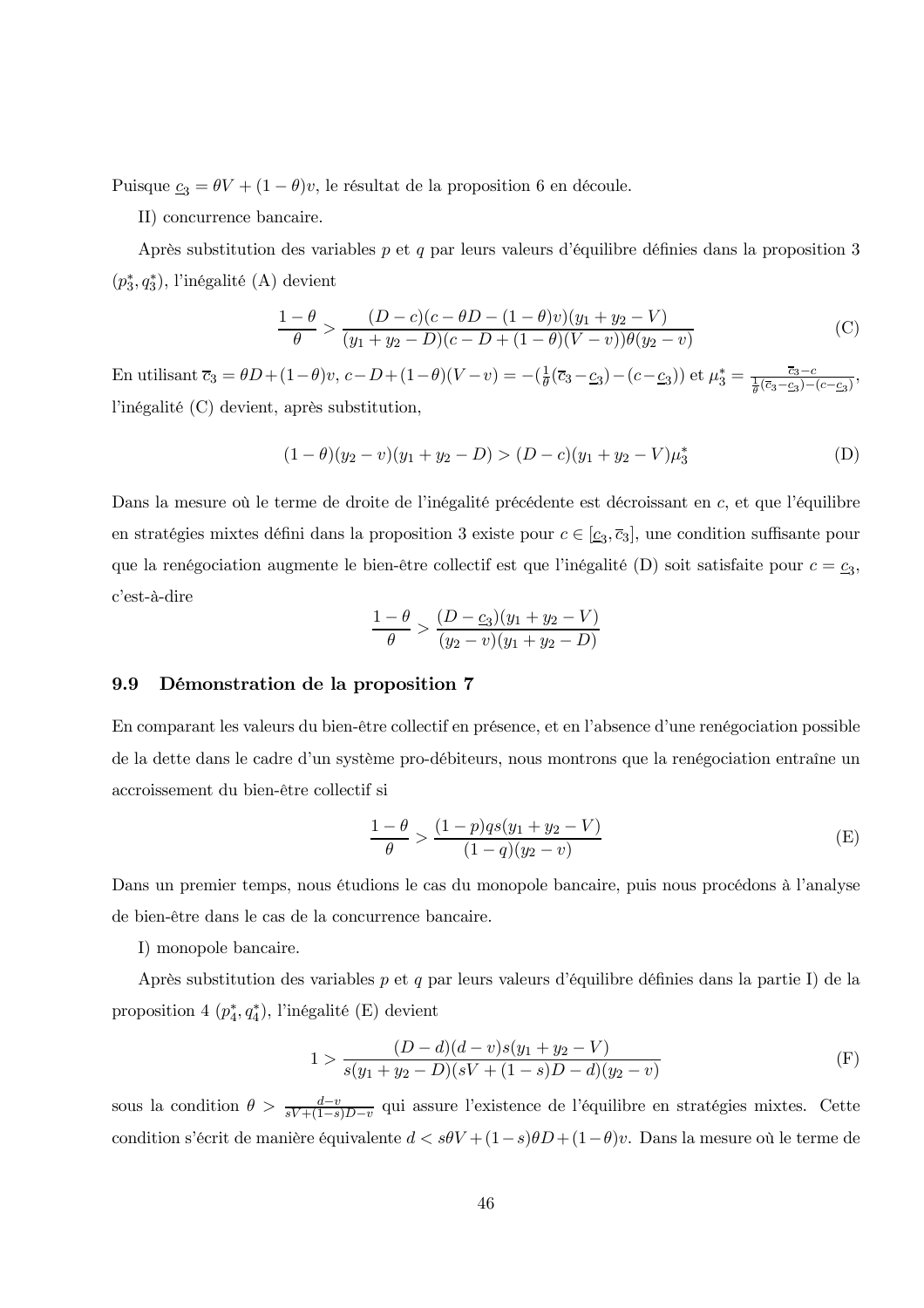droite de l'inégalité  $(F)$  est croissant en d, une condition suffisante pour que la renégociation augmente le bien-être collectif est que l'inégalité (F) soit satisfaite pour  $d = s\theta V + (1 - s)\theta D + (1 - \theta)v$ , soit

$$
\frac{1-\theta}{\theta} > \frac{(D-\theta D - (1-\theta)v - \theta s(D-V))s(y_1 + y_2 - V)}{s(y_1 + y_2 - D)(y_2 - v)}
$$

Puisque  $\underline{c}_5 = \theta D + (1 - \theta)v - \theta s(D - V)$ , le résultat de la proposition 7 en découle.

II) concurrence bancaire.

Après substitution des variables p et q par leurs valeurs d'équilibre définies dans la partie II) de la proposition 4  $(p_5^*, q_5^*)$ , l'inégalité (E) devient

$$
\frac{1-\theta}{\theta} > \frac{s(D-c)(c-\theta D - (1-\theta)v)(y_1 + y_2 - V)}{s(y_1 + y_2 - D)\theta(c-\theta D - (1-\theta)(v+s(D-V)))(y_2 - v)}
$$
(G)

En utilisant  $\overline{c}_5 = \theta D + (1 - \theta)v$  et  $\mu_5^* = \frac{(c - \theta D - (1 - \theta)v)}{(c - \theta D - (1 - \theta)(v + s(D - V)))}$ , l'inégalité (G) devient, après substitution,

$$
(1 - \theta)(y_2 - v)(y_1 + y_2 - D) > (D - c)(y_1 + y_2 - V)\mu_5^* \tag{H}
$$

Dans la mesure où le terme de droite de l'inégalité précédente est décroissant en c, et que l'équilibre en stratégies mixtes défini dans la partie II) de la proposition 4 existe pour  $c \in [\underline{c}_5, \overline{c}_5]$ , une condition suffisante pour que la renégociation augmente le bien-être collectif est que l'inégalité (H) soit satisfaite pour  $c = \underline{c}_5$ , c'est-à-dire

$$
\frac{1-\theta}{\theta} > \frac{(D-\underline{c}_5)(y_1+y_2-V)}{(y_2-v)(y_1+y_2-D)}
$$

#### Démonstration de la condition  $(1-p_2^*)q_2^* > (1-p_4^*)q_4^*s$ 9.10

D'après les résultats obtenus obtenus dans les propositions 2 et 4, l'inégalité  $(1-p_2^*)q_2^*>(1-p_4^*)q_4^*s$ s'écrit:

$$
\frac{(sV + (1 - s)D - d) (s(y_1 + y_2 - D) + (1 - s)F + D - d)}{(V - d) (y_1 + y_2 - d)} > s
$$

Cette inégalité est satisfaite dans la mesure où

$$
\frac{(s(y_1+y_2-D)+(1-s)F+D-d)}{(y_1+y_2-d)} > s
$$

et

$$
\frac{(sV+(1-s)D-d)}{(V-d)} > 1
$$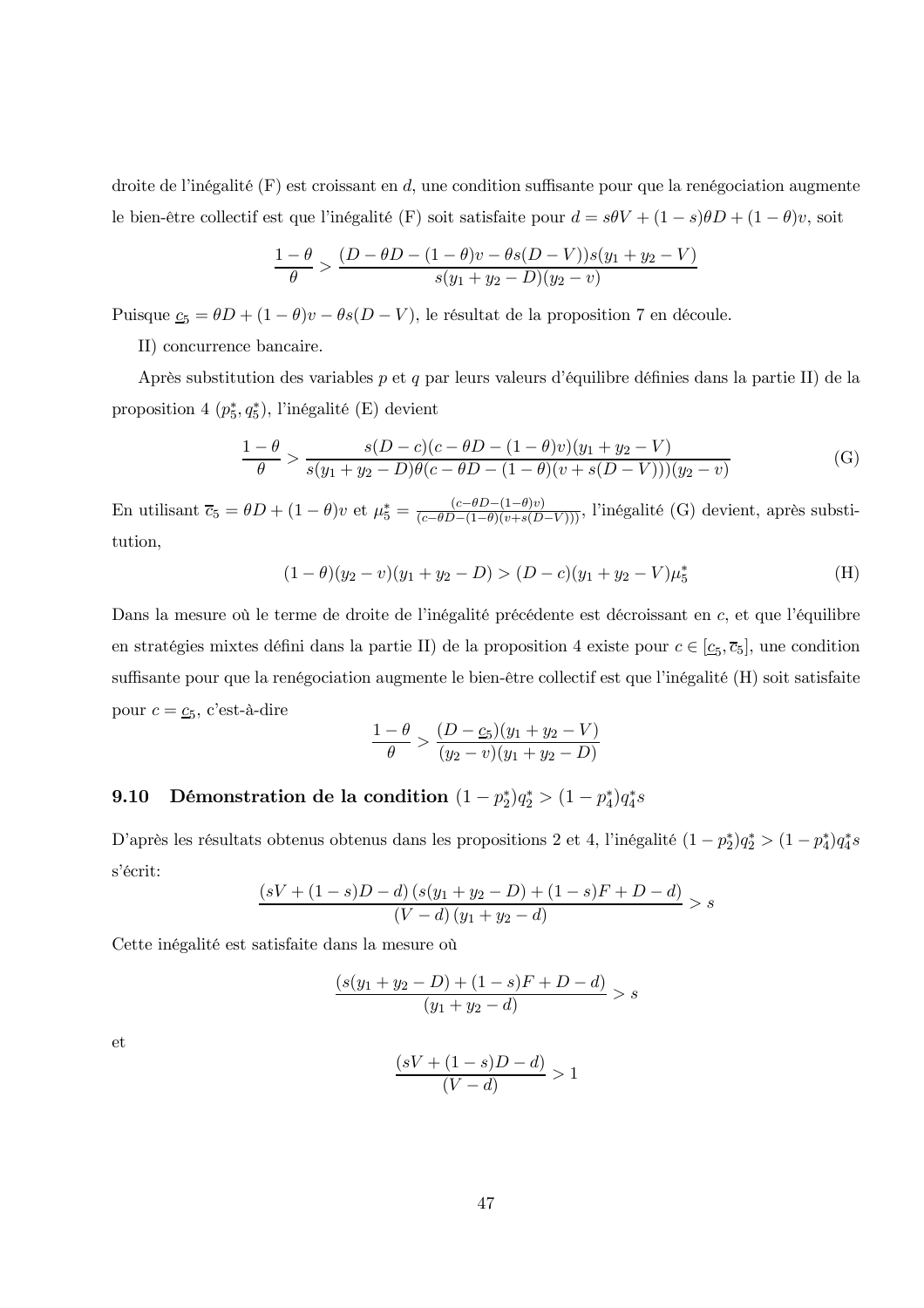9.11 Effect de *s* sur 
$$
(1 - p_4^*)q_4^*s
$$
  
\n
$$
\frac{\partial (1 - p_4^*)q_4^*s}{\partial s} = \frac{(1 - \theta)(d - v)(D - d)((D - d)(D - d + F) + s^2(D - V)(y_1 + y_2 - D - F))}{\theta(sV + (1 - s)D - d)^2(s(y_1 + y_2 - D) + (1 - s)F + D - d)^2} > 0
$$

#### 9.12 Démonstration de la proposition 9

Nous supposons que  $s = 0$  et  $0 < t < 1$ . Au vu de la nouvelle structure du jeu, la meilleure stratégie des prêteurs dépend du type de l'emprunteur si  $d > v$ . En outre, les préférences des prêteurs sont désormais :

$$
L \succ NL \Leftrightarrow \mu > \frac{d - tv - (1 - t)d}{D - tv - (1 - t)d}
$$
  

$$
NL \succ L \Leftrightarrow \mu < \frac{d - tv - (1 - t)d}{D - tv - (1 - t)d}
$$

où  $\frac{d-tv-(1-t)d}{D-tv-(1-t)d}$  est la croyance pour laquelle les prêteurs sont indifférents entre liquider et renégocier. A nouveau, il existe trois cas possibles en fonction de la valeur de  $\mu$  à l'équilibre :

• cas 1 : supposons  $\mu^* > \frac{d-tv - (1-t)d}{D-tv - (1-t)d}$ .

La meilleure réponse des firmes de type  $FS$  à l'action  $L$  est de jouer l'action  $R$  avec une probabilité  $p = 1$ . Ce résultat contredit la croyance des emprunteurs  $\mu > \frac{d-tv-(1-t)d}{D-tv-(1-t)d}$ 

au pooling des emprunteurs, la croyance rationnelle des prêteurs vérifie  $\mu^* = \theta$  sous la condition

• cas 2 : supposons  $\mu^* < \frac{d-tv-(1-t)d}{D-tv-(1-t)d}$ Dans ce cas, la meilleure stratégie des emprunteurs de type FS est la stratégie pure NR. Face

rembourser et ne pas rembourser :

$$
\theta < \frac{d - tv - (1 - t)d}{D - tv - (1 - t)d}
$$

• cas 3 : supposons  $\mu^* = \frac{d-tv - (1-t)d}{D-tv - (1-t)d}$ La stratégie mixte d'équilibre du prêteur doit rendre un emprunteur de type FS indifférent entre

 $y_1 + y_2 - D = q(y_1 + y_2 - D - F) + (1 - q)(y_1 + y_2 - d)$ 

de telle sorte que la probabilité de liquidation d'équilibre vérifie :

$$
q_6^* = \frac{D-d}{D-d+F}
$$

La condition  $q_6^* \in ]0,1[$  est satisfaite sous les hypothèses  $D > d$  et  $F > 0$ . En appliquant la règle de Bayes, on obtient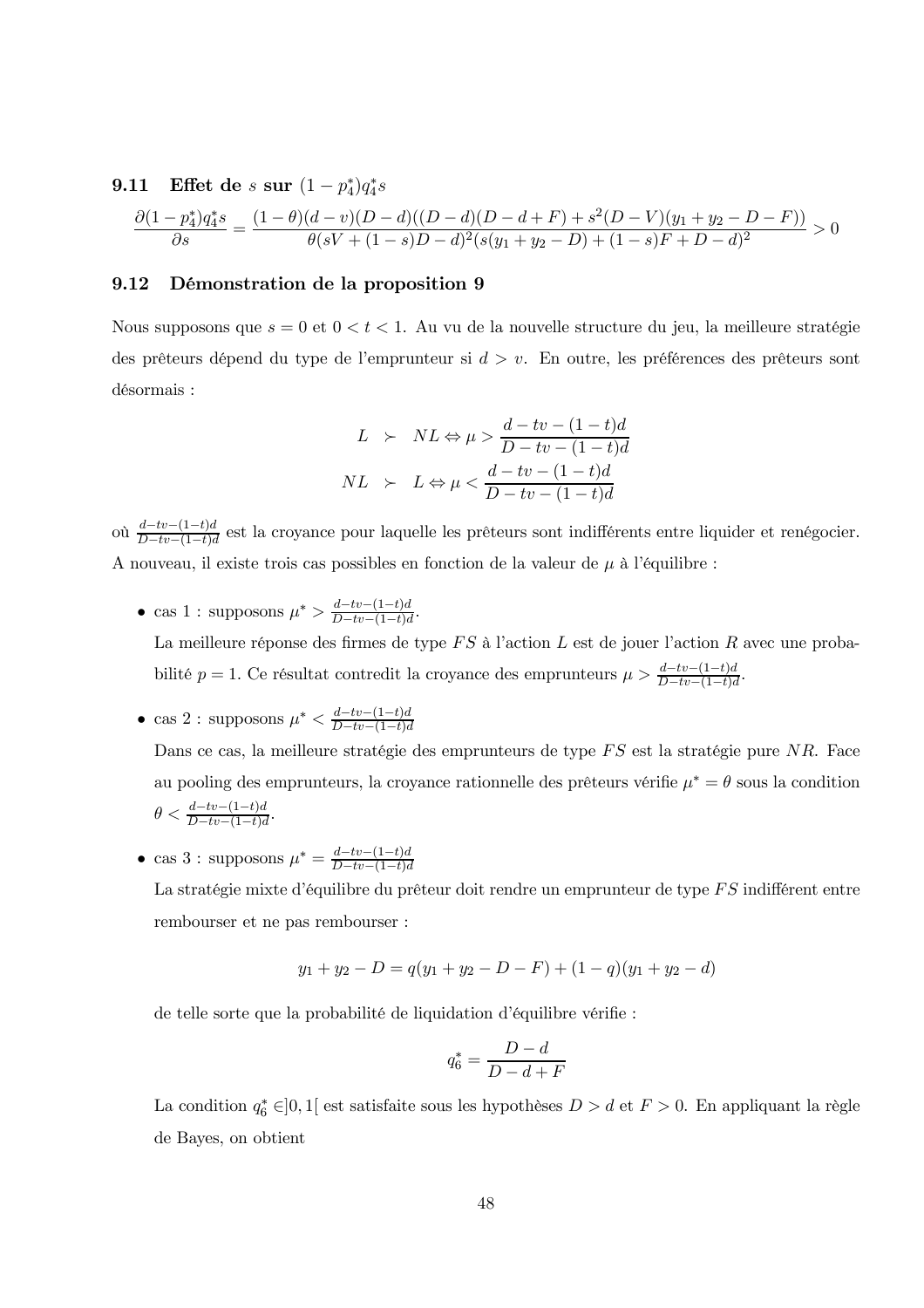$$
\mu_6^* = \frac{(1-p)\theta}{(1-p)\theta + (1-\theta)} = \frac{d-tv - (1-t)d}{D-tv - (1-t)d}
$$

En remplaçant dans l'expression de la probabilité  $p$  à l'équilibre, on obtient :

$$
p_6^* = \frac{\theta(D - d) - (1 - \theta)t(d - v)}{\theta(D - d)}
$$

Sous l'hypothèse  $\frac{\theta D+(1-\theta)tv}{t+(1-t)\theta} > d > v$ , la condition  $p_6^* \in ]0,1[$  est satisfaite.

Si on utilise la condition de profit nul des prêteurs afin d'endogénéiser  $d$  (ce qui nous donne alors :  $d = \frac{c - \theta p D + q(tv(\theta - 1) + D(-1 + p)\theta)}{1 - qt - \theta p + q(-1 + p + t)\theta}$ , on obtient :

$$
p_7^* = \frac{c(\theta + (1 - \theta)t) - \theta D - tv(1 - \theta)}{\theta(c - tv(1 - \theta) - D(1 - (1 - \theta)t))}
$$
  
\n
$$
d_7^* = \frac{c - \theta D - (1 - \theta)tv}{(1 - t)(1 - \theta)}
$$
  
\n
$$
q_7^* = \frac{c - D - (1 - \theta)t(v - D)}{c - D - (1 - \theta)[t(v - D) + (1 - t)F]}
$$
  
\n
$$
\mu_7^* = \frac{t(c - \theta D - (1 - \theta)v)}{(1 - t)(D - c)}
$$

1) Analyse de  $d_7^*$ 

Premièrement,  $d_7^* > v$  si  $c > \theta D + (1 - \theta)v$ . Deuxièmement,  $d_7^* < D$  si  $c < D + (1 - \theta)t(v - D)$ où  $D + (1 - \theta)t(v - D) > \frac{\theta D + tv(1 - \theta)}{\theta + (1 - \theta)t}$ . Sous la condition  $c \in [\theta D + (1 - \theta)v, \frac{\theta D + tv(1 - \theta)}{\theta + (1 - \theta)t}]$ , l'inégalité  $v < d_7^* < D$  est donc satisfaite.

2) Analyse de  $p_7^*$ 

La comparaison des signes du numérateur et du dénominateur de l'expression de p<sup>\*</sup> nous indique que

$$
p_7^* > 0 \text{ si } \begin{cases} c > \frac{\theta D + tv(1-\theta)}{\theta + (1-\theta)t} \text{ et } c > tv(1-\theta) + D(1-(1-\theta)t) \text{ ou} \\ c < \frac{\theta D + tv(1-\theta)}{\theta + (1-\theta)t} \text{ et } c < tv(1-\theta) + D(1-(1-\theta)t) \end{cases}
$$

Sous l'hypothèse  $D > V > v$ , la différence  $\frac{\theta D + tv(1-\theta)}{\theta + (1-\theta)t} - (tv(1-\theta) + D(1-(1-\theta)t)) = \frac{(1-t)t(D-v)(1-\theta)^2}{-\theta-(1-\theta)t}$ est négative. Par conséquent,

$$
p_7^* > 0 \text{ si } c \in [0, \frac{\theta D + tv(1 - \theta)}{\theta + (1 - \theta)t} [\cup] tv(1 - \theta) + D(1 - (1 - \theta)t), +\infty[
$$

Etudions les conditions sous lesquelles  $p_7^* < 1$ . On distingue deux cas :

- supposons que le numérateur et le dénominateur de l'expression de  $p_7^*$  sont positifs. Sous cette condition, on a  $p_7^* < 1$  si  $t(1 - \theta)(c - \theta D - (1 - \theta)v) < 0$ . Si on prend en compte la condition sous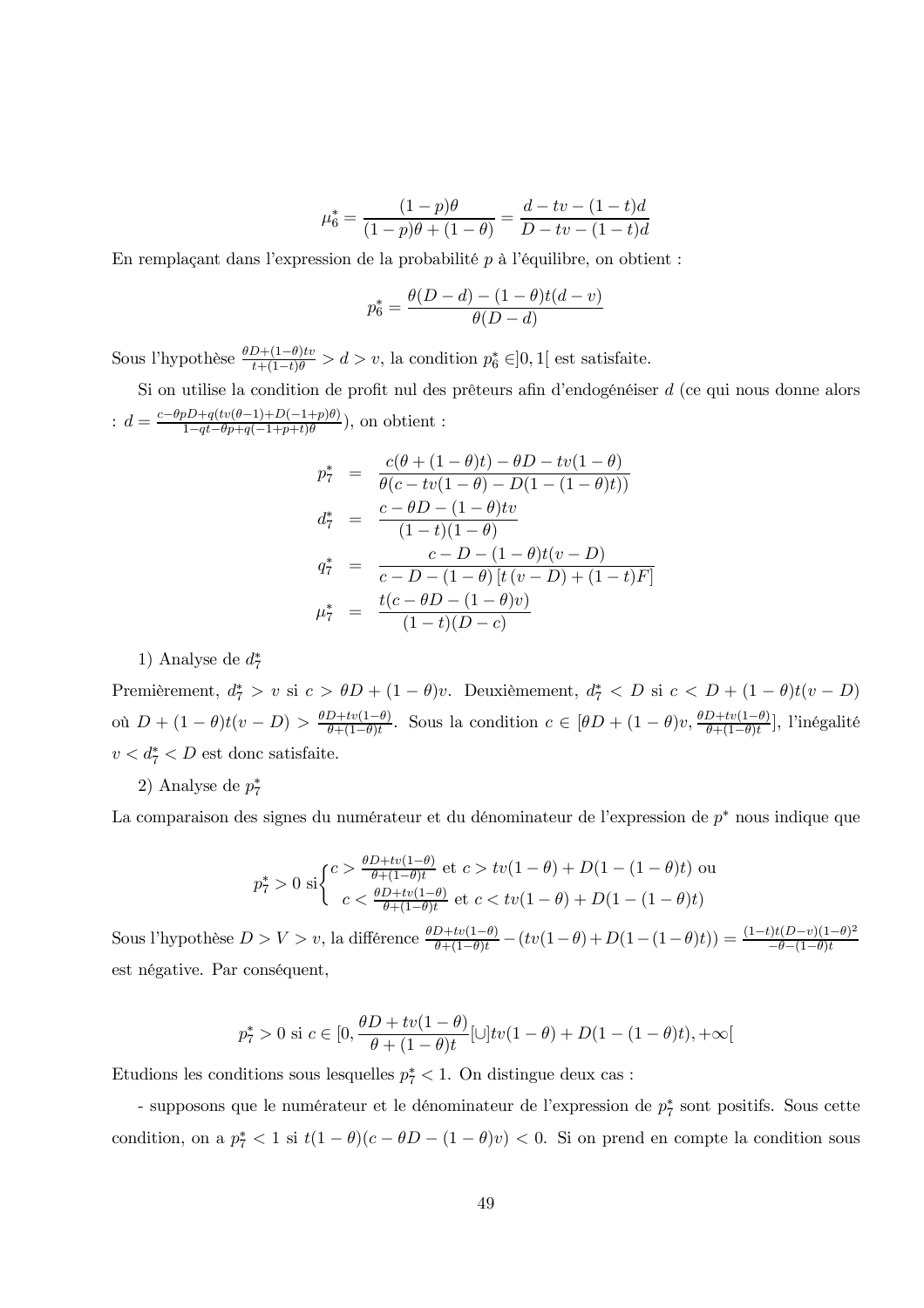laquelle  $d_7^* > v$  (c'est-à-dire  $c > \theta D + (1 - \theta)v$ ), il apparaît que les conditions  $p_7^* < 1$  et  $d_7^* > v$  ne peuvent pas être satisfaites simultanément.

- supposons que le numérateur et le dénominateur de l'expression de  $p_7^*$  sont négatifs. Sous cette condition, on a  $p_7^* < 1$  et  $d_7^* > v$  si  $c > \theta D + (1 - \theta)v$ , car  $p_7^* < 1$  si  $c > \theta D + (1 - \theta)v$  et  $d_7^* > v$  si  $c > \theta D + (1 - \theta)v.$ 

En résumé,  $0 < p_7^* < 1$  et  $v < d_7^* < D$  si  $c \in [\theta D + (1 - \theta)v, \frac{\theta D + tv(1 - \theta)}{\theta + (1 - \theta)t}]$ .

3) Analyse de  $q_7^*$ 

 $q_7^* > 0$  si le numérateur et le dénominateur de l'expression de  $q_7^*$  sont simultanément positifs ou négatifs, c'est-à-dire :

$$
q_7^* > 0 \text{ si } \begin{cases} c > D + (1 - \theta) \left[ t \left( v - D \right) + (1 - t) F \right] \text{ ou} \\ c < D + (1 - \theta) t \left( v - D \right) \end{cases}
$$

Dans le premier cas  $(c > D + (1 - \theta) [t (v - D) + (1 - t)F])$ , la condition  $q_7^* < 1$  est vérifiée si  $0 <$  $-(1-\theta)(1-t)F$ . On ne peut donc pas avoir simultanément  $q_7^* < 1$ , et le numérateur et le dénominateur de  $q_7^*$  positifs. En revanche, dans le second cas  $(c < D + (1 - \theta)t(v - D))$ , la condition  $q_7^* < 1$  est satisfaite puisqu'il suffit que  $0 > -(1 - \theta)(1 - t)F$ .

### 4) Analyse de  $\mu_7^*$

 $\mu_7^* > 0$  si  $c > \theta D + (1 - \theta)v$ , et  $\mu_7^* < 1$  si  $c < D + t(1 - \theta)(v - D)$ . La première inégalité est satisfaite puisque le terme de droite est la borne inférieure de l'intervalle des valeurs admissibles pour c. Pour cet intervalle de c, la seconde inégalité est également satisfaite (démonstration identique à celle de la condition  $d_7^* < D$ ).

Après le changement de variables  $\underline{c} = \theta D + (1 - \theta)v$  et  $\overline{c} = \frac{\theta D + tv(1 - \theta)}{\theta + (1 - \theta)t}$ , la partie II) de la proposition  $9$ en découle.

#### 9.13 Statique comparative sur l'équilibre de la proposition 9

Nous déterminons ici l'effet du coût de la ressource bancaire (c) sur les valeurs d'équilibre de la partie II) de la proposition 9.

$$
\frac{\partial p_7^*}{\partial c} = \frac{\frac{1}{\theta} \left( \overline{c} - \frac{(1-t)(1-\theta)D - \overline{c}}{\theta + (1-\theta)t} \right)}{\left( \overline{c} + \frac{(1-t)(1-\theta)D - c}{\theta + (1-\theta)t} \right)^2} < 0
$$

$$
\frac{\partial q_7^*}{\partial c} = \frac{-(1-t)(1-\theta)F}{\left( (c - t\underline{c}) - (1-t)(D + (1-\theta)F) \right)^2} < 0
$$